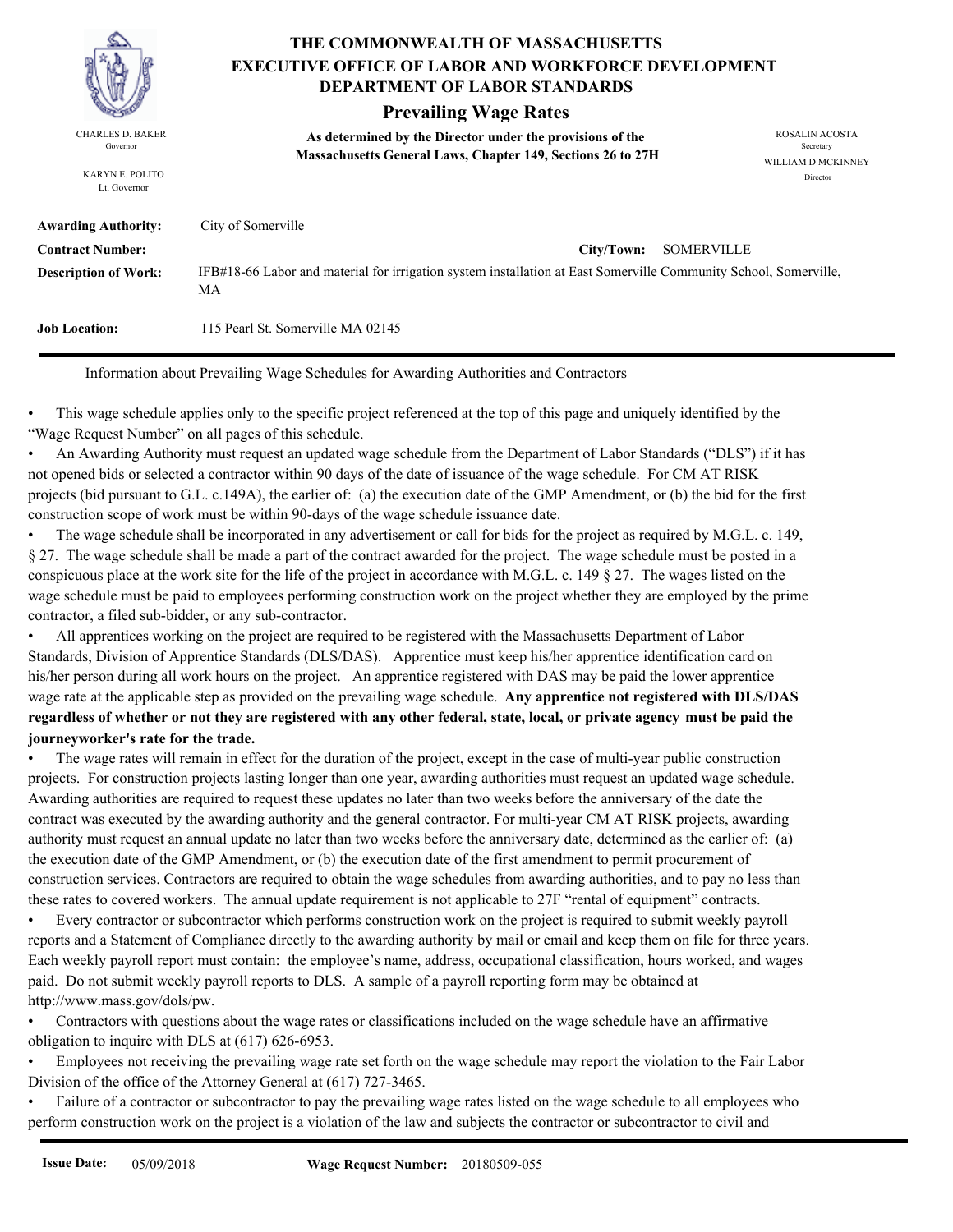| Classification                                                           | <b>Effective Date</b> | <b>Base Wage</b> | Health  | Pension | Supplemental<br><b>Unemployment</b> | <b>Total Rate</b> |
|--------------------------------------------------------------------------|-----------------------|------------------|---------|---------|-------------------------------------|-------------------|
| Construction                                                             |                       |                  |         |         |                                     |                   |
| (2 AXLE) DRIVER - EQUIPMENT<br>TEAMSTERS JOINT COUNCIL NO. 10 ZONE A     | 12/01/2016            | \$33.25          | \$10.91 | \$10.89 | \$0.00                              | \$55.05           |
| (3 AXLE) DRIVER - EQUIPMENT<br>TEAMSTERS JOINT COUNCIL NO. 10 ZONE A     | 12/01/2016            | \$33.32          | \$10.91 | \$10.89 | \$0.00                              | \$55.12           |
| (4 & 5 AXLE) DRIVER - EQUIPMENT<br>TEAMSTERS JOINT COUNCIL NO. 10 ZONE A | 12/01/2016            | \$33.44          | \$10.91 | \$10.89 | \$0.00                              | \$55.24           |
| ADS/SUBMERSIBLE PILOT                                                    | 08/01/2017            | \$92.97          | \$9.90  | \$21.15 | \$0.00                              | \$124.02          |
| PILE DRIVER LOCAL 56 (ZONE 1)                                            | 08/01/2018            | \$97.80          | \$9.90  | \$21.15 | \$0.00                              | \$128.85          |
| For apprentice rates see "Apprentice- PILE DRIVER"                       | 08/01/2019            | \$102.78         | \$9.90  | \$21.15 | \$0.00                              | \$133.83          |
| AIR TRACK OPERATOR                                                       | 12/01/2017            | \$38.25          | \$7.70  | \$14.75 | \$0.00                              | \$60.70           |
| <b>LABORERS - ZONE 1</b>                                                 | 06/01/2018            | \$39.20          | \$7.70  | \$14.75 | \$0.00                              | \$61.65           |
|                                                                          | 12/01/2018            | \$40.15          | \$7.70  | \$14.75 | \$0.00                              | \$62.60           |
|                                                                          | 06/01/2019            | \$41.15          | \$7.70  | \$14.75 | \$0.00                              | \$63.60           |
|                                                                          | 12/01/2019            | \$42.15          | \$7.70  | \$14.75 | \$0.00                              | \$64.60           |
|                                                                          | 06/01/2020            | \$43.14          | \$7.70  | \$14.75 | \$0.00                              | \$65.59           |
|                                                                          | 12/01/2020            | \$44.12          | \$7.70  | \$14.75 | \$0.00                              | \$66.57           |
|                                                                          | 06/01/2021            | \$45.14          | \$7.70  | \$14.75 | \$0.00                              | \$67.59           |
| For apprentice rates see "Apprentice-LABORER"                            | 12/01/2021            | \$46.15          | \$7.70  | \$14.75 | \$0.00                              | \$68.60           |
| ASBESTOS REMOVER - PIPE / MECH. EQUIPT.                                  | 12/01/2017            | \$35.90          | \$11.50 | \$7.10  | \$0.00                              | \$54.50           |
| HEAT & FROST INSULATORS LOCAL 6 (BOSTON)                                 | 06/01/2018            | \$36.90          | \$11.50 | \$7.10  | \$0.00                              | \$55.50           |
|                                                                          | 12/01/2018            | \$37.90          | \$11.50 | \$7.10  | \$0.00                              | \$56.50           |
|                                                                          | 06/01/2019            | \$38.90          | \$11.50 | \$7.10  | \$0.00                              | \$57.50           |
|                                                                          | 12/01/2019            | \$39.90          | \$11.50 | \$7.10  | \$0.00                              | \$58.50           |
|                                                                          | 06/01/2020            | \$40.90          | \$11.50 | \$7.10  | \$0.00                              | \$59.50           |
|                                                                          | 12/01/2020            | \$41.90          | \$11.50 | \$7.10  | \$0.00                              | \$60.50           |
| ASPHALT RAKER                                                            | 12/01/2017            | \$37.75          | \$7.70  | \$14.75 | \$0.00                              | \$60.20           |
| <i>LABORERS - ZONE 1</i>                                                 | 06/01/2018            | \$38.70          | \$7.70  | \$14.75 | \$0.00                              | \$61.15           |
|                                                                          | 12/01/2018            | \$39.65          | \$7.70  | \$14.75 | \$0.00                              | \$62.10           |
|                                                                          | 06/01/2019            | \$40.65          | \$7.70  | \$14.75 | \$0.00                              | \$63.10           |
|                                                                          | 12/01/2019            | \$41.65          | \$7.70  | \$14.75 | \$0.00                              | \$64.10           |
|                                                                          | 06/01/2020            | \$42.64          | \$7.70  | \$14.75 | \$0.00                              | \$65.09           |
|                                                                          | 12/01/2020            | \$43.62          | \$7.70  | \$14.75 | \$0.00                              | \$66.07           |
|                                                                          | 06/01/2021            | \$44.64          | \$7.70  | \$14.75 | \$0.00                              | \$67.09           |
|                                                                          | 12/01/2021            | \$45.65          | \$7.70  | \$14.75 | \$0.00                              | \$68.10           |
| For apprentice rates see "Apprentice-LABORER"                            |                       |                  |         |         |                                     |                   |
| ASPHALT/CONCRETE/CRUSHER PLANT-ON SITE<br>OPERATING ENGINEERS LOCAL 4    | 12/01/2017            | \$46.63          | \$10.50 | \$15.50 | \$0.00                              | \$72.63           |
| For apprentice rates see "Apprentice- OPERATING ENGINEERS"               |                       |                  |         |         |                                     |                   |
| <b>BACKHOE/FRONT-END LOADER</b><br>OPERATING ENGINEERS LOCAL 4           | 12/01/2017            | \$46.63          | \$10.50 | \$15.50 | \$0.00                              | \$72.63           |
|                                                                          |                       |                  |         |         |                                     |                   |

For apprentice rates see "Apprentice- OPERATING ENGINEERS"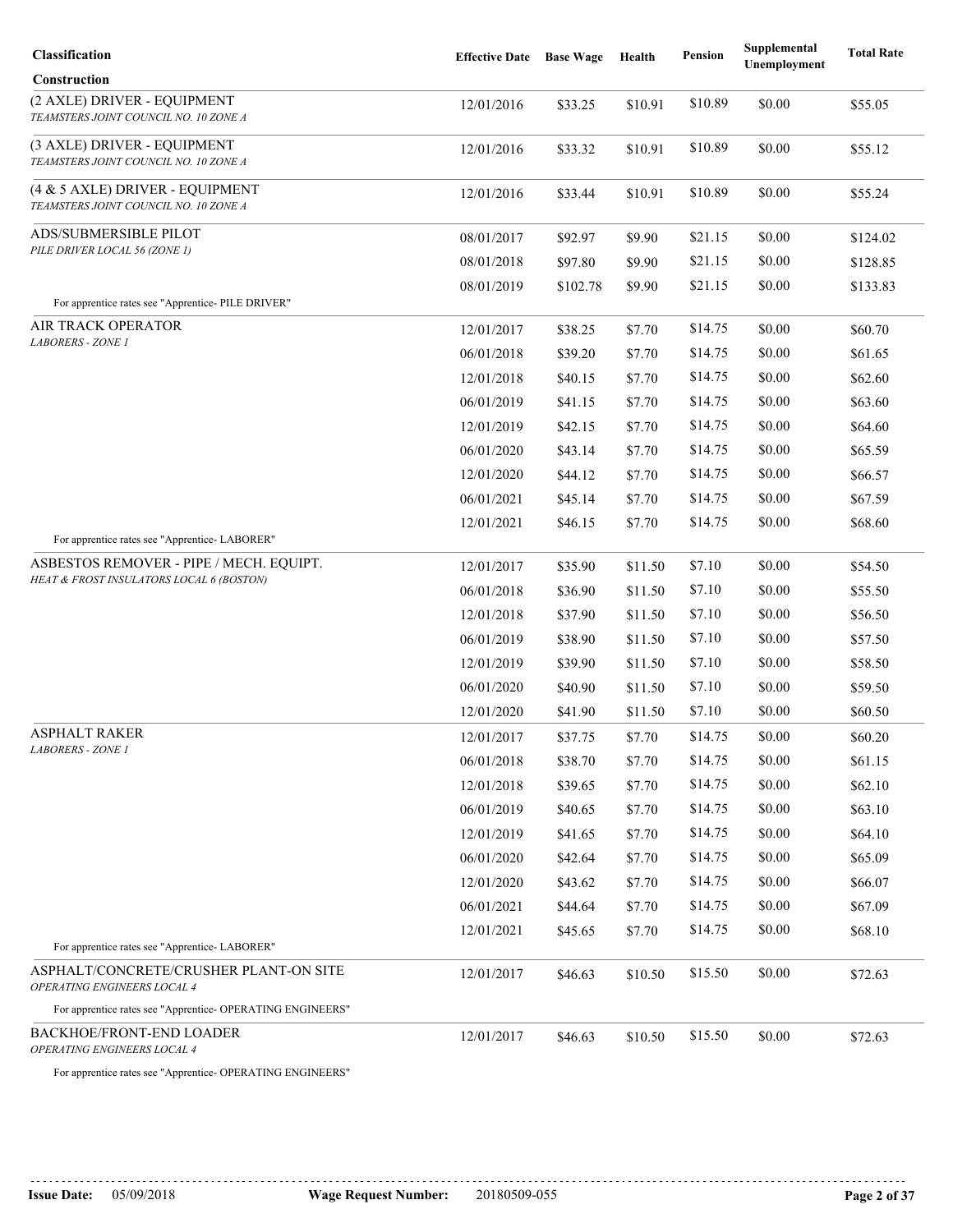| <b>Classification</b>                               | <b>Effective Date</b> | <b>Base Wage</b> | Health | <b>Pension</b> | Supplemental<br>Unemployment | <b>Total Rate</b> |
|-----------------------------------------------------|-----------------------|------------------|--------|----------------|------------------------------|-------------------|
| <b>BARCO-TYPE JUMPING TAMPER</b>                    | 12/01/2017            | \$37.75          | \$7.70 | \$14.75        | \$0.00                       | \$60.20           |
| <b>LABORERS - ZONE 1</b>                            | 06/01/2018            | \$38.70          | \$7.70 | \$14.75        | \$0.00                       | \$61.15           |
|                                                     | 12/01/2018            | \$39.65          | \$7.70 | \$14.75        | \$0.00                       | \$62.10           |
|                                                     | 06/01/2019            | \$40.65          | \$7.70 | \$14.75        | \$0.00                       | \$63.10           |
|                                                     | 12/01/2019            | \$41.65          | \$7.70 | \$14.75        | \$0.00                       | \$64.10           |
|                                                     | 06/01/2020            | \$42.64          | \$7.70 | \$14.75        | \$0.00                       | \$65.09           |
|                                                     | 12/01/2020            | \$43.62          | \$7.70 | \$14.75        | \$0.00                       | \$66.07           |
|                                                     | 06/01/2021            | \$44.64          | \$7.70 | \$14.75        | \$0.00                       | \$67.09           |
| For apprentice rates see "Apprentice-LABORER"       | 12/01/2021            | \$45.65          | \$7.70 | \$14.75        | \$0.00                       | \$68.10           |
| BLOCK PAVER, RAMMER / CURB SETTER                   | 12/01/2017            | \$38.25          | \$7.70 | \$14.75        | \$0.00                       | \$60.70           |
| <b>LABORERS - ZONE 1</b>                            | 06/01/2018            | \$39.20          | \$7.70 | \$14.75        | \$0.00                       | \$61.65           |
|                                                     | 12/01/2018            | \$40.15          | \$7.70 | \$14.75        | \$0.00                       | \$62.60           |
|                                                     | 06/01/2019            | \$41.15          | \$7.70 | \$14.75        | \$0.00                       | \$63.60           |
|                                                     | 12/01/2019            | \$42.15          | \$7.70 | \$14.75        | \$0.00                       | \$64.60           |
|                                                     | 06/01/2020            | \$43.14          | \$7.70 | \$14.75        | \$0.00                       | \$65.59           |
|                                                     | 12/01/2020            | \$44.12          | \$7.70 | \$14.75        | \$0.00                       | \$66.57           |
|                                                     | 06/01/2021            | \$45.14          | \$7.70 | \$14.75        | \$0.00                       | \$67.59           |
|                                                     | 12/01/2021            | \$46.15          | \$7.70 | \$14.75        | \$0.00                       | \$68.60           |
| For apprentice rates see "Apprentice-LABORER"       |                       |                  |        |                |                              |                   |
| <b>BOILER MAKER</b><br><b>BOILERMAKERS LOCAL 29</b> | 01/01/2017            | \$42.92          | \$6.97 | \$16.21        | \$0.00                       | \$66.10           |

# **Apprentice -** *BOILERMAKER - Local 29*

|                | <b>Effective Date -</b> | 01/01/2017                  |        |         | Supplemental |                   |  |
|----------------|-------------------------|-----------------------------|--------|---------|--------------|-------------------|--|
| Step           | percent                 | Apprentice Base Wage Health |        | Pension | Unemployment | <b>Total Rate</b> |  |
| -1             | 65                      | \$27.90                     | \$6.97 | \$10.54 | \$0.00       | \$45.41           |  |
| 2              | 65                      | \$27.90                     | \$6.97 | \$10.54 | \$0.00       | \$45.41           |  |
| $\overline{3}$ | 70                      | \$30.04                     | \$6.97 | \$11.35 | \$0.00       | \$48.36           |  |
| $\overline{4}$ | 75                      | \$32.19                     | \$6.97 | \$12.16 | \$0.00       | \$51.32           |  |
| 5              | 80                      | \$34.34                     | \$6.97 | \$12.97 | \$0.00       | \$54.28           |  |
| 6              | 85                      | \$36.48                     | \$6.97 | \$13.78 | \$0.00       | \$57.23           |  |
| $\tau$         | 90                      | \$38.63                     | \$6.97 | \$14.59 | \$0.00       | \$60.19           |  |
| 8              | 95                      | \$40.77                     | \$6.97 | \$15.40 | \$0.00       | \$63.14           |  |
|                |                         |                             |        |         |              |                   |  |

**Notes:**

**Apprentice to Journeyworker Ratio:1:5**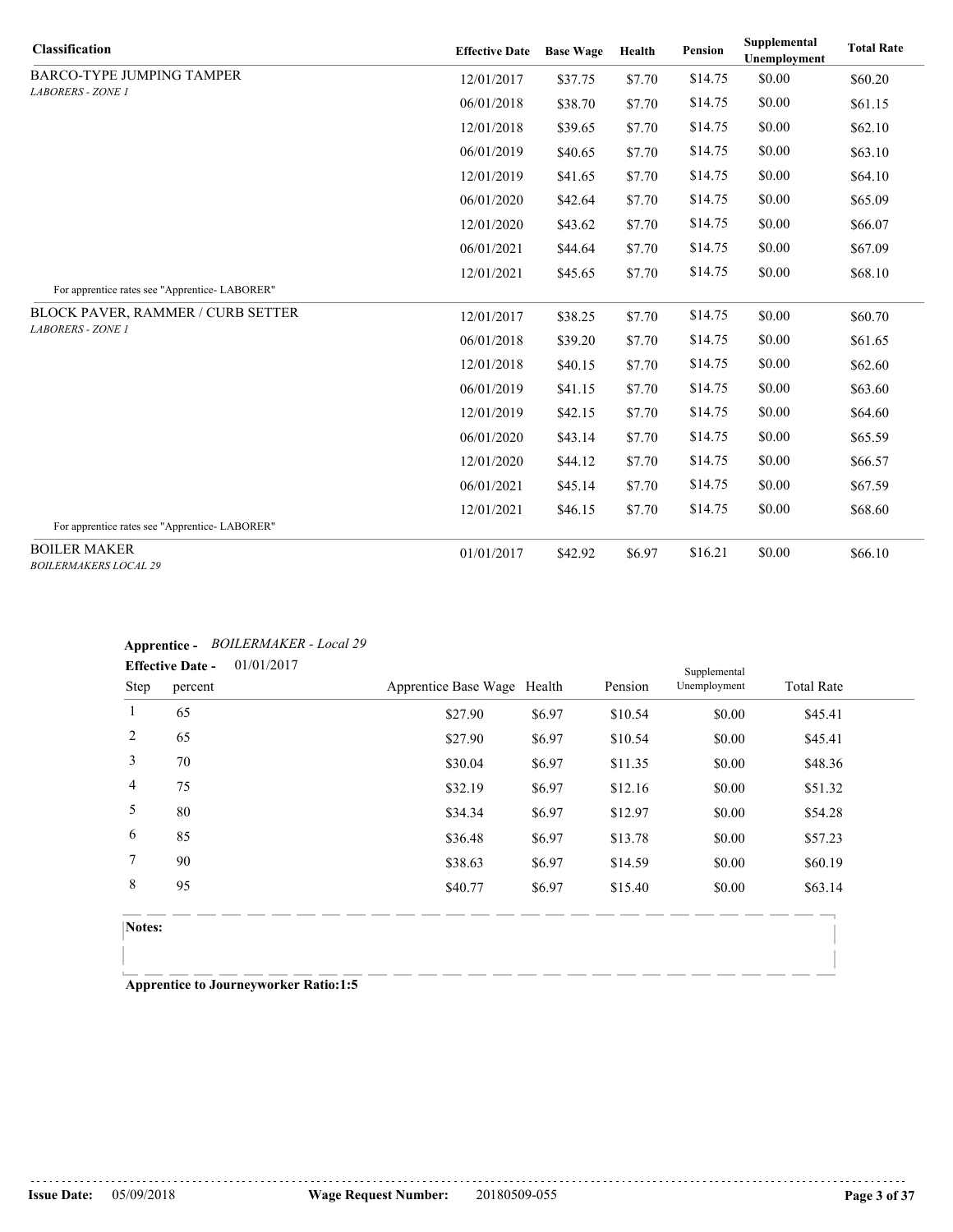| <b>Classification</b>                                 | <b>Effective Date</b> | <b>Base Wage</b> | Health  | Pension | Supplemental<br><b>Unemployment</b> | <b>Total Rate</b> |
|-------------------------------------------------------|-----------------------|------------------|---------|---------|-------------------------------------|-------------------|
| BRICK/STONE/ARTIFICIAL MASONRY (INCL. MASONRY         | 02/01/2018            | \$52.06          | \$10.75 | \$20.03 | \$0.00                              | \$82.84           |
| WATERPROOFING)<br><b>BRICKLAYERS LOCAL 3 (BOSTON)</b> | 08/01/2018            | \$53.41          | \$10.75 | \$20.16 | \$0.00                              | \$84.32           |
|                                                       | 02/01/2019            | \$54.05          | \$10.75 | \$20.16 | \$0.00                              | \$84.96           |
|                                                       | 08/01/2019            | \$55.40          | \$10.75 | \$20.30 | \$0.00                              | \$86.45           |
|                                                       | 02/01/2020            | \$56.04          | \$10.75 | \$20.30 | \$0.00                              | \$87.09           |
|                                                       | 08/01/2020            | \$57.39          | \$10.75 | \$20.45 | \$0.00                              | \$88.59           |
|                                                       | 02/01/2021            | \$58.03          | \$10.75 | \$20.45 | \$0.00                              | \$89.23           |
|                                                       | 08/01/2021            | \$59.43          | \$10.75 | \$20.61 | \$0.00                              | \$90.79           |
|                                                       | 02/01/2022            | \$60.02          | \$10.75 | \$20.61 | \$0.00                              | \$91.38           |

# **Apprentice -** *BRICK/PLASTER/CEMENT MASON - Local 3 Boston*

|      | 02/01/2018<br><b>Effective Date -</b><br>Supplemental |  |                             |         |         |              |                   |  |
|------|-------------------------------------------------------|--|-----------------------------|---------|---------|--------------|-------------------|--|
| Step | percent                                               |  | Apprentice Base Wage Health |         | Pension | Unemployment | <b>Total Rate</b> |  |
|      | 50                                                    |  | \$26.03                     | \$10.75 | \$20.03 | \$0.00       | \$56.81           |  |
|      | 60                                                    |  | \$31.24                     | \$10.75 | \$20.03 | \$0.00       | \$62.02           |  |
|      | 70                                                    |  | \$36.44                     | \$10.75 | \$20.03 | \$0.00       | \$67.22           |  |
| 4    | 80                                                    |  | \$41.65                     | \$10.75 | \$20.03 | \$0.00       | \$72.43           |  |
|      | 90                                                    |  | \$46.85                     | \$10.75 | \$20.03 | \$0.00       | \$77.63           |  |

|        | <b>Effective Date -</b> | 08/01/2018                                   |         |         | Supplemental |                   |
|--------|-------------------------|----------------------------------------------|---------|---------|--------------|-------------------|
| Step   | percent                 | Apprentice Base Wage Health                  |         | Pension | Unemployment | <b>Total Rate</b> |
|        | 50                      | \$26.71                                      | \$10.75 | \$20.16 | \$0.00       | \$57.62           |
|        | 60                      | \$32.05                                      | \$10.75 | \$20.16 | \$0.00       | \$62.96           |
| 3      | 70                      | \$37.39                                      | \$10.75 | \$20.16 | \$0.00       | \$68.30           |
| 4      | 80                      | \$42.73                                      | \$10.75 | \$20.16 | \$0.00       | \$73.64           |
|        | 90                      | \$48.07                                      | \$10.75 | \$20.16 | \$0.00       | \$78.98           |
| Notes: |                         |                                              |         |         |              |                   |
|        |                         |                                              |         |         |              |                   |
|        |                         | <b>Apprentice to Journeyworker Ratio:1:5</b> |         |         |              |                   |

| BULLDOZER/GRADER/SCRAPER<br><b>OPERATING ENGINEERS LOCAL 4</b> | 12/01/2017 | \$46.17 | \$10.50 | \$15.50 | \$0.00 | \$72.17 |
|----------------------------------------------------------------|------------|---------|---------|---------|--------|---------|
| For apprentice rates see "Apprentice-OPERATING ENGINEERS"      |            |         |         |         |        |         |
| CAISSON & UNDERPINNING BOTTOM MAN                              | 12/01/2017 | \$38.60 | \$7.70  | \$14.95 | \$0.00 | \$61.25 |
| <b>LABORERS - FOUNDATION AND MARINE</b>                        | 06/01/2018 | \$39.55 | \$7.70  | \$14.95 | \$0.00 | \$62.20 |
|                                                                | 12/01/2018 | \$40.50 | \$7.70  | \$14.95 | \$0.00 | \$63.15 |
|                                                                | 06/01/2019 | \$41.50 | \$7.70  | \$14.95 | \$0.00 | \$64.15 |
|                                                                | 12/01/2019 | \$42.50 | \$7.70  | \$14.95 | \$0.00 | \$65.15 |
|                                                                | 06/01/2020 | \$43.49 | \$7.70  | \$14.95 | \$0.00 | \$66.14 |
|                                                                | 12/01/2020 | \$44.47 | \$7.70  | \$14.95 | \$0.00 | \$67.12 |
|                                                                | 06/01/2021 | \$45.49 | \$7.70  | \$14.95 | \$0.00 | \$68.14 |
|                                                                | 12/01/2021 | \$46.50 | \$7.70  | \$14.95 | \$0.00 | \$69.15 |

For apprentice rates see "Apprentice- LABORER"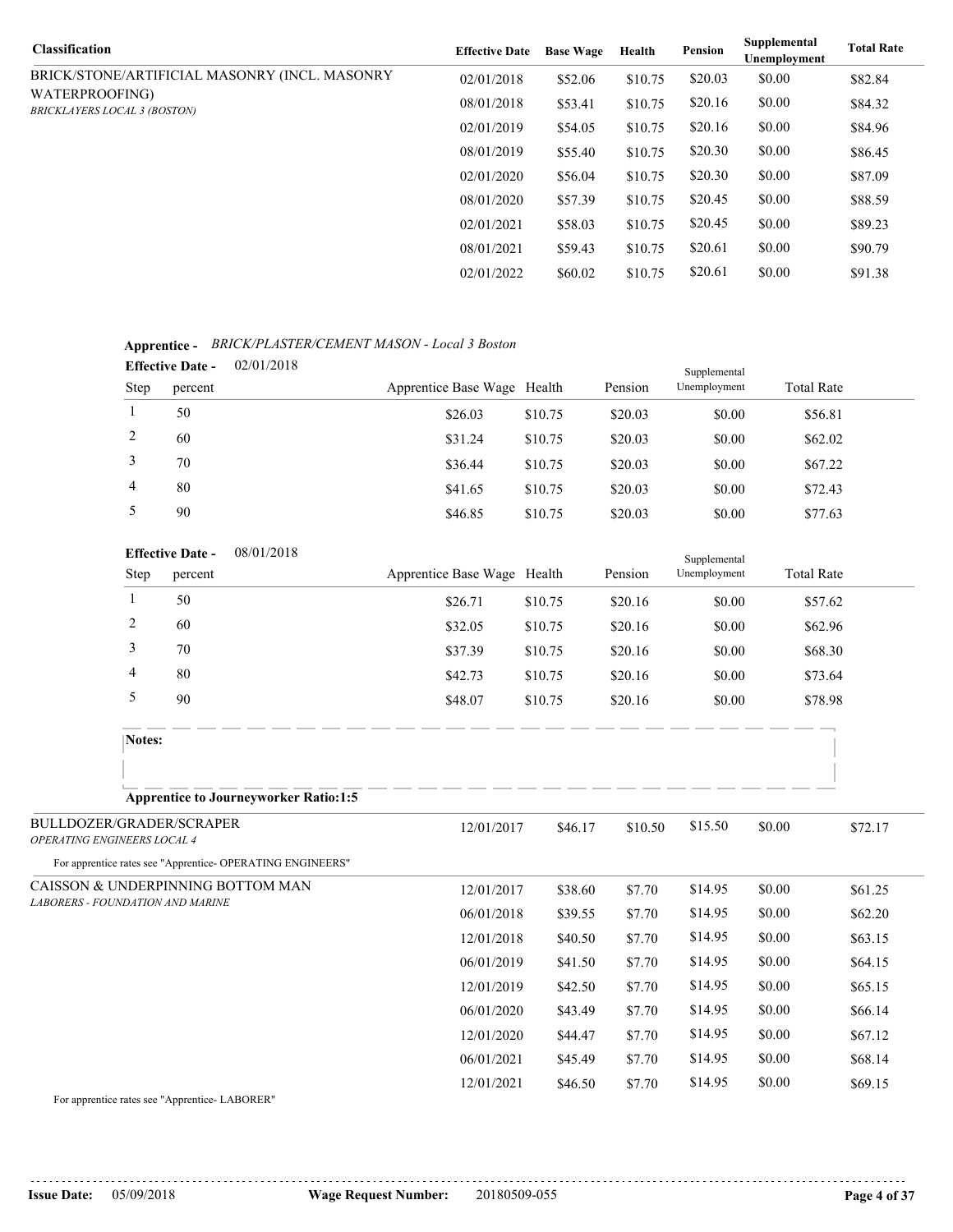| Classification                                                     | <b>Effective Date</b> Base Wage |         | Health | <b>Pension</b> | Supplemental<br>Unemployment | <b>Total Rate</b> |
|--------------------------------------------------------------------|---------------------------------|---------|--------|----------------|------------------------------|-------------------|
| CAISSON & UNDERPINNING LABORER                                     | 12/01/2017                      | \$37.45 | \$7.70 | \$14.95        | \$0.00                       | \$60.10           |
| LABORERS - FOUNDATION AND MARINE                                   | 06/01/2018                      | \$38.40 | \$7.70 | \$14.95        | \$0.00                       | \$61.05           |
|                                                                    | 12/01/2018                      | \$39.35 | \$7.70 | \$14.95        | \$0.00                       | \$62.00           |
|                                                                    | 06/01/2019                      | \$40.35 | \$7.70 | \$14.95        | \$0.00                       | \$63.00           |
|                                                                    | 12/01/2019                      | \$41.35 | \$7.70 | \$14.95        | \$0.00                       | \$64.00           |
|                                                                    | 06/01/2020                      | \$42.34 | \$7.70 | \$14.95        | \$0.00                       | \$64.99           |
|                                                                    | 12/01/2020                      | \$43.32 | \$7.70 | \$14.95        | \$0.00                       | \$65.97           |
|                                                                    | 06/01/2021                      | \$44.34 | \$7.70 | \$14.95        | \$0.00                       | \$66.99           |
|                                                                    | 12/01/2021                      | \$45.35 | \$7.70 | \$14.95        | \$0.00                       | \$68.00           |
| For apprentice rates see "Apprentice-LABORER"                      |                                 |         |        |                |                              |                   |
| CAISSON & UNDERPINNING TOP MAN<br>LABORERS - FOUNDATION AND MARINE | 12/01/2017                      | \$37.45 | \$7.70 | \$14.95        | \$0.00                       | \$60.10           |
|                                                                    | 06/01/2018                      | \$38.40 | \$7.70 | \$14.95        | \$0.00                       | \$61.05           |
|                                                                    | 12/01/2018                      | \$39.35 | \$7.70 | \$14.95        | \$0.00                       | \$62.00           |
|                                                                    | 06/01/2019                      | \$40.35 | \$7.70 | \$14.95        | \$0.00                       | \$63.00           |
|                                                                    | 12/01/2019                      | \$41.35 | \$7.70 | \$14.95        | \$0.00                       | \$64.00           |
|                                                                    | 06/01/2020                      | \$42.34 | \$7.70 | \$14.95        | \$0.00                       | \$64.99           |
|                                                                    | 12/01/2020                      | \$43.32 | \$7.70 | \$14.95        | \$0.00                       | \$65.97           |
|                                                                    | 06/01/2021                      | \$44.34 | \$7.70 | \$14.95        | \$0.00                       | \$66.99           |
|                                                                    | 12/01/2021                      | \$45.35 | \$7.70 | \$14.95        | \$0.00                       | \$68.00           |
| For apprentice rates see "Apprentice-LABORER"                      |                                 |         |        |                |                              |                   |
| CARBIDE CORE DRILL OPERATOR<br>LABORERS - ZONE 1                   | 12/01/2017                      | \$37.75 | \$7.70 | \$14.75        | \$0.00                       | \$60.20           |
|                                                                    | 06/01/2018                      | \$38.70 | \$7.70 | \$14.75        | \$0.00                       | \$61.15           |
|                                                                    | 12/01/2018                      | \$39.65 | \$7.70 | \$14.75        | \$0.00                       | \$62.10           |
|                                                                    | 06/01/2019                      | \$40.65 | \$7.70 | \$14.75        | \$0.00                       | \$63.10           |
|                                                                    | 12/01/2019                      | \$41.65 | \$7.70 | \$14.75        | \$0.00                       | \$64.10           |
|                                                                    | 06/01/2020                      | \$42.64 | \$7.70 | \$14.75        | \$0.00                       | \$65.09           |
|                                                                    | 12/01/2020                      | \$43.62 | \$7.70 | \$14.75        | \$0.00                       | \$66.07           |
|                                                                    | 06/01/2021                      | \$44.64 | \$7.70 | \$14.75        | \$0.00                       | \$67.09           |
|                                                                    | 12/01/2021                      | \$45.65 | \$7.70 | \$14.75        | \$0.00                       | \$68.10           |
| For apprentice rates see "Apprentice-LABORER"                      |                                 |         |        |                |                              |                   |
| <b>CARPENTER</b><br>CARPENTERS-ZONE 1 (Metro Boston)               | 03/01/2018                      | \$47.54 | \$9.90 | \$17.50        | \$0.00                       | \$74.94           |
|                                                                    | 09/01/2018                      | \$48.69 | \$9.90 | \$17.50        | \$0.00                       | \$76.09           |
|                                                                    | 03/01/2019                      | \$49.84 | \$9.90 | \$17.50        | \$0.00                       | \$77.24           |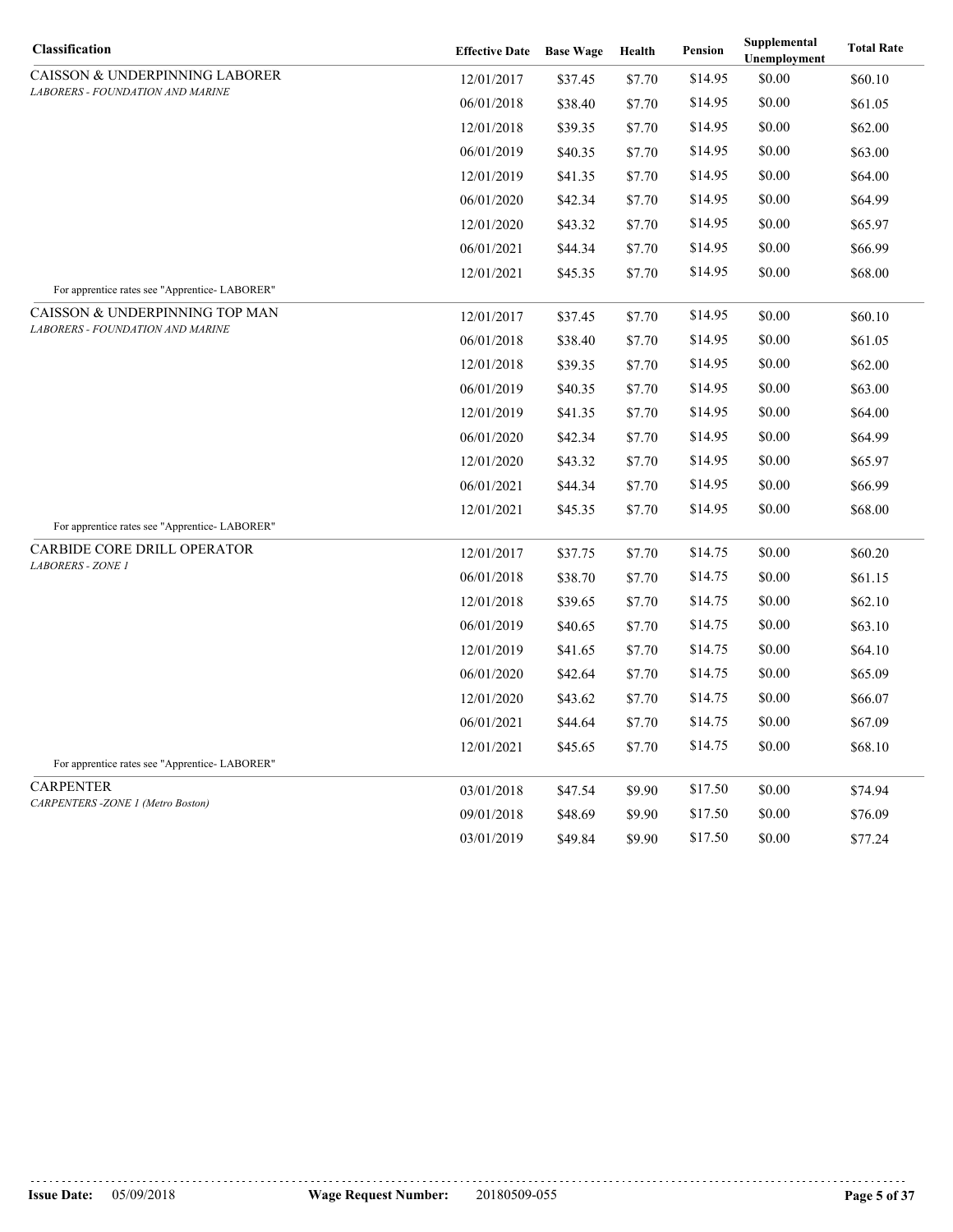|                | 03/01/2018<br><b>Effective Date -</b> |                             |        |         |              | Supplemental      |  |  |
|----------------|---------------------------------------|-----------------------------|--------|---------|--------------|-------------------|--|--|
| Step           | percent                               | Apprentice Base Wage Health |        | Pension | Unemployment | <b>Total Rate</b> |  |  |
|                | 50                                    | \$23.77                     | \$9.90 | \$1.73  | \$0.00       | \$35.40           |  |  |
| 2              | 60                                    | \$28.52                     | \$9.90 | \$1.73  | \$0.00       | \$40.15           |  |  |
| 3              | 70                                    | \$33.28                     | \$9.90 | \$12.31 | \$0.00       | \$55.49           |  |  |
| $\overline{4}$ | 75                                    | \$35.66                     | \$9.90 | \$12.31 | \$0.00       | \$57.87           |  |  |
| 5              | 80                                    | \$38.03                     | \$9.90 | \$14.04 | \$0.00       | \$61.97           |  |  |
| 6              | 80                                    | \$38.03                     | \$9.90 | \$14.04 | \$0.00       | \$61.97           |  |  |
| $\tau$         | 90                                    | \$42.79                     | \$9.90 | \$15.77 | \$0.00       | \$68.46           |  |  |
| 8              | 90                                    | \$42.79                     | \$9.90 | \$15.77 | \$0.00       | \$68.46           |  |  |

# **Apprentice -** *CARPENTER - Zone 1 Metro Boston*

## **Effective Date -** 09/01/2018

|                                |                | <b>Effective Date -</b><br>09/01/2018        |                                                                                                             | Supplemental |         |              |                   |         |
|--------------------------------|----------------|----------------------------------------------|-------------------------------------------------------------------------------------------------------------|--------------|---------|--------------|-------------------|---------|
|                                | Step           | percent                                      | Apprentice Base Wage Health                                                                                 |              | Pension | Unemployment | <b>Total Rate</b> |         |
|                                |                | 50                                           | \$24.35                                                                                                     | \$9.90       | \$1.73  | \$0.00       | \$35.98           |         |
|                                | $\overline{2}$ | 60                                           | \$29.21                                                                                                     | \$9.90       | \$1.73  | \$0.00       | \$40.84           |         |
|                                | 3              | 70                                           | \$34.08                                                                                                     | \$9.90       | \$12.31 | \$0.00       | \$56.29           |         |
|                                | 4              | 75                                           | \$36.52                                                                                                     | \$9.90       | \$12.31 | \$0.00       | \$58.73           |         |
|                                | 5              | 80                                           | \$38.95                                                                                                     | \$9.90       | \$14.04 | \$0.00       | \$62.89           |         |
|                                | 6              | 80                                           | \$38.95                                                                                                     | \$9.90       | \$14.04 | \$0.00       | \$62.89           |         |
|                                | 7              | 90                                           | \$43.82                                                                                                     | \$9.90       | \$15.77 | \$0.00       | \$69.49           |         |
|                                | $\,$ 8 $\,$    | 90                                           | \$43.82                                                                                                     | \$9.90       | \$15.77 | \$0.00       | \$69.49           |         |
|                                | Notes:         |                                              |                                                                                                             |              |         |              |                   |         |
|                                |                |                                              | % Indentured After 10/1/17; 45/45/55/55/70/70/80/80<br>Step 1&2 \$33.02/3&4 \$39.45/5&6 \$57.22/7&8 \$63.70 |              |         |              |                   |         |
|                                |                | <b>Apprentice to Journeyworker Ratio:1:5</b> |                                                                                                             |              |         |              |                   |         |
| CARPENTER WOOD FRAME           |                |                                              | 04/01/2018                                                                                                  | \$31.54      | \$7.07  | \$7.86       | \$0.00            | \$46.47 |
| CARPENTERS-ZONE 1 (Wood Frame) |                |                                              | 10/01/2018                                                                                                  | \$32.01      | \$7.07  | \$7.86       | \$0.00            | \$46.94 |
|                                |                |                                              | 04/01/2019                                                                                                  | \$32.49      | \$7.07  | \$7.86       | \$0.00            | \$47.42 |
|                                |                |                                              | 10/01/2019                                                                                                  | \$32.97      | \$7.07  | \$7.86       | \$0.00            | \$47.90 |

As of 9/1/09 Carpentry work on wood-frame WEATHERIZATION projects shall be paid the WOOD FRAME CARPENTER rate.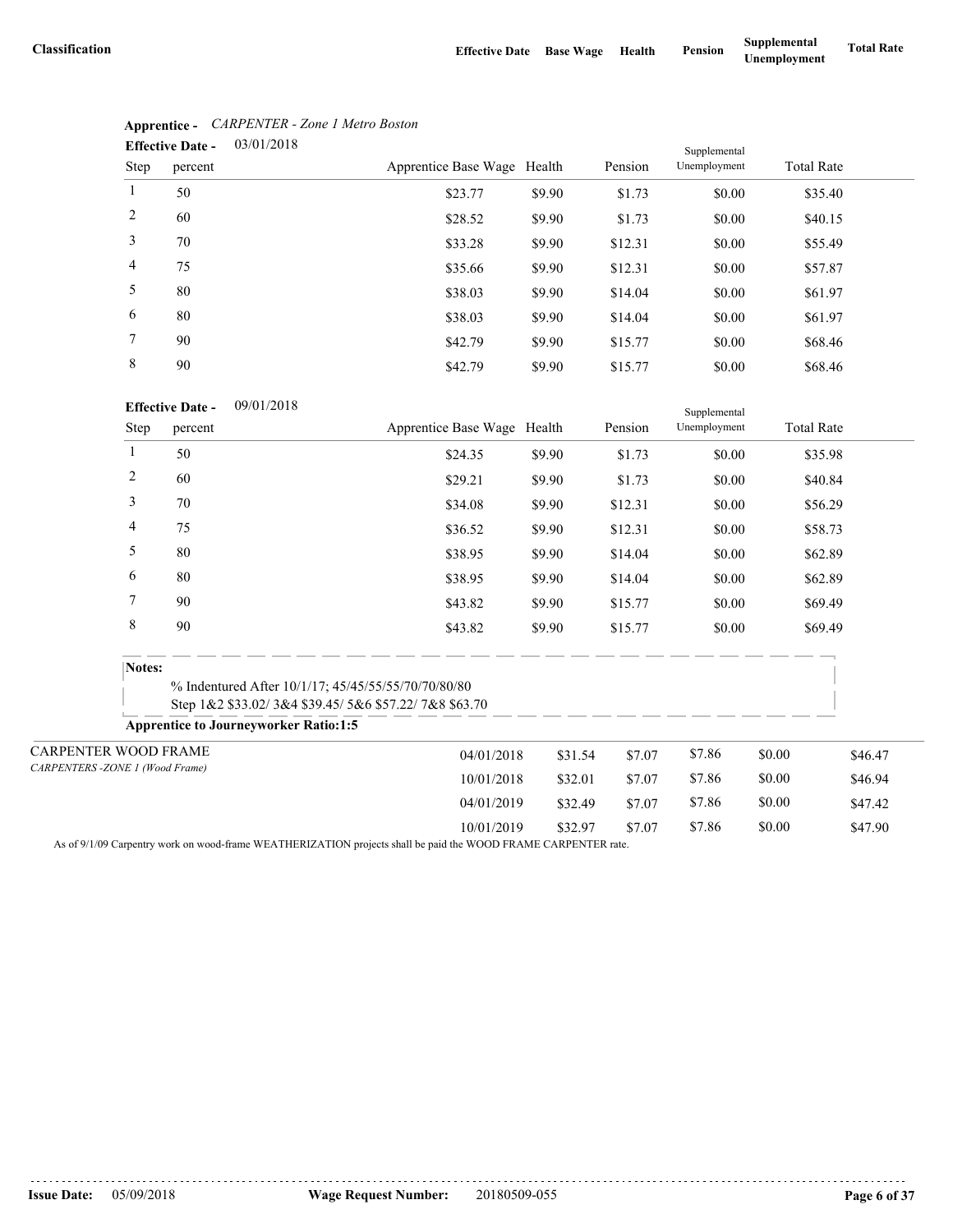|                | 04/01/2018<br><b>Effective Date -</b> |                             |        |         | Supplemental |                   |
|----------------|---------------------------------------|-----------------------------|--------|---------|--------------|-------------------|
| Step           | percent                               | Apprentice Base Wage Health |        | Pension | Unemployment | <b>Total Rate</b> |
|                | 60                                    | \$18.92                     | \$7.07 | \$0.00  | \$0.00       | \$25.99           |
| 2              | 60                                    | \$18.92                     | \$7.07 | \$0.00  | \$0.00       | \$25.99           |
| 3              | 65                                    | \$20.50                     | \$7.07 | \$7.86  | \$0.00       | \$35.43           |
| $\overline{4}$ | 70                                    | \$22.08                     | \$7.07 | \$7.86  | \$0.00       | \$37.01           |
| 5              | 75                                    | \$23.66                     | \$7.07 | \$7.86  | \$0.00       | \$38.59           |
| 6              | 80                                    | \$25.23                     | \$7.07 | \$7.86  | \$0.00       | \$40.16           |
| $\tau$         | 85                                    | \$26.81                     | \$7.07 | \$7.86  | \$0.00       | \$41.74           |
| 8              | 90                                    | \$28.39                     | \$7.07 | \$7.86  | \$0.00       | \$43.32           |

# **Apprentice -** *CARPENTER (Wood Frame) - Zone 1*

### **Effective Date -** 10/01/2018

|                                |                                     | <b>Effective Date -</b><br>10/01/2018                                                                |                             |         |         | Supplemental |                   |         |
|--------------------------------|-------------------------------------|------------------------------------------------------------------------------------------------------|-----------------------------|---------|---------|--------------|-------------------|---------|
|                                | <b>Step</b>                         | percent                                                                                              | Apprentice Base Wage Health |         | Pension | Unemployment | <b>Total Rate</b> |         |
|                                | 1                                   | 60                                                                                                   | \$19.21                     | \$7.07  | \$0.00  | \$0.00       | \$26.28           |         |
|                                | $\overline{c}$                      | 60                                                                                                   | \$19.21                     | \$7.07  | \$0.00  | \$0.00       | \$26.28           |         |
|                                | 3                                   | 65                                                                                                   | \$20.81                     | \$7.07  | \$7.86  | \$0.00       | \$35.74           |         |
|                                | 4                                   | 70                                                                                                   | \$22.41                     | \$7.07  | \$7.86  | \$0.00       | \$37.34           |         |
|                                | 5                                   | 75                                                                                                   | \$24.01                     | \$7.07  | \$7.86  | \$0.00       | \$38.94           |         |
|                                | 6                                   | 80                                                                                                   | \$25.61                     | \$7.07  | \$7.86  | \$0.00       | \$40.54           |         |
|                                | $\tau$                              | 85                                                                                                   | \$27.21                     | \$7.07  | \$7.86  | \$0.00       | \$42.14           |         |
|                                | $\,8\,$                             | 90                                                                                                   | \$28.81                     | \$7.07  | \$7.86  | \$0.00       | \$43.74           |         |
|                                | Notes:                              | % Indentured After 10/1/17; 45/45/55/55/70/70/80/80                                                  |                             |         |         |              |                   |         |
|                                |                                     | Step 1&2 \$21.26/3&4 \$29.17/5&6 \$37.01/7&8 \$40.16<br><b>Apprentice to Journeyworker Ratio:1:5</b> |                             |         |         |              |                   |         |
| CARPENTERS-ZONE 1 (Wood Frame) |                                     | CARPENTER WOOD FRAME (All Other Work)                                                                | 06/01/2016                  | \$43.92 | \$9.80  | \$16.82      | \$0.00            | \$70.54 |
|                                |                                     | CEMENT MASONRY/PLASTERING                                                                            | 01/01/2018                  | \$46.02 | \$12.35 | \$22.41      | \$0.30            | \$81.08 |
|                                | <b>BRICKLAYERS LOCAL 3 (BOSTON)</b> |                                                                                                      | 07/01/2018                  | \$47.41 | \$12.35 | \$22.41      | \$0.30            | \$82.47 |
|                                |                                     |                                                                                                      | 01/01/2019                  | \$48.15 | \$12.35 | \$22.41      | \$0.30            | \$83.21 |
|                                |                                     |                                                                                                      | 07/01/2019                  | \$49.54 | \$12.35 | \$22.41      | \$0.30            | \$84.60 |
|                                |                                     |                                                                                                      | 01/01/2020                  | \$50.29 | \$12.35 | \$22.41      | \$0.30            | \$85.35 |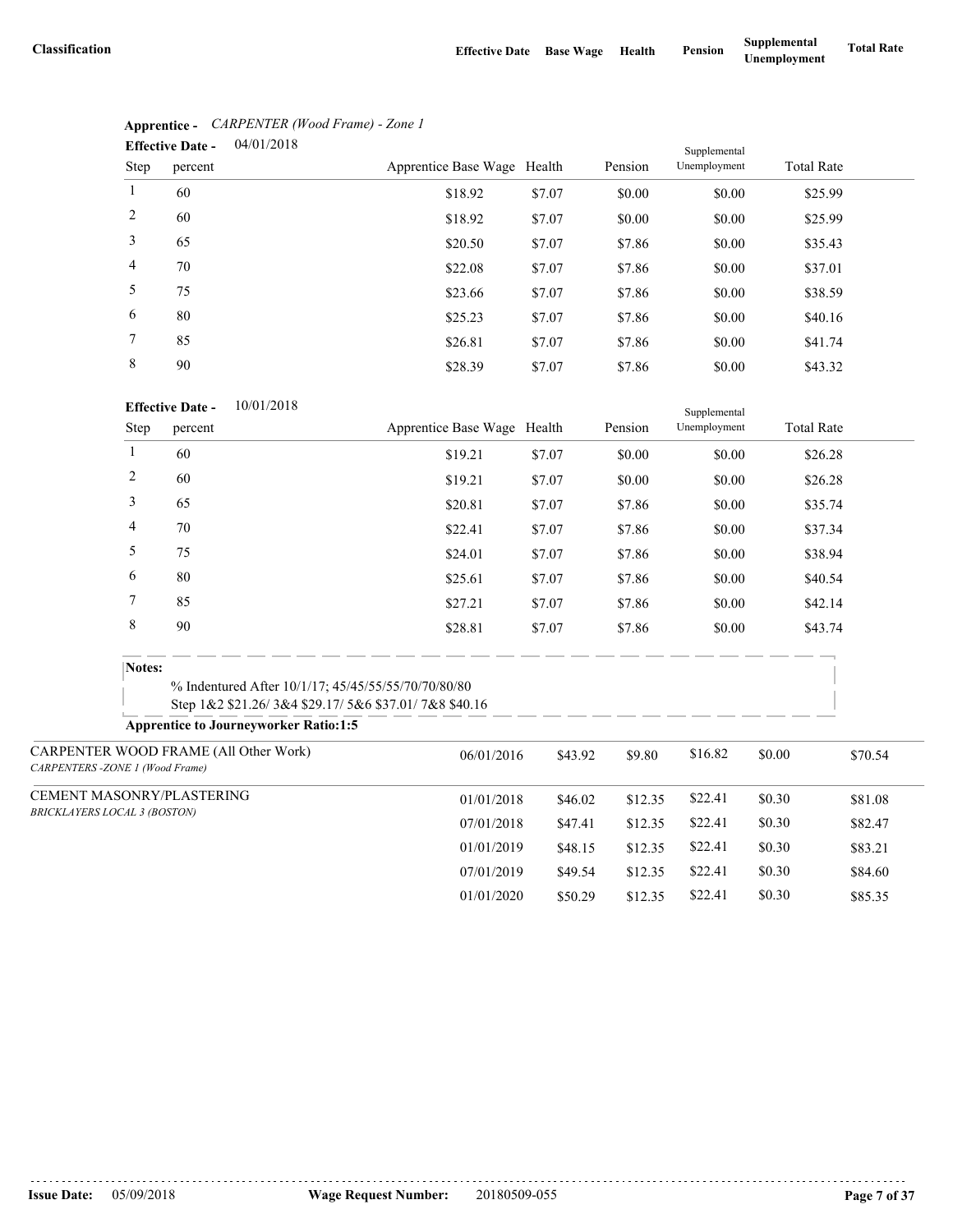|                | 01/01/2018<br><b>Effective Date -</b> |                             | Supplemental |         |              |                   |
|----------------|---------------------------------------|-----------------------------|--------------|---------|--------------|-------------------|
| Step           | percent                               | Apprentice Base Wage Health |              | Pension | Unemployment | <b>Total Rate</b> |
| $\mathbf{1}$   | 50                                    | \$23.01                     | \$12.35      | \$15.41 | \$0.00       | \$50.77           |
| 2              | 60                                    | \$27.61                     | \$12.35      | \$17.41 | \$0.30       | \$57.67           |
| 3              | 65                                    | \$29.91                     | \$12.35      | \$18.41 | \$0.30       | \$60.97           |
| $\overline{4}$ | 70                                    | \$32.21                     | \$12.35      | \$19.41 | \$0.30       | \$64.27           |
| 5              | 75                                    | \$34.52                     | \$12.35      | \$20.41 | \$0.30       | \$67.58           |
| 6              | 80                                    | \$36.82                     | \$12.35      | \$21.41 | \$0.30       | \$70.88           |
| $7^{\circ}$    | 90                                    | \$41.42                     | \$12.35      | \$22.41 | \$0.30       | \$76.48           |
|                |                                       |                             |              |         |              |                   |

| Apprentice - CEMENT MASONRY/PLASTERING - Eastern Mass (Boston) |
|----------------------------------------------------------------|
| $\mathbf{Fff}_0$ ctive Date $= 01/01/2018$                     |

#### **Effective Date -** 07/01/2018

|             | <b>Effective Date -</b> | 07/01/2018 |                             |         |         | Supplemental |                   |         |
|-------------|-------------------------|------------|-----------------------------|---------|---------|--------------|-------------------|---------|
| <b>Step</b> | percent                 |            | Apprentice Base Wage Health |         | Pension | Unemployment | <b>Total Rate</b> |         |
|             | 50                      |            | \$23.71                     | \$12.35 | \$15.41 | \$0.00       |                   | \$51.47 |
| 2           | 60                      |            | \$28.45                     | \$12.35 | \$17.41 | \$0.30       |                   | \$58.51 |
| 3           | 65                      |            | \$30.82                     | \$12.35 | \$18.41 | \$0.30       |                   | \$61.88 |
| 4           | 70                      |            | \$33.19                     | \$12.35 | \$19.41 | \$0.30       |                   | \$65.25 |
|             | 75                      |            | \$35.56                     | \$12.35 | \$20.41 | \$0.30       |                   | \$68.62 |
| 6           | 80                      |            | \$37.93                     | \$12.35 | \$21.41 | \$0.30       |                   | \$71.99 |
|             | 90                      |            | \$42.67                     | \$12.35 | \$22.41 | \$0.30       |                   | \$77.73 |
|             |                         |            |                             |         |         |              |                   |         |

## **Notes:**

Steps 3,4 are 500 hrs. All other steps are 1,000 hrs.

**Apprentice to Journeyworker Ratio:1:3**

| <b>CHAIN SAW OPERATOR</b>                                                         | 12/01/2017 | \$37.75 | \$7.70  | \$14.75 | \$0.00 | \$60.20 |
|-----------------------------------------------------------------------------------|------------|---------|---------|---------|--------|---------|
| <b>LABORERS - ZONE 1</b>                                                          | 06/01/2018 | \$38.70 | \$7.70  | \$14.75 | \$0.00 | \$61.15 |
|                                                                                   | 12/01/2018 | \$39.65 | \$7.70  | \$14.75 | \$0.00 | \$62.10 |
|                                                                                   | 06/01/2019 | \$40.65 | \$7.70  | \$14.75 | \$0.00 | \$63.10 |
|                                                                                   | 12/01/2019 | \$41.65 | \$7.70  | \$14.75 | \$0.00 | \$64.10 |
|                                                                                   | 06/01/2020 | \$42.64 | \$7.70  | \$14.75 | \$0.00 | \$65.09 |
|                                                                                   | 12/01/2020 | \$43.62 | \$7.70  | \$14.75 | \$0.00 | \$66.07 |
|                                                                                   | 06/01/2021 | \$44.64 | \$7.70  | \$14.75 | \$0.00 | \$67.09 |
|                                                                                   | 12/01/2021 | \$45.65 | \$7.70  | \$14.75 | \$0.00 | \$68.10 |
| For apprentice rates see "Apprentice-LABORER"                                     |            |         |         |         |        |         |
| CLAM SHELLS/SLURRY BUCKETS/HEADING MACHINES<br><b>OPERATING ENGINEERS LOCAL 4</b> | 12/01/2017 | \$47.63 | \$10.50 | \$15.50 | \$0.00 | \$73.63 |
| For apprentice rates see "Apprentice-OPERATING ENGINEERS"                         |            |         |         |         |        |         |
| <b>COMPRESSOR OPERATOR</b><br><b>OPERATING ENGINEERS LOCAL 4</b>                  | 12/01/2017 | \$31.80 | \$10.50 | \$15.50 | \$0.00 | \$57.80 |

For apprentice rates see "Apprentice- OPERATING ENGINEERS"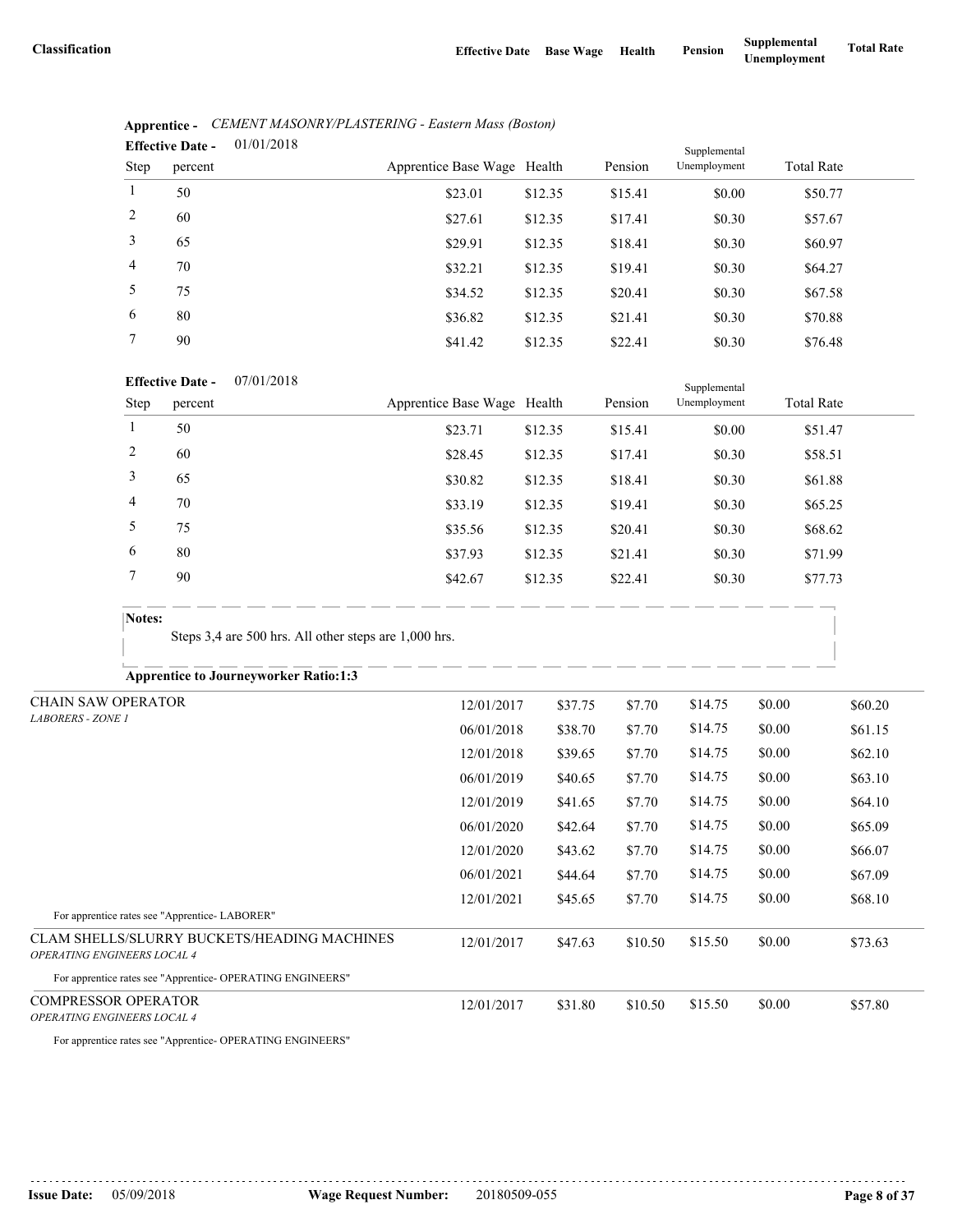| Classification             | <b>Effective Date</b> | <b>Base Wage</b> | Health | Pension | Supplemental<br>Unemployment | <b>Total Rate</b> |
|----------------------------|-----------------------|------------------|--------|---------|------------------------------|-------------------|
| DELEADER (BRIDGE)          | 01/01/2018            | \$49.66          | \$8.10 | \$19.55 | \$0.00                       | \$77.31           |
| PAINTERS LOCAL 35 - ZONE 1 | 07/01/2018            | \$50.76          | \$8.10 | \$19.55 | \$0.00                       | \$78.41           |
|                            | 01/01/2019            | \$51.86          | \$8.10 | \$19.55 | \$0.00                       | \$79.51           |
|                            | 07/01/2019            | \$52.96          | \$8.10 | \$19.55 | \$0.00                       | \$80.61           |
|                            | 01/01/2020            | \$54.06          | \$8.10 | \$19.55 | \$0.00                       | \$81.71           |
|                            | 07/01/2020            | \$55.16          | \$8.10 | \$19.55 | \$0.00                       | \$82.81           |
|                            | 01/01/2021            | \$56.26          | \$8.10 | \$19.55 | \$0.00                       | \$83.91           |

### **Apprentice -** *PAINTER Local 35 - BRIDGES/TANKS*

|                | 01/01/2018<br><b>Effective Date -</b> |                             |        |         | Supplemental |                   |
|----------------|---------------------------------------|-----------------------------|--------|---------|--------------|-------------------|
| Step           | percent                               | Apprentice Base Wage Health |        | Pension | Unemployment | <b>Total Rate</b> |
| 1              | 50                                    | \$24.83                     | \$8.10 | \$0.00  | \$0.00       | \$32.93           |
| 2              | 55                                    | \$27.31                     | \$8.10 | \$5.06  | \$0.00       | \$40.47           |
| 3              | 60                                    | \$29.80                     | \$8.10 | \$5.52  | \$0.00       | \$43.42           |
| $\overline{4}$ | 65                                    | \$32.28                     | \$8.10 | \$5.98  | \$0.00       | \$46.36           |
| 5              | 70                                    | \$34.76                     | \$8.10 | \$16.79 | \$0.00       | \$59.65           |
| 6              | 75                                    | \$37.25                     | \$8.10 | \$17.25 | \$0.00       | \$62.60           |
| $7^{\circ}$    | 80                                    | \$39.73                     | \$8.10 | \$17.71 | \$0.00       | \$65.54           |
| 8              | 90                                    | \$44.69                     | \$8.10 | \$18.63 | \$0.00       | \$71.42           |
|                |                                       |                             |        |         |              |                   |

#### **Effective Date -** 07/01/2018

|        | 07/01/2018<br><b>Effective Date -</b> |                             |        |         | Supplemental |                   |
|--------|---------------------------------------|-----------------------------|--------|---------|--------------|-------------------|
| Step   | percent                               | Apprentice Base Wage Health |        | Pension | Unemployment | <b>Total Rate</b> |
|        | 50                                    | \$25.38                     | \$8.10 | \$0.00  | \$0.00       | \$33.48           |
| 2      | 55                                    | \$27.92                     | \$8.10 | \$5.06  | \$0.00       | \$41.08           |
| 3      | 60                                    | \$30.46                     | \$8.10 | \$5.52  | \$0.00       | \$44.08           |
| 4      | 65                                    | \$32.99                     | \$8.10 | \$5.98  | \$0.00       | \$47.07           |
| 5      | 70                                    | \$35.53                     | \$8.10 | \$16.79 | \$0.00       | \$60.42           |
| 6      | 75                                    | \$38.07                     | \$8.10 | \$17.25 | \$0.00       | \$63.42           |
| 7      | 80                                    | \$40.61                     | \$8.10 | \$17.71 | \$0.00       | \$66.42           |
| 8      | 90                                    | \$45.68                     | \$8.10 | \$18.63 | \$0.00       | \$72.41           |
| Notes: |                                       |                             |        |         |              |                   |
|        | Steps are 750 hrs.                    |                             |        |         |              |                   |
|        |                                       |                             |        |         |              |                   |

**Apprentice to Journeyworker Ratio:1:1**

| <b>DEMO: ADZEMAN</b>                          | 12/01/2017 | \$37.65 | \$7.70 | \$14.75 | \$0.00 | \$60.10 |
|-----------------------------------------------|------------|---------|--------|---------|--------|---------|
| <b>LABORERS - ZONE 1</b>                      | 06/01/2018 | \$38.60 | \$7.70 | \$14.75 | \$0.00 | \$61.05 |
|                                               | 12/01/2018 | \$39.55 | \$7.70 | \$14.75 | \$0.00 | \$62.00 |
|                                               | 06/01/2019 | \$40.55 | \$7.70 | \$14.75 | \$0.00 | \$63.00 |
|                                               | 12/01/2019 | \$41.55 | \$7.70 | \$14.75 | \$0.00 | \$64.00 |
| For apprentice rates see "Apprentice-LABORER" |            |         |        |         |        |         |
| DEMO: BACKHOE/LOADER/HAMMER OPERATOR          | 12/01/2017 | \$38.65 | \$7.70 | \$14.75 | \$0.00 | \$61.10 |
| <b>LABORERS - ZONE 1</b>                      | 06/01/2018 | \$39.60 | \$7.70 | \$14.75 | \$0.00 | \$62.05 |
|                                               | 12/01/2018 | \$40.55 | \$7.70 | \$14.75 | \$0.00 | \$63.00 |
|                                               | 06/01/2019 | \$41.55 | \$7.70 | \$14.75 | \$0.00 | \$64.00 |
|                                               | 12/01/2019 | \$42.55 | \$7.70 | \$14.75 | \$0.00 | \$65.00 |
|                                               |            |         |        |         |        |         |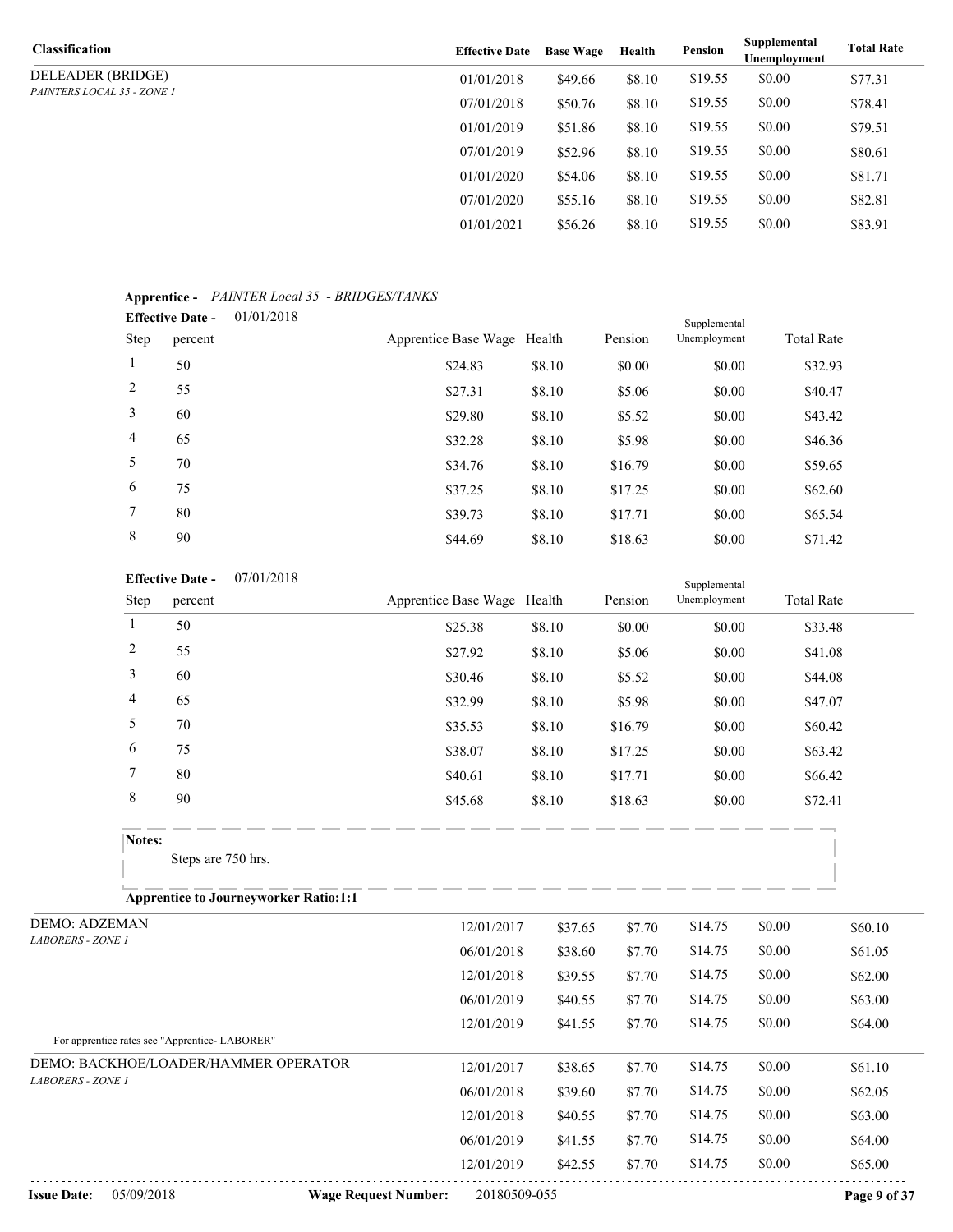| <b>Classification</b>                                             | <b>Effective Date</b> Base Wage |          | Health  | Pension | Supplemental<br><b>Unemployment</b> | <b>Total Rate</b> |
|-------------------------------------------------------------------|---------------------------------|----------|---------|---------|-------------------------------------|-------------------|
| For apprentice rates see "Apprentice-LABORER"                     |                                 |          |         |         |                                     |                   |
| <b>DEMO: BURNERS</b>                                              | 12/01/2017                      | \$38.40  | \$7.70  | \$14.75 | \$0.00                              | \$60.85           |
| <b>LABORERS - ZONE 1</b>                                          | 06/01/2018                      | \$39.35  | \$7.70  | \$14.75 | \$0.00                              | \$61.80           |
|                                                                   | 12/01/2018                      | \$40.30  | \$7.70  | \$14.75 | \$0.00                              | \$62.75           |
|                                                                   | 06/01/2019                      | \$41.30  | \$7.70  | \$14.75 | \$0.00                              | \$63.75           |
|                                                                   | 12/01/2019                      | \$42.30  | \$7.70  | \$14.75 | \$0.00                              | \$64.75           |
| For apprentice rates see "Apprentice-LABORER"                     |                                 |          |         |         |                                     |                   |
| DEMO: CONCRETE CUTTER/SAWYER                                      | 12/01/2017                      | \$38.65  | \$7.70  | \$14.75 | \$0.00                              | \$61.10           |
| LABORERS - ZONE 1                                                 | 06/01/2018                      | \$39.60  | \$7.70  | \$14.75 | \$0.00                              | \$62.05           |
|                                                                   | 12/01/2018                      | \$40.55  | \$7.70  | \$14.75 | \$0.00                              | \$63.00           |
|                                                                   | 06/01/2019                      | \$41.55  | \$7.70  | \$14.75 | \$0.00                              | \$64.00           |
|                                                                   | 12/01/2019                      | \$42.55  | \$7.70  | \$14.75 | \$0.00                              | \$65.00           |
| For apprentice rates see "Apprentice-LABORER"                     |                                 |          |         |         |                                     |                   |
| DEMO: JACKHAMMER OPERATOR                                         | 12/01/2017                      | \$38.40  | \$7.70  | \$14.75 | \$0.00                              | \$60.85           |
| <b>LABORERS - ZONE 1</b>                                          | 06/01/2018                      | \$39.35  | \$7.70  | \$14.75 | \$0.00                              | \$61.80           |
|                                                                   | 12/01/2018                      | \$40.30  | \$7.70  | \$14.75 | \$0.00                              | \$62.75           |
|                                                                   | 06/01/2019                      | \$41.30  | \$7.70  | \$14.75 | \$0.00                              | \$63.75           |
|                                                                   | 12/01/2019                      | \$42.30  | \$7.70  | \$14.75 | \$0.00                              | \$64.75           |
| For apprentice rates see "Apprentice-LABORER"                     |                                 |          |         |         |                                     |                   |
| DEMO: WRECKING LABORER                                            | 12/01/2017                      | \$37.65  | \$7.70  | \$14.75 | \$0.00                              | \$60.10           |
| <b>LABORERS - ZONE 1</b>                                          | 06/01/2018                      | \$38.60  | \$7.70  | \$14.75 | \$0.00                              | \$61.05           |
|                                                                   | 12/01/2018                      | \$39.55  | \$7.70  | \$14.75 | \$0.00                              | \$62.00           |
|                                                                   | 06/01/2019                      | \$40.55  | \$7.70  | \$14.75 | \$0.00                              | \$63.00           |
|                                                                   | 12/01/2019                      | \$41.55  | \$7.70  | \$14.75 | \$0.00                              | \$64.00           |
| For apprentice rates see "Apprentice-LABORER"                     |                                 |          |         |         |                                     |                   |
| DIRECTIONAL DRILL MACHINE OPERATOR<br>OPERATING ENGINEERS LOCAL 4 | 12/01/2017                      | \$46.17  | \$10.50 | \$15.50 | \$0.00                              | \$72.17           |
| For apprentice rates see "Apprentice- OPERATING ENGINEERS"        |                                 |          |         |         |                                     |                   |
| <b>DIVER</b>                                                      | 08/01/2017                      | \$61.98  | \$9.90  | \$21.15 | \$0.00                              | \$93.03           |
| PILE DRIVER LOCAL 56 (ZONE 1)                                     | 08/01/2018                      | \$65.20  | \$9.90  | \$21.15 | \$0.00                              | \$96.25           |
|                                                                   | 08/01/2019                      | \$68.52  | \$9.90  | \$21.15 | \$0.00                              | \$99.57           |
| For apprentice rates see "Apprentice-PILE DRIVER"                 |                                 |          |         |         |                                     |                   |
| <b>DIVER TENDER</b><br>PILE DRIVER LOCAL 56 (ZONE 1)              | 08/01/2017                      | \$44.27  | \$9.90  | \$21.15 | \$0.00                              | \$75.32           |
|                                                                   | 08/01/2018                      | \$46.57  | \$9.90  | \$21.15 | \$0.00                              | \$77.62           |
|                                                                   | 08/01/2019                      | \$48.94  | \$9.90  | \$21.15 | \$0.00                              | \$79.99           |
| For apprentice rates see "Apprentice-PILE DRIVER"                 |                                 |          |         |         |                                     |                   |
| DIVER TENDER (EFFLUENT)<br>PILE DRIVER LOCAL 56 (ZONE 1)          | 08/01/2017                      | \$66.41  | \$9.90  | \$21.15 | \$0.00                              | \$97.46           |
|                                                                   | 08/01/2018                      | \$69.86  | \$9.90  | \$21.15 | \$0.00                              | \$100.91          |
|                                                                   | 08/01/2019                      | \$73.41  | \$9.90  | \$21.15 | \$0.00                              | \$104.46          |
| For apprentice rates see "Apprentice-PILE DRIVER"                 |                                 |          |         |         |                                     |                   |
| DIVER/SLURRY (EFFLUENT)<br>PILE DRIVER LOCAL 56 (ZONE 1)          | 08/01/2017                      | \$92.97  | \$9.90  | \$21.15 | \$0.00                              | \$124.02          |
|                                                                   | 08/01/2018                      | \$97.80  | \$9.90  | \$21.15 | \$0.00                              | \$128.85          |
| For apprentice rates see "Apprentice-PILE DRIVER"                 | 08/01/2019                      | \$102.78 | \$9.90  | \$21.15 | \$0.00                              | \$133.83          |
| DRAWBRIDGE OPERATOR (Construction)                                |                                 |          |         |         |                                     |                   |
| ELECTRICIANS LOCAL 103                                            | 03/01/2018                      | \$50.15  | \$13.00 | \$17.85 | \$0.00                              | \$81.00           |
|                                                                   | 09/01/2018                      | \$51.34  | \$13.00 | \$17.89 | \$0.00                              | \$82.23           |
|                                                                   | 03/01/2019                      | \$52.53  | \$13.00 | \$17.93 | \$0.00                              | \$83.46           |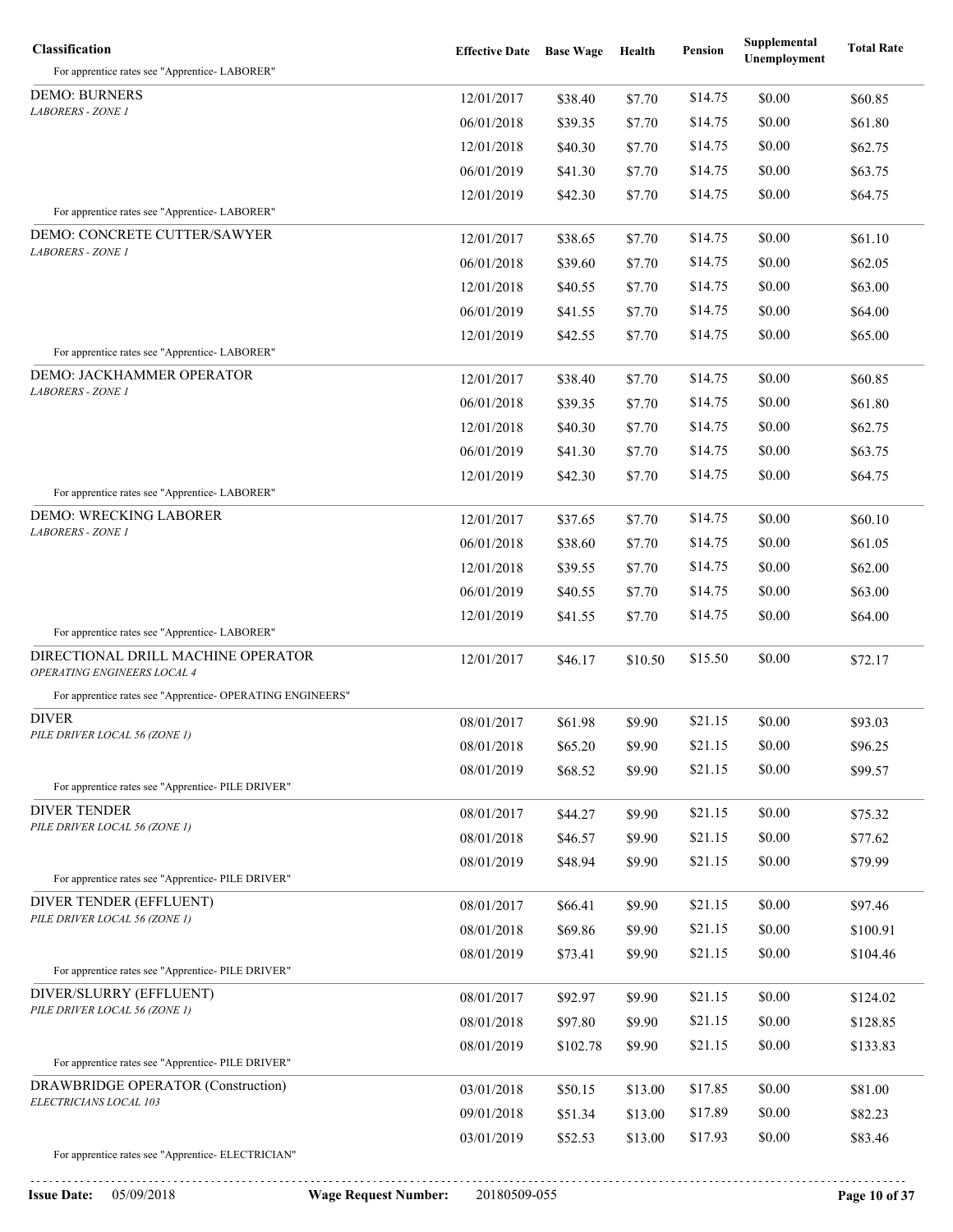| <b>Classification</b>         | <b>Effective Date</b> Base Wage |         | Health  | Pension | Supplemental<br>Unemplovment | <b>Total Rate</b> |
|-------------------------------|---------------------------------|---------|---------|---------|------------------------------|-------------------|
| ELECTRICIAN                   | 03/01/2018                      | \$50.15 | \$13.00 | \$17.85 | \$0.00                       | \$81.00           |
| <i>ELECTRICIANS LOCAL 103</i> | 09/01/2018                      | \$51.34 | \$13.00 | \$17.89 | \$0.00                       | \$82.23           |
|                               | 03/01/2019                      | \$52.53 | \$13.00 | \$17.93 | \$0.00                       | \$83.46           |

|                | <b>Lifective Date -</b><br>03/01/2016 |                             |         |         |              |                   |  |
|----------------|---------------------------------------|-----------------------------|---------|---------|--------------|-------------------|--|
| Step           | percent                               | Apprentice Base Wage Health |         | Pension | Unemployment | <b>Total Rate</b> |  |
| $\mathbf{1}$   | 40                                    | \$20.06                     | \$13.00 | \$0.60  | \$0.00       | \$33.66           |  |
| 2              | 40                                    | \$20.06                     | \$13.00 | \$0.60  | \$0.00       | \$33.66           |  |
| $\mathfrak{Z}$ | 45                                    | \$22.57                     | \$13.00 | \$13.61 | \$0.00       | \$49.18           |  |
| $\overline{4}$ | 45                                    | \$22.57                     | \$13.00 | \$13.61 | \$0.00       | \$49.18           |  |
| 5              | 50                                    | \$25.08                     | \$13.00 | \$13.99 | \$0.00       | \$52.07           |  |
| 6              | 55                                    | \$27.58                     | \$13.00 | \$14.38 | \$0.00       | \$54.96           |  |
| $7^{\circ}$    | 60                                    | \$30.09                     | \$13.00 | \$14.76 | \$0.00       | \$57.85           |  |
| 8              | 65                                    | \$32.60                     | \$13.00 | \$15.15 | \$0.00       | \$60.75           |  |
| 9              | 70                                    | \$35.11                     | \$13.00 | \$15.53 | \$0.00       | \$63.64           |  |
| 10             | 75                                    | \$37.61                     | \$13.00 | \$15.93 | \$0.00       | \$66.54           |  |
|                |                                       |                             |         |         |              |                   |  |

#### **Apprentice -** *ELECTRICIAN - Local 103* 03/01/2018 **Effective Date -**

|                | 09/01/2018<br><b>Effective Date -</b> |                             |         |         | Supplemental |                   |  |
|----------------|---------------------------------------|-----------------------------|---------|---------|--------------|-------------------|--|
| Step           | percent                               | Apprentice Base Wage Health |         | Pension | Unemployment | <b>Total Rate</b> |  |
| T.             | 40                                    | \$20.54                     | \$13.00 | \$0.62  | \$0.00       | \$34.16           |  |
| $\overline{c}$ | 40                                    | \$20.54                     | \$13.00 | \$0.62  | \$0.00       | \$34.16           |  |
| 3              | 45                                    | \$23.10                     | \$13.00 | \$13.62 | \$0.00       | \$49.72           |  |
| 4              | 45                                    | \$23.10                     | \$13.00 | \$13.62 | \$0.00       | \$49.72           |  |
| 5              | 50                                    | \$25.67                     | \$13.00 | \$14.01 | \$0.00       | \$52.68           |  |
| 6              | 55                                    | \$28.24                     | \$13.00 | \$14.40 | \$0.00       | \$55.64           |  |
| 7              | 60                                    | \$30.80                     | \$13.00 | \$14.78 | \$0.00       | \$58.58           |  |
| 8              | 65                                    | \$33.37                     | \$13.00 | \$15.17 | \$0.00       | \$61.54           |  |
| 9              | 70                                    | \$35.94                     | \$13.00 | \$15.56 | \$0.00       | \$64.50           |  |
|                |                                       |                             |         |         |              |                   |  |

## **Notes:** :

App Prior 1/1/03; 30/35/40/45/50/55/65/70/75/80

**Apprentice to Journeyworker Ratio:2:3\*\*\***

| ELEVATOR CONSTRUCTOR          | 01/01/2018 | \$57.62 | \$15.43 | \$16.61 | \$0.00 | \$89.66  |
|-------------------------------|------------|---------|---------|---------|--------|----------|
| ELEVATOR CONSTRUCTORS LOCAL 4 | 01/01/2019 | \$59.47 | \$15.58 | \$17.51 | \$0.00 | \$92.56  |
|                               | 01/01/2020 | \$61.42 | \$15.73 | \$18.41 | \$0.00 | \$95.56  |
|                               | 01/01/2021 | \$63.47 | \$15.88 | \$19.31 | \$0.00 | \$98.66  |
|                               | 01/01/2022 | \$65.62 | \$16.03 | \$20.21 | \$0.00 | \$101.86 |
|                               |            |         |         |         |        |          |

. . . . . . . . . . . . . . . . .

10 75 \$38.51 \$13.00 \$15.96 \$0.00 \$67.47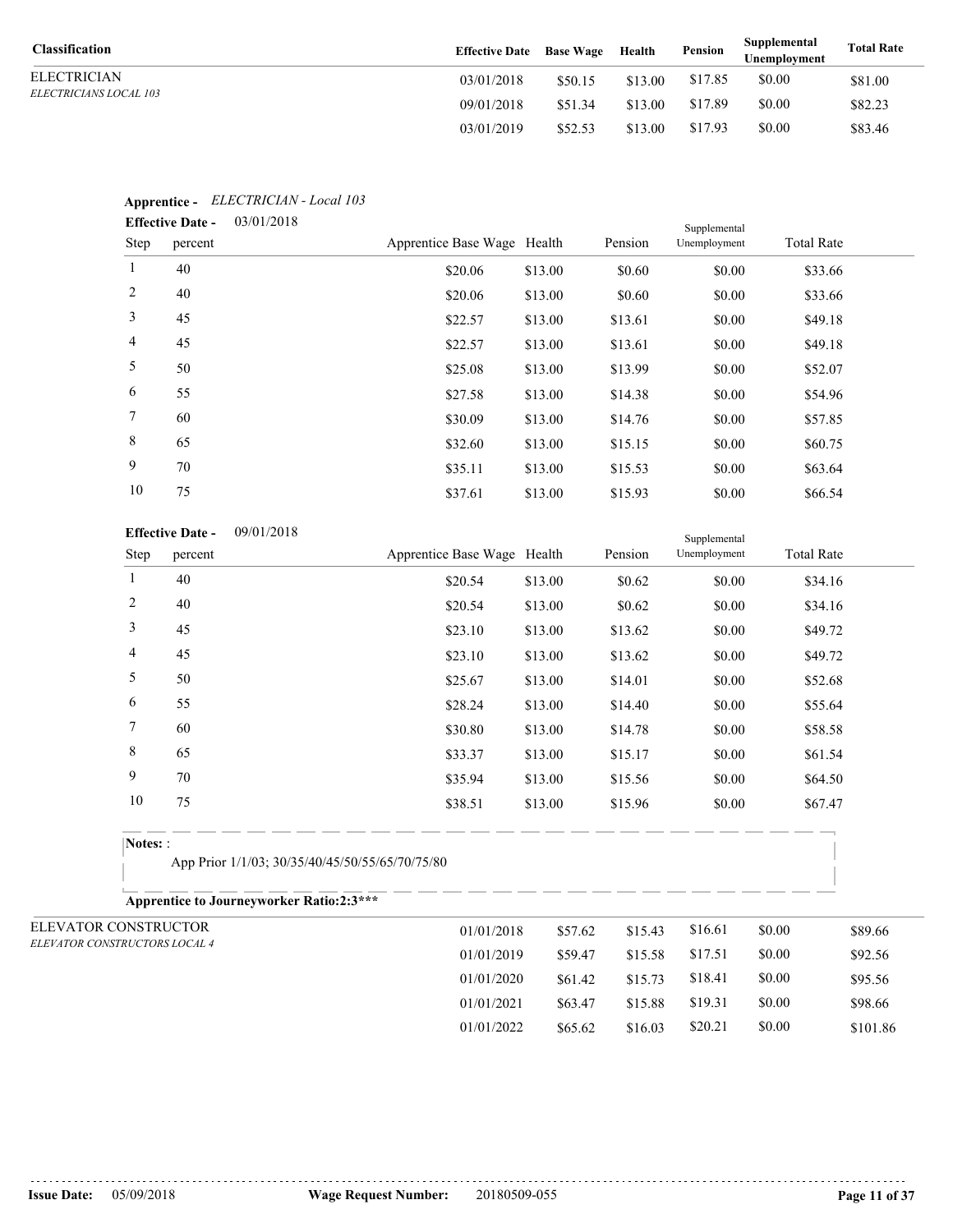|                                                              |                | <b>Effective Date -</b> | 01/01/2018                                                   |                             |         |         | Supplemental |                   |         |
|--------------------------------------------------------------|----------------|-------------------------|--------------------------------------------------------------|-----------------------------|---------|---------|--------------|-------------------|---------|
|                                                              | Step           | percent                 |                                                              | Apprentice Base Wage Health |         | Pension | Unemployment | <b>Total Rate</b> |         |
|                                                              | $\mathbf{1}$   | 50                      |                                                              | \$28.81                     | \$15.43 | \$0.00  | \$0.00       | \$44.24           |         |
|                                                              | $\overline{2}$ | 55                      |                                                              | \$31.69                     | \$15.43 | \$16.61 | \$0.00       | \$63.73           |         |
|                                                              | 3              | 65                      |                                                              | \$37.45                     | \$15.43 | \$16.61 | \$0.00       | \$69.49           |         |
|                                                              | $\overline{4}$ | 70                      |                                                              | \$40.33                     | \$15.43 | \$16.61 | \$0.00       | \$72.37           |         |
|                                                              | 5              | 80                      |                                                              | \$46.10                     | \$15.43 | \$16.61 | \$0.00       | \$78.14           |         |
|                                                              |                | <b>Effective Date -</b> | 01/01/2019                                                   |                             |         |         | Supplemental |                   |         |
|                                                              | Step           | percent                 |                                                              | Apprentice Base Wage Health |         | Pension | Unemployment | <b>Total Rate</b> |         |
|                                                              | 1              | 50                      |                                                              | \$29.74                     | \$15.58 | \$0.00  | \$0.00       | \$45.32           |         |
|                                                              | $\overline{2}$ | 55                      |                                                              | \$32.71                     | \$15.58 | \$17.51 | \$0.00       | \$65.80           |         |
|                                                              | 3              | 65                      |                                                              | \$38.66                     | \$15.58 | \$17.51 | \$0.00       | \$71.75           |         |
|                                                              | $\overline{4}$ | 70                      |                                                              | \$41.63                     | \$15.58 | \$17.51 | \$0.00       | \$74.72           |         |
|                                                              | $\sqrt{5}$     | 80                      |                                                              | \$47.58                     | \$15.58 | \$17.51 | \$0.00       | \$80.67           |         |
|                                                              | Notes:         |                         | Steps 1-2 are 6 mos.; Steps 3-5 are 1 year                   |                             |         |         |              |                   |         |
|                                                              |                |                         | <b>Apprentice to Journeyworker Ratio:1:1</b>                 |                             |         |         |              |                   |         |
| ELEVATOR CONSTRUCTOR HELPER<br>ELEVATOR CONSTRUCTORS LOCAL 4 |                |                         |                                                              | 01/01/2018                  | \$40.33 | \$15.43 | \$16.61      | \$0.00            | \$72.37 |
|                                                              |                |                         |                                                              | 01/01/2019                  | \$41.63 | \$15.58 | \$17.51      | \$0.00            | \$74.72 |
|                                                              |                |                         |                                                              | 01/01/2020                  | \$42.99 | \$15.73 | \$18.41      | \$0.00            | \$77.13 |
|                                                              |                |                         |                                                              | 01/01/2021                  | \$44.43 | \$15.88 | \$19.31      | \$0.00            | \$79.62 |
|                                                              |                |                         |                                                              | 01/01/2022                  | \$45.93 | \$16.03 | \$20.21      | \$0.00            | \$82.17 |
|                                                              |                |                         | For apprentice rates see "Apprentice - ELEVATOR CONSTRUCTOR" |                             |         |         |              |                   |         |
| FENCE & GUARD RAIL ERECTOR<br>LABORERS - ZONE 1              |                |                         |                                                              | 12/01/2017                  | \$37.75 | \$7.70  | \$14.75      | \$0.00            | \$60.20 |
|                                                              |                |                         |                                                              | 06/01/2018                  | \$38.70 | \$7.70  | \$14.75      | \$0.00            | \$61.15 |
|                                                              |                |                         |                                                              | 12/01/2018                  | \$39.65 | \$7.70  | \$14.75      | \$0.00            | \$62.10 |
|                                                              |                |                         |                                                              | 06/01/2019                  | \$40.65 | \$7.70  | \$14.75      | \$0.00            | \$63.10 |
|                                                              |                |                         |                                                              | 12/01/2019                  | \$41.65 | \$7.70  | \$14.75      | \$0.00            | \$64.10 |
|                                                              |                |                         |                                                              | 06/01/2020                  | \$42.64 | \$7.70  | \$14.75      | \$0.00            | \$65.09 |
|                                                              |                |                         |                                                              | 12/01/2020                  | \$43.62 | \$7.70  | \$14.75      | \$0.00            | \$66.07 |
|                                                              |                |                         |                                                              | 06/01/2021                  | \$44.64 | \$7.70  | \$14.75      | \$0.00            | \$67.09 |
| For apprentice rates see "Apprentice-LABORER"                |                |                         |                                                              | 12/01/2021                  | \$45.65 | \$7.70  | \$14.75      | \$0.00            | \$68.10 |
| OPERATING ENGINEERS LOCAL 4                                  |                |                         | FIELD ENG.INST.PERSON-BLDG,SITE,HVY/HWY                      | 05/01/2018                  | \$42.84 | \$10.50 | \$15.50      | \$0.00            | \$68.84 |
|                                                              |                |                         | For apprentice rates see "Apprentice- OPERATING ENGINEERS"   |                             |         |         |              |                   |         |
| OPERATING ENGINEERS LOCAL 4                                  |                |                         | FIELD ENG.PARTY CHIEF-BLDG, SITE, HVY/HWY                    | 05/01/2018                  | \$44.31 | \$10.50 | \$15.50      | \$0.00            | \$70.31 |
|                                                              |                |                         | For apprentice rates see "Apprentice- OPERATING ENGINEERS"   |                             |         |         |              |                   |         |
|                                                              |                |                         | FIELD ENG.ROD PERSON-BLDG, SITE, HVY/HWY                     | 05/01/2018                  | \$22.51 | \$10.50 | \$15.50      | \$0.00            | \$48.51 |

# **Apprentice -** *ELEVATOR CONSTRUCTOR - Local 4*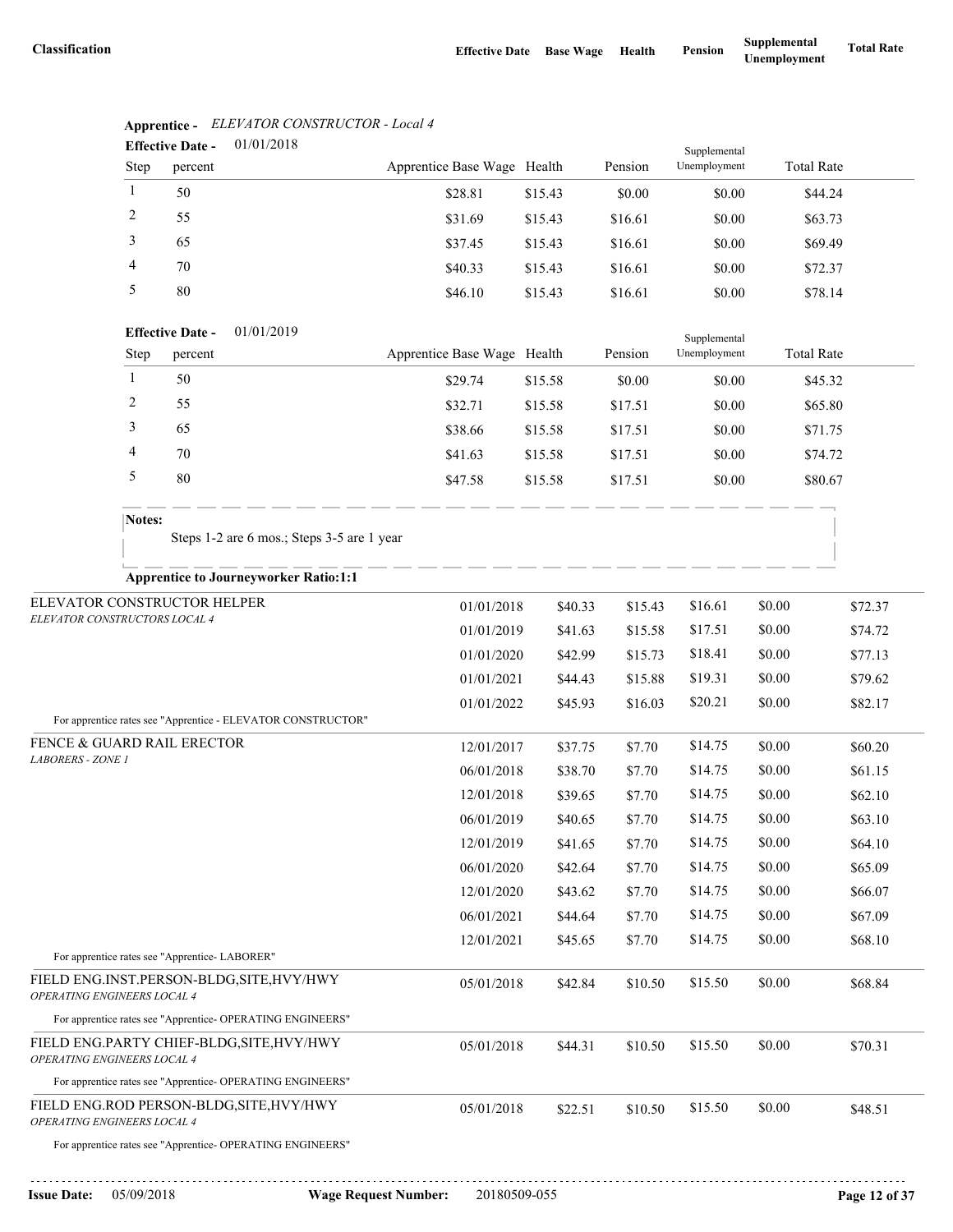| <b>Classification</b>                                               | <b>Effective Date</b> | <b>Base Wage</b> | Health  | <b>Pension</b> | Supplemental<br>Unemployment | <b>Total Rate</b> |
|---------------------------------------------------------------------|-----------------------|------------------|---------|----------------|------------------------------|-------------------|
| <b>FIRE ALARM INSTALLER</b>                                         | 03/01/2018            | \$50.15          | \$13.00 | \$17.85        | \$0.00                       | \$81.00           |
| ELECTRICIANS LOCAL 103                                              | 09/01/2018            | \$51.34          | \$13.00 | \$17.89        | \$0.00                       | \$82.23           |
| For apprentice rates see "Apprentice- ELECTRICIAN"                  | 03/01/2019            | \$52.53          | \$13.00 | \$17.93        | \$0.00                       | \$83.46           |
| FIRE ALARM REPAIR / MAINTENANCE                                     | 03/01/2018            | \$37.61          | \$13.00 | \$15.93        | \$0.00                       | \$66.54           |
| / COMMISSIONINGELECTRICIANS<br>LOCAL 103                            | 09/01/2018            | \$38.51          | \$13.00 | \$15.96        | \$0.00                       | \$67.47           |
| For apprentice rates see "Apprentice-TELECOMMUNICATIONS TECHNICIAN" | 03/01/2019            | \$39.40          | \$13.00 | \$15.98        | \$0.00                       | \$68.38           |
| FIREMAN (ASST. ENGINEER)<br>OPERATING ENGINEERS LOCAL 4             | 12/01/2017            | \$38.57          | \$10.50 | \$15.50        | \$0.00                       | \$64.57           |
| For apprentice rates see "Apprentice- OPERATING ENGINEERS"          |                       |                  |         |                |                              |                   |
| <b>FLAGGER &amp; SIGNALER</b>                                       | 12/01/2017            | \$21.50          | \$7.70  | \$14.75        | \$0.00                       | \$43.95           |
| <b>LABORERS - ZONE 1</b>                                            | 06/01/2018            | \$21.50          | \$7.70  | \$14.75        | \$0.00                       | \$43.95           |
|                                                                     | 12/01/2018            | \$22.50          | \$7.70  | \$14.75        | \$0.00                       | \$44.95           |
|                                                                     | 06/01/2019            | \$22.50          | \$7.70  | \$14.75        | \$0.00                       | \$44.95           |
|                                                                     | 12/01/2019            | \$23.50          | \$7.70  | \$14.75        | \$0.00                       | \$45.95           |
|                                                                     | 06/01/2020            | \$23.50          | \$7.70  | \$14.75        | \$0.00                       | \$45.95           |
|                                                                     | 12/01/2020            | \$24.50          | \$7.70  | \$14.75        | \$0.00                       | \$46.95           |
|                                                                     | 06/01/2021            | \$24.50          | \$7.70  | \$14.75        | \$0.00                       | \$46.95           |
| For apprentice rates see "Apprentice-LABORER"                       | 12/01/2021            | \$24.50          | \$7.70  | \$14.75        | \$0.00                       | \$46.95           |
| <b>FLOORCOVERER</b><br>FLOORCOVERERS LOCAL 2168 ZONE I              | 03/01/2016            | \$42.13          | \$9.80  | \$17.62        | \$0.00                       | \$69.55           |

## **Apprentice -** *FLOORCOVERER - Local 2168 Zone I*

| Step<br>percent                    | Apprentice Base Wage Health                                                                                                                                                                                                                                                 |                                                                                                                 |                          |                    |                    |                                                                           |
|------------------------------------|-----------------------------------------------------------------------------------------------------------------------------------------------------------------------------------------------------------------------------------------------------------------------------|-----------------------------------------------------------------------------------------------------------------|--------------------------|--------------------|--------------------|---------------------------------------------------------------------------|
|                                    |                                                                                                                                                                                                                                                                             |                                                                                                                 | Pension                  | Unemployment       | <b>Total Rate</b>  |                                                                           |
| 50                                 | \$21.07                                                                                                                                                                                                                                                                     | \$9.80                                                                                                          | \$1.79                   | \$0.00             | \$32.66            |                                                                           |
| $\overline{c}$<br>55               | \$23.17                                                                                                                                                                                                                                                                     | \$9.80                                                                                                          | \$1.79                   | \$0.00             |                    |                                                                           |
| 3<br>60                            | \$25.28                                                                                                                                                                                                                                                                     | \$9.80                                                                                                          | \$12.25                  | \$0.00             |                    |                                                                           |
| 4<br>65                            | \$27.38                                                                                                                                                                                                                                                                     | \$9.80                                                                                                          | \$12.25                  | \$0.00             |                    |                                                                           |
| 5<br>70                            | \$29.49                                                                                                                                                                                                                                                                     | \$9.80                                                                                                          | \$14.04                  | \$0.00             |                    |                                                                           |
| 6<br>75                            | \$31.60                                                                                                                                                                                                                                                                     | \$9.80                                                                                                          | \$14.04                  | \$0.00             |                    |                                                                           |
| 7<br>80                            | \$33.70                                                                                                                                                                                                                                                                     | \$9.80                                                                                                          | \$15.83                  | \$0.00             |                    |                                                                           |
| $\,8\,$<br>85                      | \$35.81                                                                                                                                                                                                                                                                     | \$9.80                                                                                                          | \$15.83                  | \$0.00             |                    |                                                                           |
|                                    |                                                                                                                                                                                                                                                                             |                                                                                                                 |                          |                    |                    |                                                                           |
|                                    |                                                                                                                                                                                                                                                                             |                                                                                                                 |                          |                    |                    |                                                                           |
|                                    |                                                                                                                                                                                                                                                                             |                                                                                                                 |                          |                    |                    |                                                                           |
|                                    |                                                                                                                                                                                                                                                                             |                                                                                                                 |                          |                    |                    |                                                                           |
| <b>OPERATING ENGINEERS LOCAL 4</b> |                                                                                                                                                                                                                                                                             |                                                                                                                 |                          | \$15.50            | \$0.00             | \$72.63                                                                   |
|                                    |                                                                                                                                                                                                                                                                             |                                                                                                                 |                          |                    |                    |                                                                           |
| OPERATING ENGINEERS LOCAL 4        |                                                                                                                                                                                                                                                                             |                                                                                                                 |                          | \$15.50            | \$0.00             | \$57.80                                                                   |
|                                    |                                                                                                                                                                                                                                                                             |                                                                                                                 |                          |                    |                    |                                                                           |
|                                    | Notes: Steps are 750 hrs.<br><b>Apprentice to Journeyworker Ratio:1:1</b><br>FORK LIFT/CHERRY PICKER<br>For apprentice rates see "Apprentice- OPERATING ENGINEERS"<br><b>GENERATOR/LIGHTING PLANT/HEATERS</b><br>For apprentice rates see "Apprentice- OPERATING ENGINEERS" | % After 09/1/17; 45/45/55/55/70/70/80/80 (1500hr Steps)<br>Step 1&2 \$30.55/3&4 \$36.49/5&6 \$53.33/7&8 \$59.33 | 12/01/2017<br>12/01/2017 | \$46.63<br>\$31.80 | \$10.50<br>\$10.50 | \$34.76<br>\$47.33<br>\$49.43<br>\$53.33<br>\$55.44<br>\$59.33<br>\$61.44 |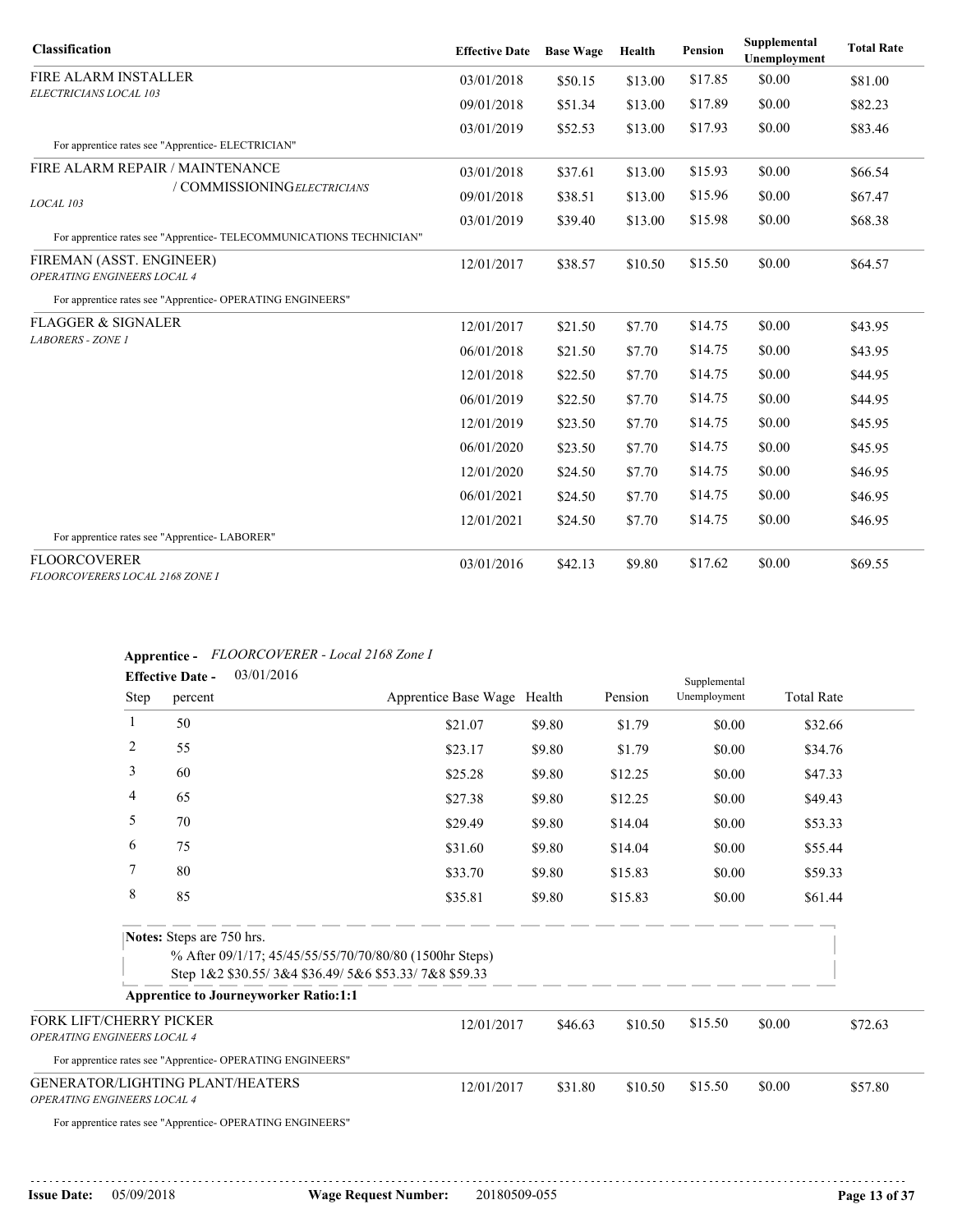| <b>Classification</b>                            | <b>Effective Date</b> | <b>Base Wage</b> | Health | Pension | Supplemental<br>Unemployment | <b>Total Rate</b> |
|--------------------------------------------------|-----------------------|------------------|--------|---------|------------------------------|-------------------|
| <b>GLAZIER (GLASS PLANK/AIR BARRIER/INTERIOR</b> | 01/01/2018            | \$44.95          | \$8.10 | \$19.55 | \$0.00                       | \$72.60           |
| SYSTEMS)<br>GLAZIERS LOCAL 35 (ZONE 1)           | 07/01/2018            | \$46.05          | \$8.10 | \$19.55 | \$0.00                       | \$73.70           |
|                                                  | 01/01/2019            | \$47.15          | \$8.10 | \$19.55 | \$0.00                       | \$74.80           |
|                                                  | 07/01/2019            | \$48.25          | \$8.10 | \$19.55 | \$0.00                       | \$75.90           |
|                                                  | 01/01/2020            | \$49.35          | \$8.10 | \$19.55 | \$0.00                       | \$77.00           |
|                                                  | 07/01/2020            | \$50.45          | \$8.10 | \$19.55 | \$0.00                       | \$78.10           |
|                                                  | 01/01/2021            | \$51.55          | \$8.10 | \$19.55 | \$0.00                       | \$79.20           |

## **Apprentice -** *GLAZIER - Local 35 Zone 1*

| <b>Effective Date -</b> | 01/01/2018 |
|-------------------------|------------|
|-------------------------|------------|

|                | 01/01/2018<br><b>Effective Date -</b> |                             |        |         | Supplemental |                   |  |  |
|----------------|---------------------------------------|-----------------------------|--------|---------|--------------|-------------------|--|--|
| Step           | percent                               | Apprentice Base Wage Health |        | Pension | Unemployment | <b>Total Rate</b> |  |  |
| $\mathbf{1}$   | 50                                    | \$22.48                     | \$8.10 | \$0.00  | \$0.00       | \$30.58           |  |  |
| 2              | 55                                    | \$24.72                     | \$8.10 | \$5.06  | \$0.00       | \$37.88           |  |  |
| 3              | 60                                    | \$26.97                     | \$8.10 | \$5.52  | \$0.00       | \$40.59           |  |  |
| $\overline{4}$ | 65                                    | \$29.22                     | \$8.10 | \$5.98  | \$0.00       | \$43.30           |  |  |
| 5              | 70                                    | \$31.47                     | \$8.10 | \$16.79 | \$0.00       | \$56.36           |  |  |
| 6              | 75                                    | \$33.71                     | \$8.10 | \$17.25 | \$0.00       | \$59.06           |  |  |
| $\tau$         | 80                                    | \$35.96                     | \$8.10 | \$17.71 | \$0.00       | \$61.77           |  |  |
| 8              | 90                                    | \$40.46                     | \$8.10 | \$18.63 | \$0.00       | \$67.19           |  |  |
|                |                                       |                             |        |         |              |                   |  |  |

### **Effective Date -** 07/01/2018

|                                    | 07/01/2018<br><b>Effective Date -</b>        |                             |         |         | Supplemental |                   |         |
|------------------------------------|----------------------------------------------|-----------------------------|---------|---------|--------------|-------------------|---------|
| Step                               | percent                                      | Apprentice Base Wage Health |         | Pension | Unemployment | <b>Total Rate</b> |         |
|                                    | 50                                           | \$23.03                     | \$8.10  | \$0.00  | \$0.00       | \$31.13           |         |
| $\overline{2}$                     | 55                                           | \$25.33                     | \$8.10  | \$5.06  | \$0.00       | \$38.49           |         |
| 3                                  | 60                                           | \$27.63                     | \$8.10  | \$5.52  | \$0.00       | \$41.25           |         |
| 4                                  | 65                                           | \$29.93                     | \$8.10  | \$5.98  | \$0.00       | \$44.01           |         |
| 5                                  | 70                                           | \$32.24                     | \$8.10  | \$16.79 | \$0.00       | \$57.13           |         |
| 6                                  | 75                                           | \$34.54                     | \$8.10  | \$17.25 | \$0.00       | \$59.89           |         |
| 7                                  | 80                                           | \$36.84                     | \$8.10  | \$17.71 | \$0.00       | \$62.65           |         |
| $\,8\,$                            | 90                                           | \$41.45                     | \$8.10  | \$18.63 | \$0.00       | \$68.18           |         |
| Notes:                             | Steps are 750 hrs.                           |                             |         |         |              |                   |         |
|                                    | <b>Apprentice to Journeyworker Ratio:1:1</b> |                             |         |         |              |                   |         |
| <b>OPERATING ENGINEERS LOCAL 4</b> | HOISTING ENGINEER/CRANES/GRADALLS            | 12/01/2017                  | \$46.63 | \$10.50 | \$15.50      | \$0.00            | \$72.63 |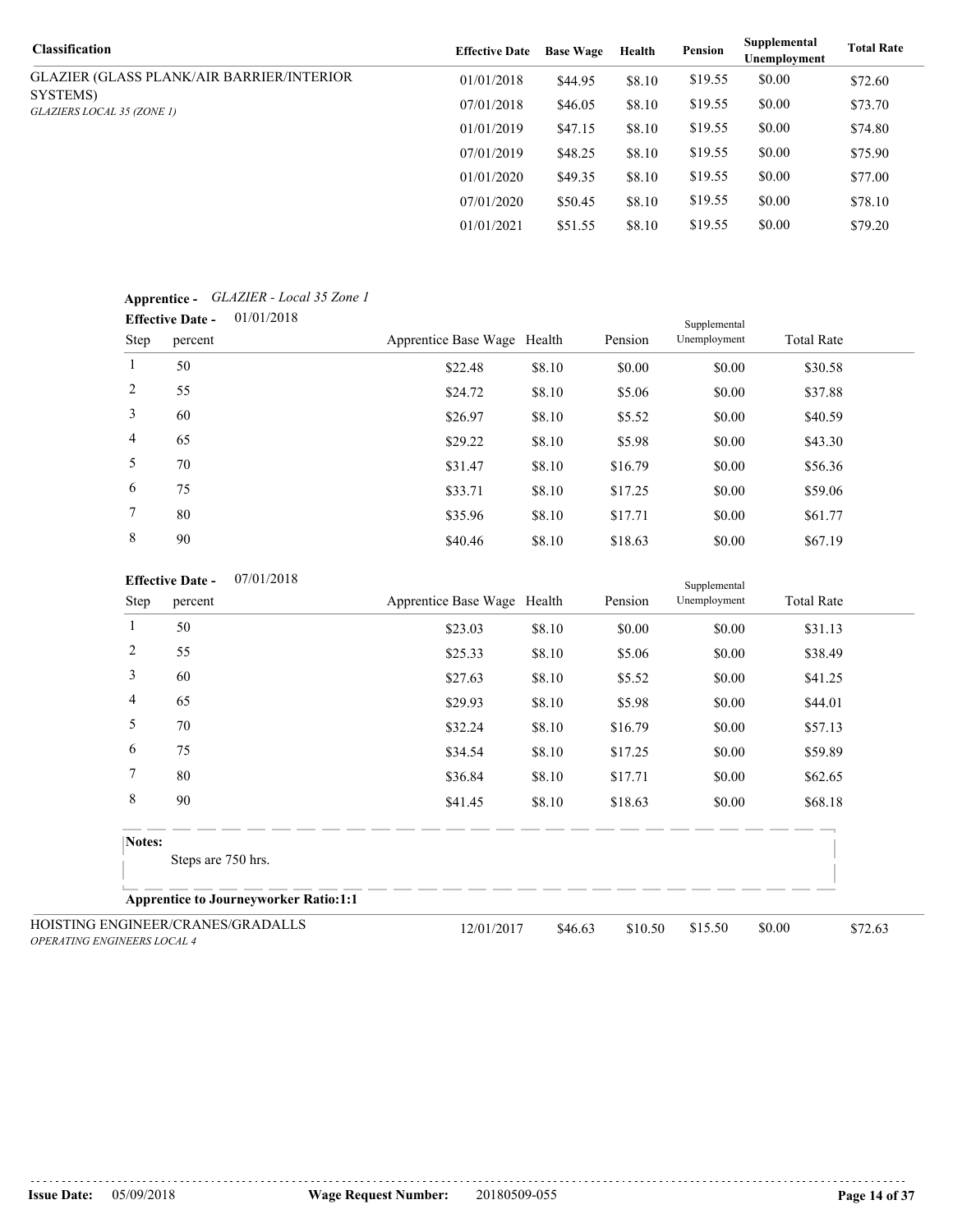|                                                    | $\Delta$ Apprenuce - Of ENATING ENGINEERS - Equal 4<br>12/01/2017<br><b>Effective Date -</b> |                             |         |         | Supplemental |                   |         |
|----------------------------------------------------|----------------------------------------------------------------------------------------------|-----------------------------|---------|---------|--------------|-------------------|---------|
| <b>Step</b>                                        | percent                                                                                      | Apprentice Base Wage Health |         | Pension | Unemployment | <b>Total Rate</b> |         |
| 1                                                  | 55                                                                                           | \$25.65                     | \$10.50 | \$0.00  | \$0.00       | \$36.15           |         |
| 2                                                  | 60                                                                                           | \$27.98                     | \$10.50 | \$15.50 | \$0.00       | \$53.98           |         |
| 3                                                  | 65                                                                                           | \$30.31                     | \$10.50 | \$15.50 | \$0.00       | \$56.31           |         |
| 4                                                  | 70                                                                                           | \$32.64                     | \$10.50 | \$15.50 | \$0.00       | \$58.64           |         |
| 5                                                  | 75                                                                                           | \$34.97                     | \$10.50 | \$15.50 | \$0.00       | \$60.97           |         |
| 6                                                  | 80                                                                                           | \$37.30                     | \$10.50 | \$15.50 | \$0.00       | \$63.30           |         |
| 7                                                  | 85                                                                                           | \$39.64                     | \$10.50 | \$15.50 | \$0.00       | \$65.64           |         |
| 8                                                  | 90                                                                                           | \$41.97                     | \$10.50 | \$15.50 | \$0.00       | \$67.97           |         |
| Notes:                                             |                                                                                              |                             |         |         |              |                   |         |
|                                                    |                                                                                              |                             |         |         |              |                   |         |
|                                                    | <b>Apprentice to Journeyworker Ratio:1:6</b>                                                 |                             |         |         |              |                   |         |
| HVAC (DUCTWORK)<br>SHEETMETAL WORKERS LOCAL 17 - A |                                                                                              | 02/01/2018                  | \$44.11 | \$12.20 | \$24.12      | \$2.41            | \$82.84 |
|                                                    | For apprentice rates see "Apprentice- SHEET METAL WORKER"                                    |                             |         |         |              |                   |         |
| HVAC (ELECTRICAL CONTROLS)                         |                                                                                              | 03/01/2018                  | \$50.15 | \$13.00 | \$17.85      | \$0.00            | \$81.00 |
| ELECTRICIANS LOCAL 103                             | 09/01/2018                                                                                   | \$51.34                     | \$13.00 | \$17.89 | \$0.00       | \$82.23           |         |
|                                                    |                                                                                              | 03/01/2019                  | \$52.53 | \$13.00 | \$17.93      | \$0.00            | \$83.46 |
|                                                    | For apprentice rates see "Apprentice- ELECTRICIAN"                                           |                             |         |         |              |                   |         |
| SHEETMETAL WORKERS LOCAL 17 - A                    | HVAC (TESTING AND BALANCING - AIR)                                                           | 02/01/2018                  | \$44.11 | \$12.20 | \$24.12      | \$2.41            | \$82.84 |
|                                                    | For apprentice rates see "Apprentice- SHEET METAL WORKER"                                    |                             |         |         |              |                   |         |
| PIPEFITTERS LOCAL 537                              | HVAC (TESTING AND BALANCING -WATER)                                                          | 03/01/2017                  | \$51.19 | \$9.70  | \$18.14      | \$0.00            | \$79.03 |
|                                                    | For apprentice rates see "Apprentice- PIPEFITTER" or "PLUMBER/PIPEFITTER"                    |                             |         |         |              |                   |         |
| HVAC MECHANIC<br>PIPEFITTERS LOCAL 537             |                                                                                              | 03/01/2017                  | \$51.19 | \$9.70  | \$18.14      | \$0.00            | \$79.03 |
|                                                    | For apprentice rates see "Apprentice-PIPEFITTER" or "PLUMBER/PIPEFITTER"                     |                             |         |         |              |                   |         |
| HYDRAULIC DRILLS                                   |                                                                                              | 12/01/2017                  | \$38.25 | \$7.70  | \$14.75      | \$0.00            | \$60.70 |
| LABORERS - ZONE 1                                  |                                                                                              | 06/01/2018                  | \$39.20 | \$7.70  | \$14.75      | \$0.00            | \$61.65 |
|                                                    |                                                                                              | 12/01/2018                  | \$40.15 | \$7.70  | \$14.75      | \$0.00            | \$62.60 |
|                                                    |                                                                                              | 06/01/2019                  | \$41.15 | \$7.70  | \$14.75      | \$0.00            | \$63.60 |
|                                                    |                                                                                              | 12/01/2019                  | \$42.15 | \$7.70  | \$14.75      | \$0.00            | \$64.60 |
|                                                    |                                                                                              | 06/01/2020                  | \$43.14 | \$7.70  | \$14.75      | \$0.00            | \$65.59 |
|                                                    |                                                                                              | 12/01/2020                  | \$44.12 | \$7.70  | \$14.75      | \$0.00            | \$66.57 |
|                                                    |                                                                                              | 06/01/2021                  | \$45.14 | \$7.70  | \$14.75      | \$0.00            | \$67.59 |
|                                                    |                                                                                              | 12/01/2021                  | \$46.15 | \$7.70  | \$14.75      | \$0.00            | \$68.60 |
|                                                    | For apprentice rates see "Apprentice-LABORER"                                                |                             |         |         |              |                   |         |
| <b>INSULATOR (PIPES &amp; TANKS)</b>               | HEAT & FROST INSULATORS LOCAL 6 (BOSTON)                                                     | 09/01/2017                  | \$47.09 | \$11.75 | \$14.20      | \$0.00            | \$73.04 |
|                                                    |                                                                                              | 09/01/2018                  | \$49.34 | \$11.75 | \$14.20      | \$0.00            | \$75.29 |
|                                                    |                                                                                              | 09/01/2019                  | \$51.84 | \$11.75 | \$14.20      | \$0.00            | \$77.79 |

# **Apprentice -** *OPERATING ENGINEERS - Local 4*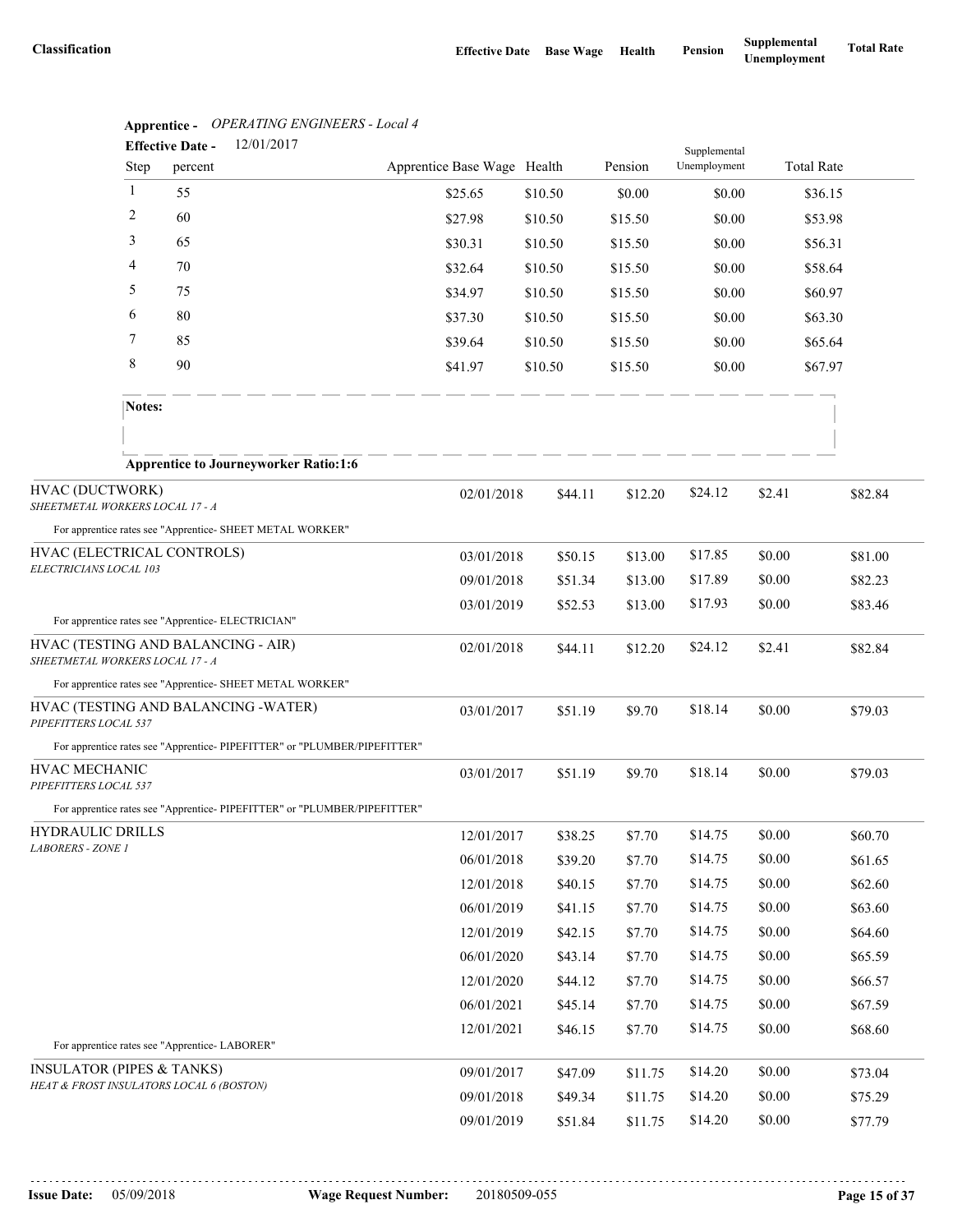|      | <b>Effective Date -</b> | 09/01/2017 |                             |         |         | Supplemental |                   |
|------|-------------------------|------------|-----------------------------|---------|---------|--------------|-------------------|
| Step | percent                 |            | Apprentice Base Wage Health |         | Pension | Unemployment | <b>Total Rate</b> |
|      | 50                      |            | \$23.55                     | \$11.75 | \$10.45 | \$0.00       | \$45.75           |
| 2    | 60                      |            | \$28.25                     | \$11.75 | \$11.20 | \$0.00       | \$51.20           |
| 3    | 70                      |            | \$32.96                     | \$11.75 | \$11.95 | \$0.00       | \$56.66           |
| 4    | 80                      |            | \$37.67                     | \$11.75 | \$12.70 | \$0.00       | \$62.12           |

|                                          | Apprentice - ASBESTOS INSULATOR (Pipes & Tanks) - Local 6 Boston |
|------------------------------------------|------------------------------------------------------------------|
| $\Gamma_{\rm eff}$ at $\Gamma_{\rm eff}$ | 0.01/2017                                                        |

|                                                               | 09/01/2018<br><b>Effective Date -</b>        |                             |         |         | Supplemental |                   |  |
|---------------------------------------------------------------|----------------------------------------------|-----------------------------|---------|---------|--------------|-------------------|--|
| <b>Step</b>                                                   | percent                                      | Apprentice Base Wage Health |         | Pension | Unemployment | <b>Total Rate</b> |  |
|                                                               | 50                                           | \$24.67                     | \$11.75 | \$10.45 | \$0.00       | \$46.87           |  |
| 2                                                             | 60                                           | \$29.60                     | \$11.75 | \$11.20 | \$0.00       | \$52.55           |  |
| 3                                                             | 70                                           | \$34.54                     | \$11.75 | \$11.95 | \$0.00       | \$58.24           |  |
| 4                                                             | 80                                           | \$39.47                     | \$11.75 | \$12.70 | \$0.00       | \$63.92           |  |
| Notes:                                                        |                                              |                             |         |         |              |                   |  |
|                                                               | Steps are 1 year                             |                             |         |         |              |                   |  |
|                                                               | <b>Apprentice to Journeyworker Ratio:1:4</b> |                             |         |         |              |                   |  |
| <b>IRONWORKER/WELDER</b><br>IRONWORKERS LOCAL 7 (BOSTON AREA) |                                              | 03/16/2017                  | \$44.65 | \$7.80  | \$20.85      | \$0.00<br>\$73.30 |  |

# **Apprentice -** *IRONWORKER - Local 7 Boston*

|                                  | 03/16/2017<br><b>Effective Date -</b>           |                             |              |         | Supplemental |                   |               |
|----------------------------------|-------------------------------------------------|-----------------------------|--------------|---------|--------------|-------------------|---------------|
| Step                             | percent                                         | Apprentice Base Wage Health |              | Pension | Unemployment | <b>Total Rate</b> |               |
| $\mathbf{1}$                     | 60                                              | \$26.79                     | \$7.80       | \$20.85 | \$0.00       | \$55.44           |               |
| $\overline{c}$                   | 70                                              | \$31.26                     | \$7.80       | \$20.85 | \$0.00       | \$59.91           |               |
| 3                                | 75                                              | \$33.49                     | \$7.80       | \$20.85 | \$0.00       | \$62.14           |               |
| 4                                | 80                                              | \$35.72                     | \$7.80       | \$20.85 | \$0.00       | \$64.37           |               |
| 5                                | 85                                              | \$37.95                     | \$7.80       | \$20.85 | \$0.00       | \$66.60           |               |
| 6                                | 90                                              | \$40.19                     | \$7.80       | \$20.85 | \$0.00       | \$68.84           |               |
| Notes:                           |                                                 |                             |              |         |              |                   |               |
|                                  | ** Structural 1:6; Ornamental 1:4               |                             |              |         |              |                   |               |
|                                  | <b>Apprentice to Journeyworker Ratio:**</b>     |                             |              |         |              |                   |               |
|                                  | <b>JACKHAMMER &amp; PAVING BREAKER OPERATOR</b> | 12/01/2017                  | \$37.75      | \$7.70  | \$14.75      | \$0.00            | \$60.20       |
| <b>LABORERS - ZONE 1</b>         |                                                 | 06/01/2018                  | \$38.70      | \$7.70  | \$14.75      | \$0.00            | \$61.15       |
|                                  |                                                 | 12/01/2018                  | \$39.65      | \$7.70  | \$14.75      | \$0.00            | \$62.10       |
|                                  |                                                 | 06/01/2019                  | \$40.65      | \$7.70  | \$14.75      | \$0.00            | \$63.10       |
|                                  |                                                 | 12/01/2019                  | \$41.65      | \$7.70  | \$14.75      | \$0.00            | \$64.10       |
|                                  |                                                 | 06/01/2020                  | \$42.64      | \$7.70  | \$14.75      | \$0.00            | \$65.09       |
|                                  |                                                 | 12/01/2020                  | \$43.62      | \$7.70  | \$14.75      | \$0.00            | \$66.07       |
|                                  |                                                 | 06/01/2021                  | \$44.64      | \$7.70  | \$14.75      | \$0.00            | \$67.09       |
|                                  |                                                 | 12/01/2021                  | \$45.65      | \$7.70  | \$14.75      | \$0.00            | \$68.10       |
| <b>Issue Date:</b><br>05/09/2018 |                                                 | <b>Wage Request Number:</b> | 20180509-055 |         |              |                   | Page 16 of 37 |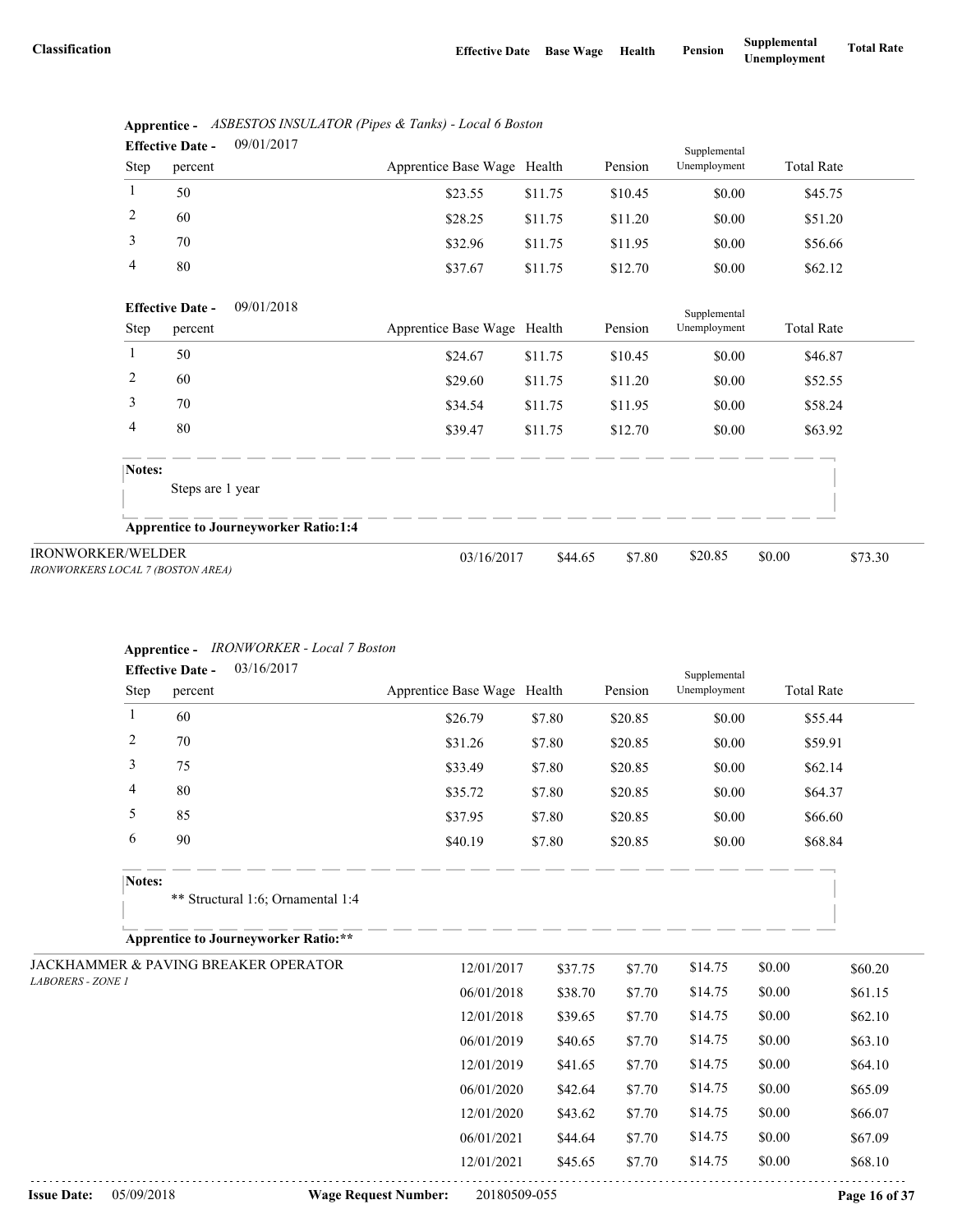| <b>Classification</b><br>For apprentice rates see "Apprentice-LABORER" | <b>Effective Date</b> | <b>Base Wage</b> | Health | Pension | Supplemental<br>Unemployment | <b>Total Rate</b> |
|------------------------------------------------------------------------|-----------------------|------------------|--------|---------|------------------------------|-------------------|
| <b>LABORER</b>                                                         | 12/01/2017            | \$37.50          | \$7.70 | \$14.75 | \$0.00                       | \$59.95           |
| <i>LABORERS - ZONE 1</i>                                               | 06/01/2018            | \$38.45          | \$7.70 | \$14.75 | \$0.00                       | \$60.90           |
|                                                                        | 12/01/2018            | \$39.40          | \$7.70 | \$14.75 | \$0.00                       | \$61.85           |
|                                                                        | 06/01/2019            | \$40.40          | \$7.70 | \$14.75 | \$0.00                       | \$62.85           |
|                                                                        | 12/01/2019            | \$41.40          | \$7.70 | \$14.75 | \$0.00                       | \$63.85           |
|                                                                        | 06/01/2020            | \$42.39          | \$7.70 | \$14.75 | \$0.00                       | \$64.84           |
|                                                                        | 12/01/2020            | \$43.37          | \$7.70 | \$14.75 | \$0.00                       | \$65.82           |
|                                                                        | 06/01/2021            | \$44.39          | \$7.70 | \$14.75 | \$0.00                       | \$66.84           |
|                                                                        | 12/01/2021            | \$45.40          | \$7.70 | \$14.75 | \$0.00                       | \$67.85           |

## **Apprentice -** *LABORER - Zone 1*

|      | <b>Effective Date -</b> | 12/01/2017 |                             |        |         | Supplemental |                   |
|------|-------------------------|------------|-----------------------------|--------|---------|--------------|-------------------|
| Step | percent                 |            | Apprentice Base Wage Health |        | Pension | Unemployment | <b>Total Rate</b> |
|      | 60                      |            | \$22.50                     | \$7.70 | \$14.75 | \$0.00       | \$44.95           |
| ∠    | 70                      |            | \$26.25                     | \$7.70 | \$14.75 | \$0.00       | \$48.70           |
|      | 80                      |            | \$30.00                     | \$7.70 | \$14.75 | \$0.00       | \$52.45           |
| 4    | 90                      |            | \$33.75                     | \$7.70 | \$14.75 | \$0.00       | \$56.20           |

#### **Effective Date -** 06/01/2018

|             | <b>Effective Date -</b> | 06/01/2018                                   |                             |        |         | Supplemental |                   |  |
|-------------|-------------------------|----------------------------------------------|-----------------------------|--------|---------|--------------|-------------------|--|
| <b>Step</b> | percent                 |                                              | Apprentice Base Wage Health |        | Pension | Unemployment | <b>Total Rate</b> |  |
|             | 60                      |                                              | \$23.07                     | \$7.70 | \$14.75 | \$0.00       | \$45.52           |  |
|             | 70                      |                                              | \$26.92                     | \$7.70 | \$14.75 | \$0.00       | \$49.37           |  |
| 3           | 80                      |                                              | \$30.76                     | \$7.70 | \$14.75 | \$0.00       | \$53.21           |  |
| 4           | 90                      |                                              | \$34.61                     | \$7.70 | \$14.75 | \$0.00       | \$57.06           |  |
|             |                         |                                              |                             |        |         |              |                   |  |
| Notes:      |                         |                                              |                             |        |         |              |                   |  |
|             |                         |                                              |                             |        |         |              |                   |  |
|             |                         | <b>Apprentice to Journeyworker Ratio:1:5</b> |                             |        |         |              |                   |  |

| LABORER: CARPENTER TENDER | 12/01/2017 | \$37.50 | \$7.70 | \$14.75 | \$0.00 | \$59.95 |  |
|---------------------------|------------|---------|--------|---------|--------|---------|--|
| <i>LABORERS - ZONE 1</i>  | 06/01/2018 | \$38.45 | \$7.70 | \$14.75 | \$0.00 | \$60.90 |  |
|                           | 12/01/2018 | \$39.40 | \$7.70 | \$14.75 | \$0.00 | \$61.85 |  |
|                           | 06/01/2019 | \$40.40 | \$7.70 | \$14.75 | \$0.00 | \$62.85 |  |
|                           | 12/01/2019 | \$41.40 | \$7.70 | \$14.75 | \$0.00 | \$63.85 |  |
|                           | 06/01/2020 | \$42.39 | \$7.70 | \$14.75 | \$0.00 | \$64.84 |  |
|                           | 12/01/2020 | \$43.37 | \$7.70 | \$14.75 | \$0.00 | \$65.82 |  |
|                           | 06/01/2021 | \$44.39 | \$7.70 | \$14.75 | \$0.00 | \$66.84 |  |
|                           | 12/01/2021 | \$45.40 | \$7.70 | \$14.75 | \$0.00 | \$67.85 |  |

For apprentice rates see "Apprentice- LABORER"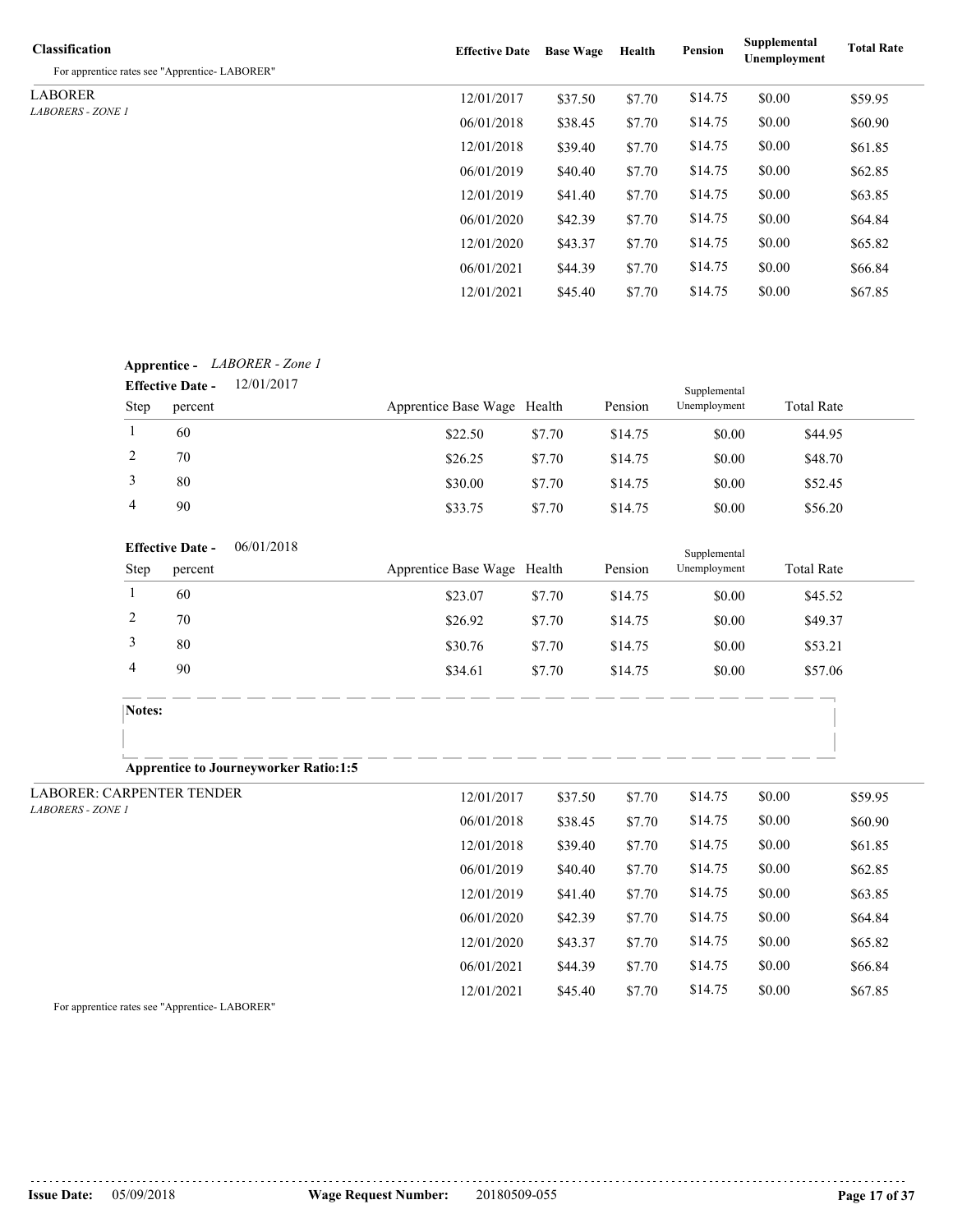| Classification                                                        | <b>Effective Date</b> Base Wage |         | Health | Pension | Supplemental<br>Unemployment | <b>Total Rate</b> |
|-----------------------------------------------------------------------|---------------------------------|---------|--------|---------|------------------------------|-------------------|
| LABORER: CEMENT FINISHER TENDER                                       | 12/01/2017                      | \$37.50 | \$7.70 | \$14.75 | \$0.00                       | \$59.95           |
| <b>LABORERS - ZONE 1</b>                                              | 06/01/2018                      | \$38.45 | \$7.70 | \$14.75 | \$0.00                       | \$60.90           |
|                                                                       | 12/01/2018                      | \$39.40 | \$7.70 | \$14.75 | \$0.00                       | \$61.85           |
|                                                                       | 06/01/2019                      | \$40.40 | \$7.70 | \$14.75 | \$0.00                       | \$62.85           |
|                                                                       | 12/01/2019                      | \$41.40 | \$7.70 | \$14.75 | \$0.00                       | \$63.85           |
|                                                                       | 06/01/2020                      | \$42.39 | \$7.70 | \$14.75 | \$0.00                       | \$64.84           |
|                                                                       | 12/01/2020                      | \$43.37 | \$7.70 | \$14.75 | \$0.00                       | \$65.82           |
|                                                                       | 06/01/2021                      | \$44.39 | \$7.70 | \$14.75 | \$0.00                       | \$66.84           |
|                                                                       | 12/01/2021                      | \$45.40 | \$7.70 | \$14.75 | \$0.00                       | \$67.85           |
| For apprentice rates see "Apprentice-LABORER"                         |                                 |         |        |         |                              |                   |
| LABORER: HAZARDOUS WASTE/ASBESTOS REMOVER<br><b>LABORERS - ZONE 1</b> | 12/01/2017                      | \$37.65 | \$7.70 | \$14.75 | \$0.00                       | \$60.10           |
|                                                                       | 06/01/2018                      | \$38.60 | \$7.70 | \$14.75 | \$0.00                       | \$61.05           |
|                                                                       | 12/01/2018                      | \$39.55 | \$7.70 | \$14.75 | \$0.00                       | \$62.00           |
|                                                                       | 06/01/2019                      | \$40.55 | \$7.70 | \$14.75 | \$0.00                       | \$63.00           |
|                                                                       | 12/01/2019                      | \$41.55 | \$7.70 | \$14.75 | \$0.00                       | \$64.00           |
| For apprentice rates see "Apprentice-LABORER"                         |                                 |         |        |         |                              |                   |
| LABORER: MASON TENDER<br>LABORERS - ZONE 1                            | 12/01/2017                      | \$37.75 | \$7.70 | \$14.75 | \$0.00                       | \$60.20           |
|                                                                       | 06/01/2018                      | \$38.70 | \$7.70 | \$14.75 | \$0.00                       | \$61.15           |
|                                                                       | 12/01/2018                      | \$39.65 | \$7.70 | \$14.75 | \$0.00                       | \$62.10           |
|                                                                       | 06/01/2019                      | \$40.65 | \$7.70 | \$14.75 | \$0.00                       | \$63.10           |
|                                                                       | 12/01/2019                      | \$41.65 | \$7.70 | \$14.75 | \$0.00                       | \$64.10           |
|                                                                       | 06/01/2020                      | \$42.64 | \$7.70 | \$14.75 | \$0.00                       | \$65.09           |
|                                                                       | 12/01/2020                      | \$43.62 | \$7.70 | \$14.75 | \$0.00                       | \$66.07           |
|                                                                       | 06/01/2021                      | \$44.64 | \$7.70 | \$14.75 | \$0.00                       | \$67.09           |
| For apprentice rates see "Apprentice-LABORER"                         | 12/01/2021                      | \$45.65 | \$7.70 | \$14.75 | \$0.00                       | \$68.10           |
| LABORER: MULTI-TRADE TENDER                                           | 12/01/2017                      | \$37.50 | \$7.70 | \$14.75 | \$0.00                       | \$59.95           |
| LABORERS - ZONE 1                                                     | 06/01/2018                      | \$38.45 | \$7.70 | \$14.75 | \$0.00                       | \$60.90           |
|                                                                       | 12/01/2018                      | \$39.40 | \$7.70 | \$14.75 | \$0.00                       | \$61.85           |
|                                                                       | 06/01/2019                      | \$40.40 | \$7.70 | \$14.75 | \$0.00                       | \$62.85           |
|                                                                       | 12/01/2019                      | \$41.40 | \$7.70 | \$14.75 | \$0.00                       | \$63.85           |
|                                                                       | 06/01/2020                      | \$42.39 | \$7.70 | \$14.75 | \$0.00                       | \$64.84           |
|                                                                       | 12/01/2020                      | \$43.37 | \$7.70 | \$14.75 | \$0.00                       | \$65.82           |
|                                                                       | 06/01/2021                      | \$44.39 | \$7.70 | \$14.75 | \$0.00                       | \$66.84           |
|                                                                       | 12/01/2021                      | \$45.40 | \$7.70 | \$14.75 | \$0.00                       | \$67.85           |
| For apprentice rates see "Apprentice-LABORER"                         |                                 |         |        |         |                              |                   |
| <b>LABORER: TREE REMOVER</b>                                          | 12/01/2017                      | \$37.50 | \$7.70 | \$14.75 | \$0.00                       | \$59.95           |
| <b>LABORERS - ZONE 1</b>                                              | 06/01/2018                      | \$38.45 | \$7.70 | \$14.75 | \$0.00                       | \$60.90           |
|                                                                       | 12/01/2018                      | \$39.40 | \$7.70 | \$14.75 | \$0.00                       | \$61.85           |
|                                                                       | 06/01/2019                      | \$40.40 | \$7.70 | \$14.75 | \$0.00                       | \$62.85           |
|                                                                       | 12/01/2019                      | \$41.40 | \$7.70 | \$14.75 | \$0.00                       | \$63.85           |
|                                                                       | 06/01/2020                      | \$42.39 | \$7.70 | \$14.75 | \$0.00                       | \$64.84           |
|                                                                       | 12/01/2020                      | \$43.37 | \$7.70 | \$14.75 | \$0.00                       | \$65.82           |
|                                                                       | 06/01/2021                      | \$44.39 | \$7.70 | \$14.75 | \$0.00                       | \$66.84           |
|                                                                       | 12/01/2021                      | \$45.40 | \$7.70 | \$14.75 | \$0.00                       | \$67.85           |

a utility company for the purpose of operation, maintenance or repair of utility company equipment. For apprentice rates see "Apprentice- LABORER"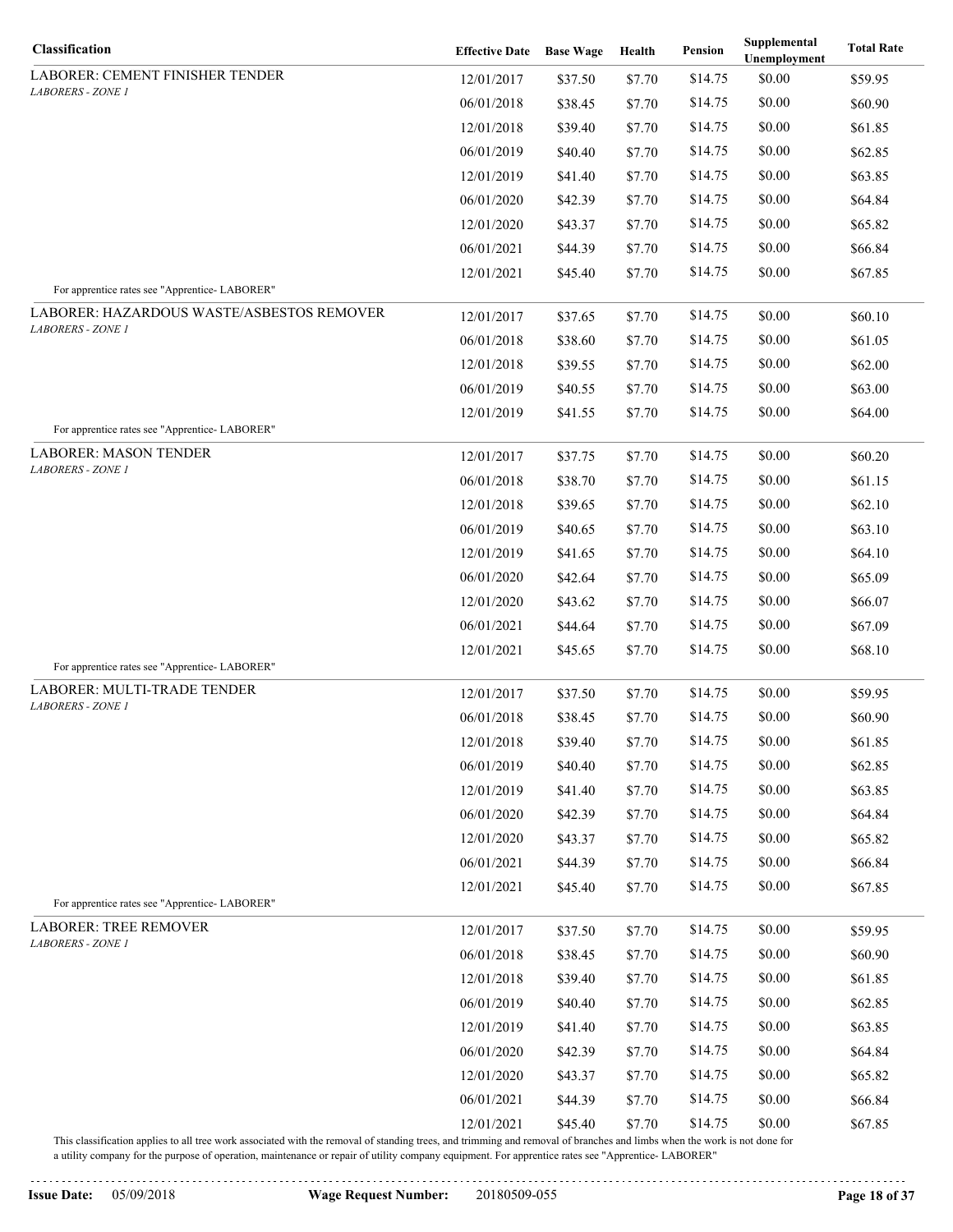| <b>Classification</b>                         | <b>Effective Date</b> | <b>Base Wage</b> | Health  | Pension | Supplemental<br>Unemployment | <b>Total Rate</b> |
|-----------------------------------------------|-----------------------|------------------|---------|---------|------------------------------|-------------------|
| <b>LASER BEAM OPERATOR</b>                    | 12/01/2017            | \$37.75          | \$7.70  | \$14.75 | \$0.00                       | \$60.20           |
| <b>LABORERS - ZONE 1</b>                      | 06/01/2018            | \$38.70          | \$7.70  | \$14.75 | \$0.00                       | \$61.15           |
|                                               | 12/01/2018            | \$39.65          | \$7.70  | \$14.75 | \$0.00                       | \$62.10           |
|                                               | 06/01/2019            | \$40.65          | \$7.70  | \$14.75 | \$0.00                       | \$63.10           |
|                                               | 12/01/2019            | \$41.65          | \$7.70  | \$14.75 | \$0.00                       | \$64.10           |
|                                               | 06/01/2020            | \$42.64          | \$7.70  | \$14.75 | \$0.00                       | \$65.09           |
|                                               | 12/01/2020            | \$43.62          | \$7.70  | \$14.75 | \$0.00                       | \$66.07           |
|                                               | 06/01/2021            | \$44.64          | \$7.70  | \$14.75 | \$0.00                       | \$67.09           |
|                                               | 12/01/2021            | \$45.65          | \$7.70  | \$14.75 | \$0.00                       | \$68.10           |
| For apprentice rates see "Apprentice-LABORER" |                       |                  |         |         |                              |                   |
| <b>MARBLE &amp; TILE FINISHERS</b>            | 02/01/2018            | \$39.82          | \$10.75 | \$18.34 | \$0.00                       | \$68.91           |
| BRICKLAYERS LOCAL 3 - MARBLE & TILE           | 08/01/2018            | \$40.90          | \$10.75 | \$18.47 | \$0.00                       | \$70.12           |
|                                               | 02/01/2019            | \$41.41          | \$10.75 | \$18.47 | \$0.00                       | \$70.63           |
|                                               | 08/01/2019            | \$42.49          | \$10.75 | \$18.61 | \$0.00                       | \$71.85           |
|                                               | 02/01/2020            | \$43.00          | \$10.75 | \$18.61 | \$0.00                       | \$72.36           |
|                                               | 08/01/2020            | \$44.08          | \$10.75 | \$18.76 | \$0.00                       | \$73.59           |
|                                               | 02/01/2021            | \$44.59          | \$10.75 | \$18.76 | \$0.00                       | \$74.10           |
|                                               | 08/01/2021            | \$45.71          | \$10.75 | \$18.92 | \$0.00                       | \$75.38           |
|                                               | 02/01/2022            | \$46.18          | \$10.75 | \$18.92 | \$0.00                       | \$75.85           |

**Apprentice -** *MARBLE & TILE FINISHER - Local 3 Marble & Tile*

|             | <b>Effective Date -</b> | 02/01/2018 |                             |         |         | Supplemental |                   |  |
|-------------|-------------------------|------------|-----------------------------|---------|---------|--------------|-------------------|--|
| <b>Step</b> | percent                 |            | Apprentice Base Wage Health |         | Pension | Unemployment | <b>Total Rate</b> |  |
|             | 50                      |            | \$19.91                     | \$10.75 | \$18.34 | \$0.00       | \$49.00           |  |
|             | 60                      |            | \$23.89                     | \$10.75 | \$18.34 | \$0.00       | \$52.98           |  |
|             | 70                      |            | \$27.87                     | \$10.75 | \$18.34 | \$0.00       | \$56.96           |  |
| 4           | 80                      |            | \$31.86                     | \$10.75 | \$18.34 | \$0.00       | \$60.95           |  |
|             | 90                      |            | \$35.84                     | \$10.75 | \$18.34 | \$0.00       | \$64.93           |  |

|                | <b>Effective Date -</b> | 08/01/2018 |                             |         |         | Supplemental |                   |  |
|----------------|-------------------------|------------|-----------------------------|---------|---------|--------------|-------------------|--|
| Step           | percent                 |            | Apprentice Base Wage Health |         | Pension | Unemployment | <b>Total Rate</b> |  |
|                | 50                      |            | \$20.45                     | \$10.75 | \$18.47 | \$0.00       | \$49.67           |  |
| 2              | 60                      |            | \$24.54                     | \$10.75 | \$18.47 | \$0.00       | \$53.76           |  |
| 3              | 70                      |            | \$28.63                     | \$10.75 | \$18.47 | \$0.00       | \$57.85           |  |
| $\overline{4}$ | 80                      |            | \$32.72                     | \$10.75 | \$18.47 | \$0.00       | \$61.94           |  |
| 5              | 90                      |            | \$36.81                     | \$10.75 | \$18.47 | \$0.00       | \$66.03           |  |
|                |                         |            |                             |         |         |              |                   |  |
| Notes:         |                         |            |                             |         |         |              |                   |  |
|                |                         |            |                             |         |         |              |                   |  |

**Apprentice to Journeyworker Ratio:1:3**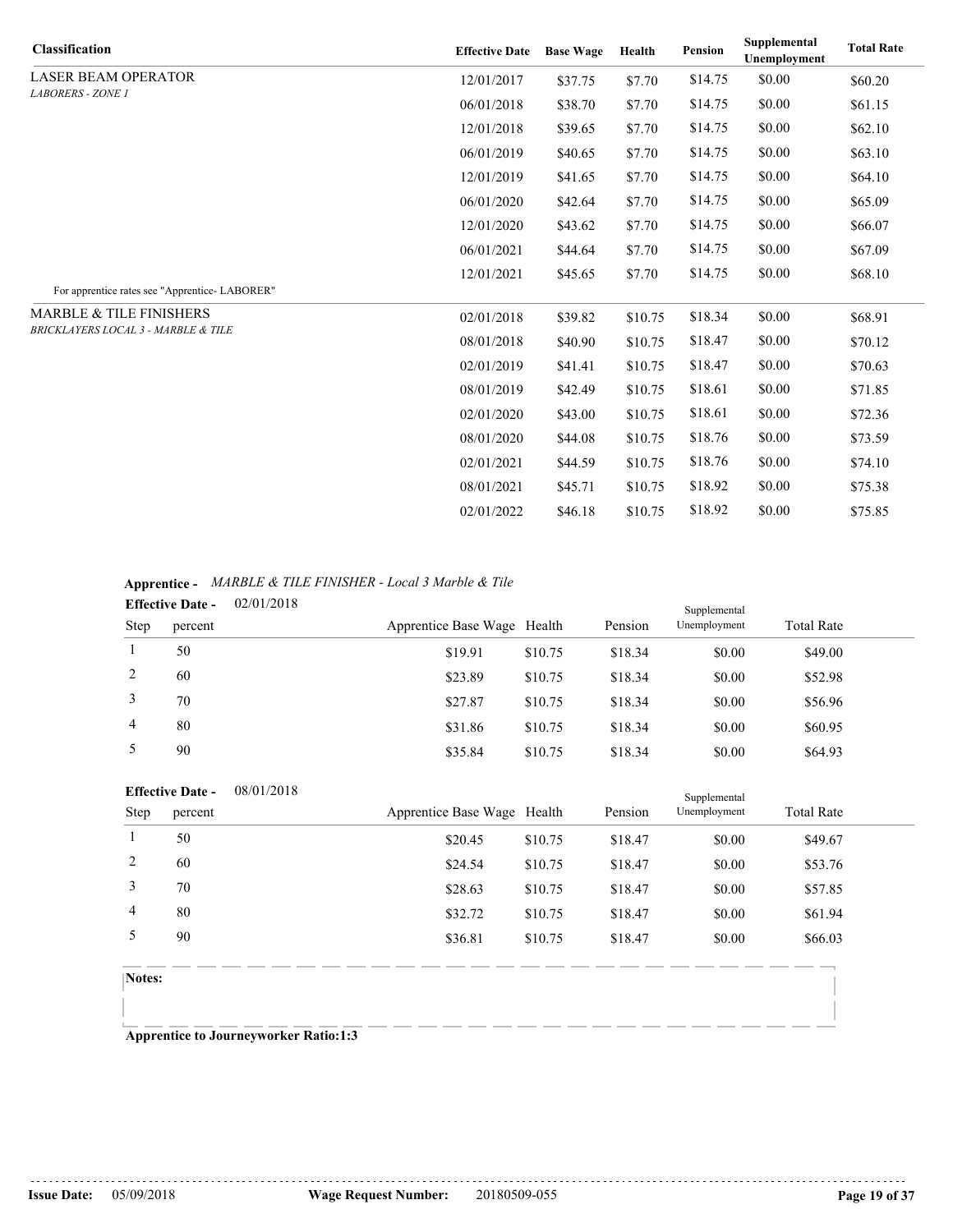| <b>Effective Date</b> | <b>Base Wage</b> | Health  | Pension | Supplemental<br>Unemployment | <b>Total Rate</b> |
|-----------------------|------------------|---------|---------|------------------------------|-------------------|
| 02/01/2018            | \$52.10          | \$10.75 | \$20.03 | \$0.00                       | \$82.88           |
| 08/01/2018            | \$53.45          | \$10.75 | \$20.16 | \$0.00                       | \$84.36           |
| 02/01/2019            | \$54.07          | \$10.75 | \$20.16 | \$0.00                       | \$84.98           |
| 08/01/2019            | \$55.42          | \$10.75 | \$20.30 | \$0.00                       | \$86.47           |
| 02/01/2020            | \$56.05          | \$10.75 | \$20.30 | \$0.00                       | \$87.10           |
| 08/01/2020            | \$57.40          | \$10.75 | \$20.45 | \$0.00                       | \$88.60           |
| 02/01/2021            | \$58.04          | \$10.75 | \$20.45 | \$0.00                       | \$89.24           |
| 08/01/2021            | \$59.44          | \$10.75 | \$20.61 | \$0.00                       | \$90.80           |
| 02/01/2022            | \$60.01          | \$10.75 | \$20.61 | \$0.00                       | \$91.37           |
|                       |                  |         |         |                              |                   |

**Apprentice -** *MARBLE-TILE-TERRAZZO MECHANIC - Local 3 Marble & Tile*

|      | <b>Effective Date -</b> | 02/01/2018 |                             |         |         | Supplemental |                   |
|------|-------------------------|------------|-----------------------------|---------|---------|--------------|-------------------|
| Step | percent                 |            | Apprentice Base Wage Health |         | Pension | Unemployment | <b>Total Rate</b> |
|      | 50                      |            | \$26.05                     | \$10.75 | \$20.03 | \$0.00       | \$56.83           |
| ∠    | 60                      |            | \$31.26                     | \$10.75 | \$20.03 | \$0.00       | \$62.04           |
|      | 70                      |            | \$36.47                     | \$10.75 | \$20.03 | \$0.00       | \$67.25           |
| 4    | 80                      |            | \$41.68                     | \$10.75 | \$20.03 | \$0.00       | \$72.46           |
|      | 90                      |            | \$46.89                     | \$10.75 | \$20.03 | \$0.00       | \$77.67           |

|                                                             | 08/01/2018<br><b>Effective Date -</b>                      |                             |                       |         | Supplemental |                   |         |
|-------------------------------------------------------------|------------------------------------------------------------|-----------------------------|-----------------------|---------|--------------|-------------------|---------|
| Step                                                        | percent                                                    | Apprentice Base Wage Health |                       | Pension | Unemployment | <b>Total Rate</b> |         |
| 1                                                           | 50                                                         | \$26.73                     | \$10.75               | \$20.16 | \$0.00       | \$57.64           |         |
| $\overline{2}$                                              | 60                                                         | \$32.07                     | \$10.75               | \$20.16 | \$0.00       | \$62.98           |         |
| 3                                                           | 70                                                         | \$37.42                     | \$10.75               | \$20.16 | \$0.00       | \$68.33           |         |
| 4                                                           | 80                                                         | \$42.76                     | \$10.75               | \$20.16 | \$0.00       | \$73.67           |         |
| 5                                                           | 90                                                         | \$48.11                     | \$10.75               | \$20.16 | \$0.00       | \$79.02           |         |
| Notes:                                                      |                                                            |                             |                       |         |              |                   |         |
|                                                             | <b>Apprentice to Journeyworker Ratio:1:5</b>               |                             |                       |         |              |                   |         |
| <b>OPERATING ENGINEERS LOCAL 4</b>                          | MECH. SWEEPER OPERATOR (ON CONST. SITES)                   | 12/01/2017                  | \$46.17               | \$10.50 | \$15.50      | \$0.00            | \$72.17 |
|                                                             | For apprentice rates see "Apprentice- OPERATING ENGINEERS" |                             |                       |         |              |                   |         |
| MECHANICS MAINTENANCE<br><b>OPERATING ENGINEERS LOCAL 4</b> |                                                            | 12/01/2017                  | \$46.17               | \$10.50 | \$15.50      | \$0.00            | \$72.17 |
|                                                             | For apprentice rates see "Apprentice- OPERATING ENGINEERS" |                             |                       |         |              |                   |         |
|                                                             | MILLWRIGHT (Zone 1)                                        |                             | 04/01/2018<br>\$40.42 | \$9.90  | \$18.50      | \$0.00            | \$68.82 |
| MILLWRIGHTS LOCAL 1121 - Zone 1                             |                                                            | 10/01/2018                  | \$41.32               | \$9.90  | \$18.50      | \$0.00            | \$69.72 |

04/01/2019 \$42.22 \$9.90 \$18.50 \$0.00 \$70.62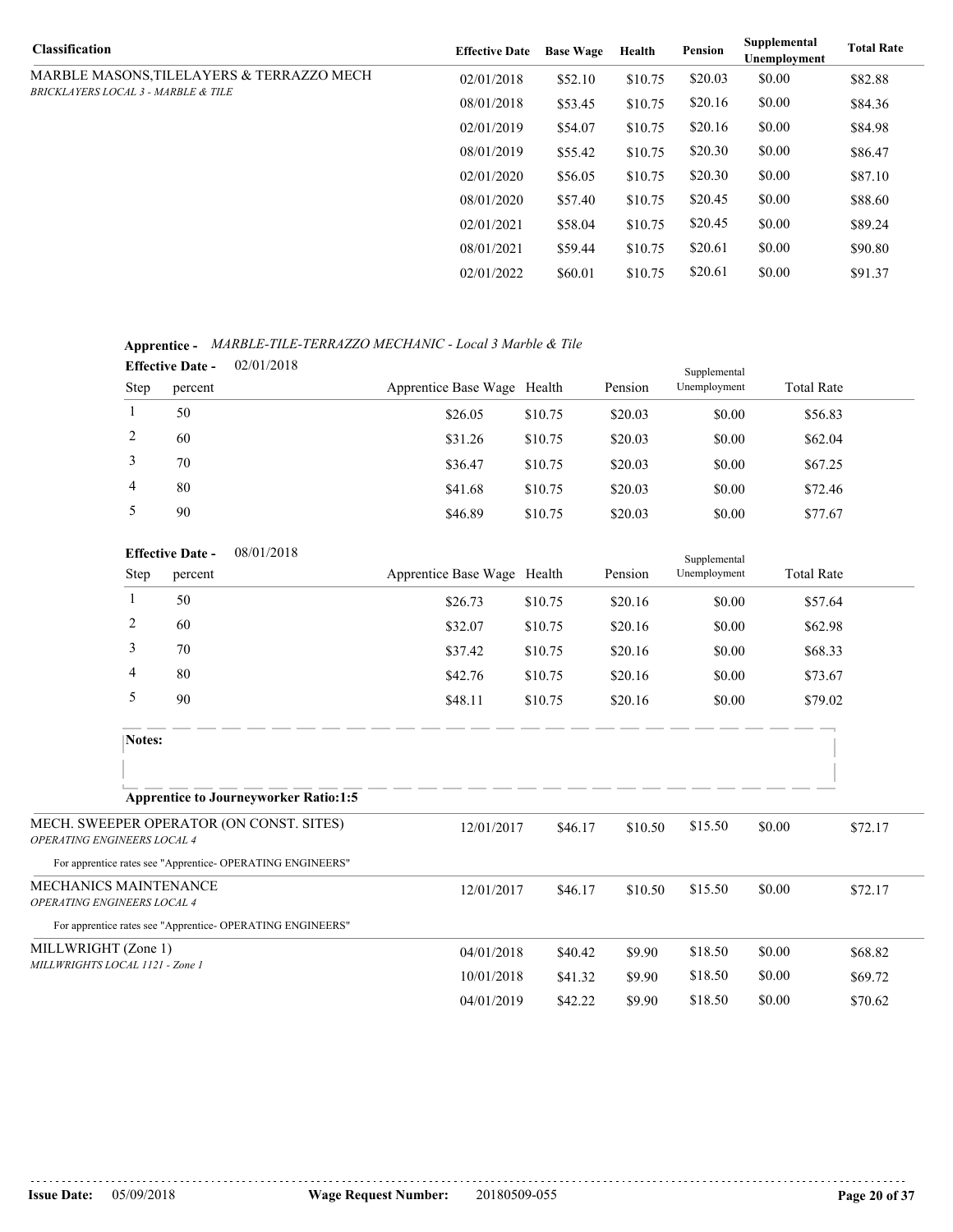|                             | 04/01/2018<br><b>Effective Date -</b> |                                                            |                             |         |         | Supplemental |                   |         |
|-----------------------------|---------------------------------------|------------------------------------------------------------|-----------------------------|---------|---------|--------------|-------------------|---------|
|                             | <b>Step</b>                           | percent                                                    | Apprentice Base Wage Health |         | Pension | Unemployment | <b>Total Rate</b> |         |
|                             | $\mathbf{1}$                          | 55                                                         | \$22.23                     | \$9.90  | \$5.31  | \$0.00       | \$37.44           |         |
|                             | $\overline{c}$                        | 65                                                         | \$26.27                     | \$9.90  | \$15.13 | \$0.00       | \$51.30           |         |
|                             | 3                                     | 75                                                         | \$30.32                     | \$9.90  | \$16.10 | \$0.00       | \$56.32           |         |
|                             | 4                                     | 85                                                         | \$34.36                     | \$9.90  | \$17.06 | \$0.00       | \$61.32           |         |
|                             | Notes:                                |                                                            |                             |         |         |              |                   |         |
|                             |                                       | Steps are 2,000 hours                                      |                             |         |         |              |                   |         |
|                             |                                       | <b>Apprentice to Journeyworker Ratio:1:5</b>               |                             |         |         |              |                   |         |
| <b>MORTAR MIXER</b>         |                                       | 12/01/2017                                                 | \$37.75                     | \$7.70  | \$14.75 | \$0.00       | \$60.20           |         |
| LABORERS - ZONE 1           |                                       |                                                            | 06/01/2018                  | \$38.70 | \$7.70  | \$14.75      | \$0.00            | \$61.15 |
|                             |                                       |                                                            | 12/01/2018                  | \$39.65 | \$7.70  | \$14.75      | \$0.00            | \$62.10 |
|                             |                                       |                                                            | 06/01/2019                  | \$40.65 | \$7.70  | \$14.75      | \$0.00            | \$63.10 |
|                             |                                       |                                                            | 12/01/2019                  | \$41.65 | \$7.70  | \$14.75      | \$0.00            | \$64.10 |
|                             |                                       |                                                            | 06/01/2020                  | \$42.64 | \$7.70  | \$14.75      | \$0.00            | \$65.09 |
|                             |                                       |                                                            | 12/01/2020                  | \$43.62 | \$7.70  | \$14.75      | \$0.00            | \$66.07 |
|                             |                                       |                                                            | 06/01/2021                  | \$44.64 | \$7.70  | \$14.75      | \$0.00            | \$67.09 |
|                             |                                       |                                                            | 12/01/2021                  | \$45.65 | \$7.70  | \$14.75      | \$0.00            | \$68.10 |
|                             |                                       | For apprentice rates see "Apprentice-LABORER"              |                             |         |         |              |                   |         |
| OPERATING ENGINEERS LOCAL 4 |                                       | OILER (OTHER THAN TRUCK CRANES, GRADALLS)                  | 12/01/2017                  | \$23.24 | \$10.50 | \$15.50      | \$0.00            | \$49.24 |
|                             |                                       | For apprentice rates see "Apprentice- OPERATING ENGINEERS" |                             |         |         |              |                   |         |
| OPERATING ENGINEERS LOCAL 4 |                                       | OILER (TRUCK CRANES, GRADALLS)                             | 12/01/2017                  | \$27.40 | \$10.50 | \$15.50      | \$0.00            | \$53.40 |
|                             |                                       | For apprentice rates see "Apprentice- OPERATING ENGINEERS" |                             |         |         |              |                   |         |
| OPERATING ENGINEERS LOCAL 4 |                                       | OTHER POWER DRIVEN EQUIPMENT - CLASS II                    | 12/01/2017                  | \$46.17 | \$10.50 | \$15.50      | \$0.00            | \$72.17 |
|                             |                                       | For apprentice rates see "Apprentice- OPERATING ENGINEERS" |                             |         |         |              |                   |         |
| PAINTER (BRIDGES/TANKS)     |                                       |                                                            | 01/01/2018                  | \$49.66 | \$8.10  | \$19.55      | \$0.00            | \$77.31 |
| PAINTERS LOCAL 35 - ZONE 1  |                                       |                                                            | 07/01/2018                  | \$50.76 | \$8.10  | \$19.55      | \$0.00            | \$78.41 |
|                             |                                       |                                                            | 01/01/2019                  | \$51.86 | \$8.10  | \$19.55      | \$0.00            | \$79.51 |
|                             |                                       |                                                            | 07/01/2019                  | \$52.96 | \$8.10  | \$19.55      | \$0.00            | \$80.61 |
|                             |                                       |                                                            | 01/01/2020                  | \$54.06 | \$8.10  | \$19.55      | \$0.00            | \$81.71 |
|                             |                                       |                                                            | 07/01/2020                  | \$55.16 | \$8.10  | \$19.55      | \$0.00            | \$82.81 |
|                             |                                       |                                                            | 01/01/2021                  | \$56.26 | \$8.10  | \$19.55      | \$0.00            | \$83.91 |

**Apprentice -** *MILLWRIGHT - Local 1121 Zone 1*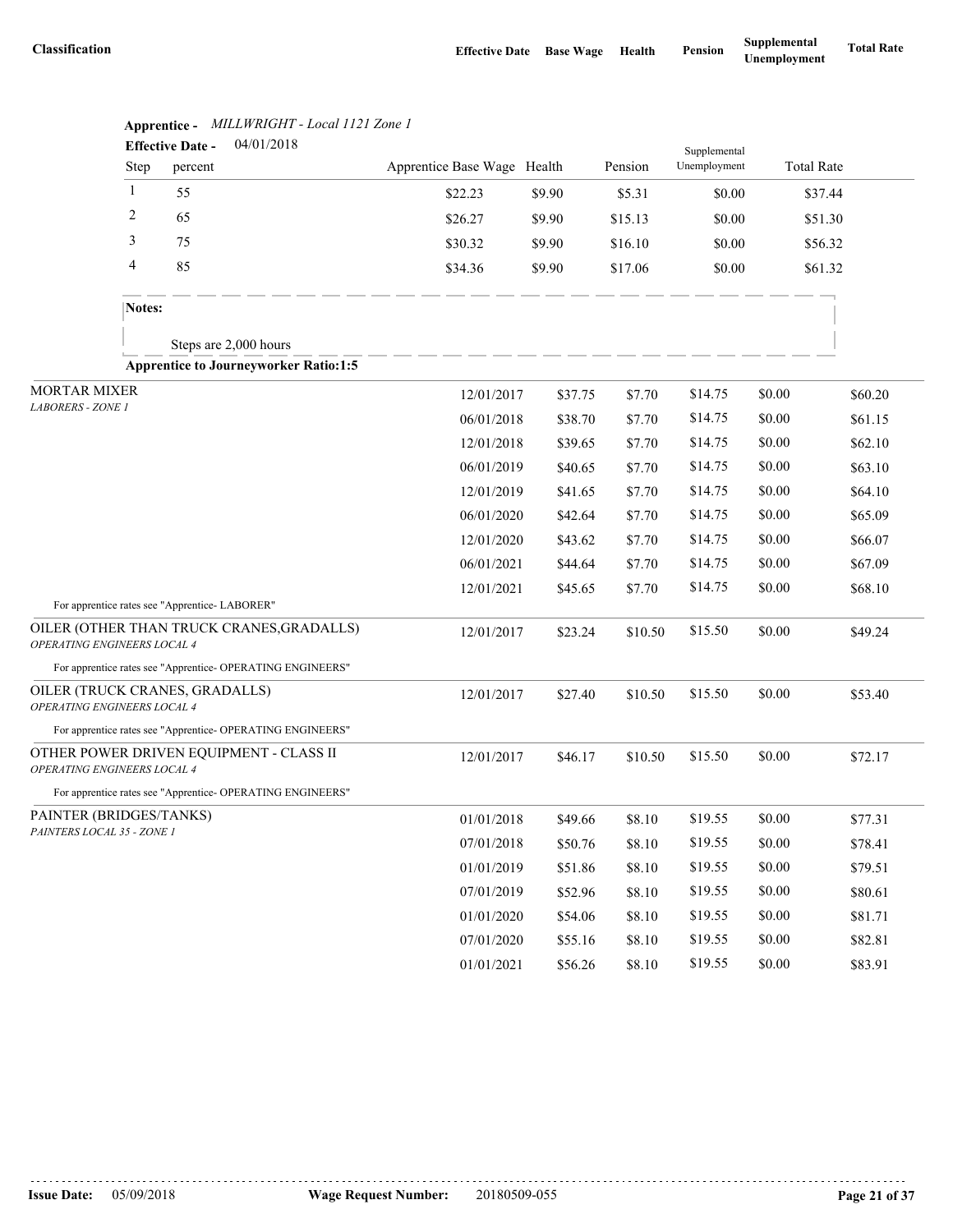|                | <b>Effective Date -</b> | 01/01/2018 |                             |        |         | Supplemental |                   |
|----------------|-------------------------|------------|-----------------------------|--------|---------|--------------|-------------------|
| Step           | percent                 |            | Apprentice Base Wage Health |        | Pension | Unemployment | <b>Total Rate</b> |
| $\mathbf{1}$   | 50                      |            | \$24.83                     | \$8.10 | \$0.00  | \$0.00       | \$32.93           |
| 2              | 55                      |            | \$27.31                     | \$8.10 | \$5.06  | \$0.00       | \$40.47           |
| 3              | 60                      |            | \$29.80                     | \$8.10 | \$5.52  | \$0.00       | \$43.42           |
| $\overline{4}$ | 65                      |            | \$32.28                     | \$8.10 | \$5.98  | \$0.00       | \$46.36           |
| 5              | 70                      |            | \$34.76                     | \$8.10 | \$16.79 | \$0.00       | \$59.65           |
| 6              | 75                      |            | \$37.25                     | \$8.10 | \$17.25 | \$0.00       | \$62.60           |
| $\tau$         | 80                      |            | \$39.73                     | \$8.10 | \$17.71 | \$0.00       | \$65.54           |
| 8              | 90                      |            | \$44.69                     | \$8.10 | \$18.63 | \$0.00       | \$71.42           |

# **Apprentice -** *PAINTER Local 35 - BRIDGES/TANKS*

## **Effective Date -** 07/01/2018

|                | <b>Effective Date -</b><br>07/01/2018                                                                                        |                             |         |         | Supplemental |                   |         |
|----------------|------------------------------------------------------------------------------------------------------------------------------|-----------------------------|---------|---------|--------------|-------------------|---------|
| Step           | percent                                                                                                                      | Apprentice Base Wage Health |         | Pension | Unemployment | <b>Total Rate</b> |         |
| 1              | 50                                                                                                                           | \$25.38                     | \$8.10  | \$0.00  | \$0.00       | \$33.48           |         |
| $\sqrt{2}$     | 55                                                                                                                           | \$27.92                     | \$8.10  | \$5.06  | \$0.00       | \$41.08           |         |
| $\mathfrak{Z}$ | 60                                                                                                                           | \$30.46                     | \$8.10  | \$5.52  | \$0.00       | \$44.08           |         |
| 4              | 65                                                                                                                           | \$32.99                     | \$8.10  | \$5.98  | \$0.00       | \$47.07           |         |
| 5              | 70                                                                                                                           | \$35.53                     | \$8.10  | \$16.79 | \$0.00       | \$60.42           |         |
| 6              | 75                                                                                                                           | \$38.07                     | \$8.10  | \$17.25 | \$0.00       | \$63.42           |         |
| 7              | 80                                                                                                                           | \$40.61                     | \$8.10  | \$17.71 | \$0.00       | \$66.42           |         |
| $\,8\,$        | 90                                                                                                                           | \$45.68                     | \$8.10  | \$18.63 | \$0.00       | \$72.41           |         |
| Notes:         |                                                                                                                              |                             |         |         |              |                   |         |
|                | Steps are 750 hrs.                                                                                                           |                             |         |         |              |                   |         |
|                | <b>Apprentice to Journeyworker Ratio:1:1</b>                                                                                 |                             |         |         |              |                   |         |
|                | PAINTER (SPRAY OR SANDBLAST, NEW) *                                                                                          | 01/01/2018                  | \$46.35 | \$8.10  | \$19.55      | \$0.00            | \$74.00 |
|                | * If 30% or more of surfaces to be painted are new construction,<br>NEW paint rate shall be used. PAINTERS LOCAL 35 - ZONE 1 | 07/01/2018                  | \$47.45 | \$8.10  | \$19.55      | \$0.00            | \$75.10 |
|                |                                                                                                                              | 01/01/2019                  | \$48.55 | \$8.10  | \$19.55      | \$0.00            | \$76.20 |
|                |                                                                                                                              | 07/01/2019                  | \$49.65 | \$8.10  | \$19.55      | \$0.00            | \$77.30 |
|                |                                                                                                                              | 01/01/2020                  | \$50.75 | \$8.10  | \$19.55      | \$0.00            | \$78.40 |
|                |                                                                                                                              | 07/01/2020                  | \$51.85 | \$8.10  | \$19.55      | \$0.00            | \$79.50 |
|                |                                                                                                                              | 01/01/2021                  | \$52.95 | \$8.10  | \$19.55      | \$0.00            | \$80.60 |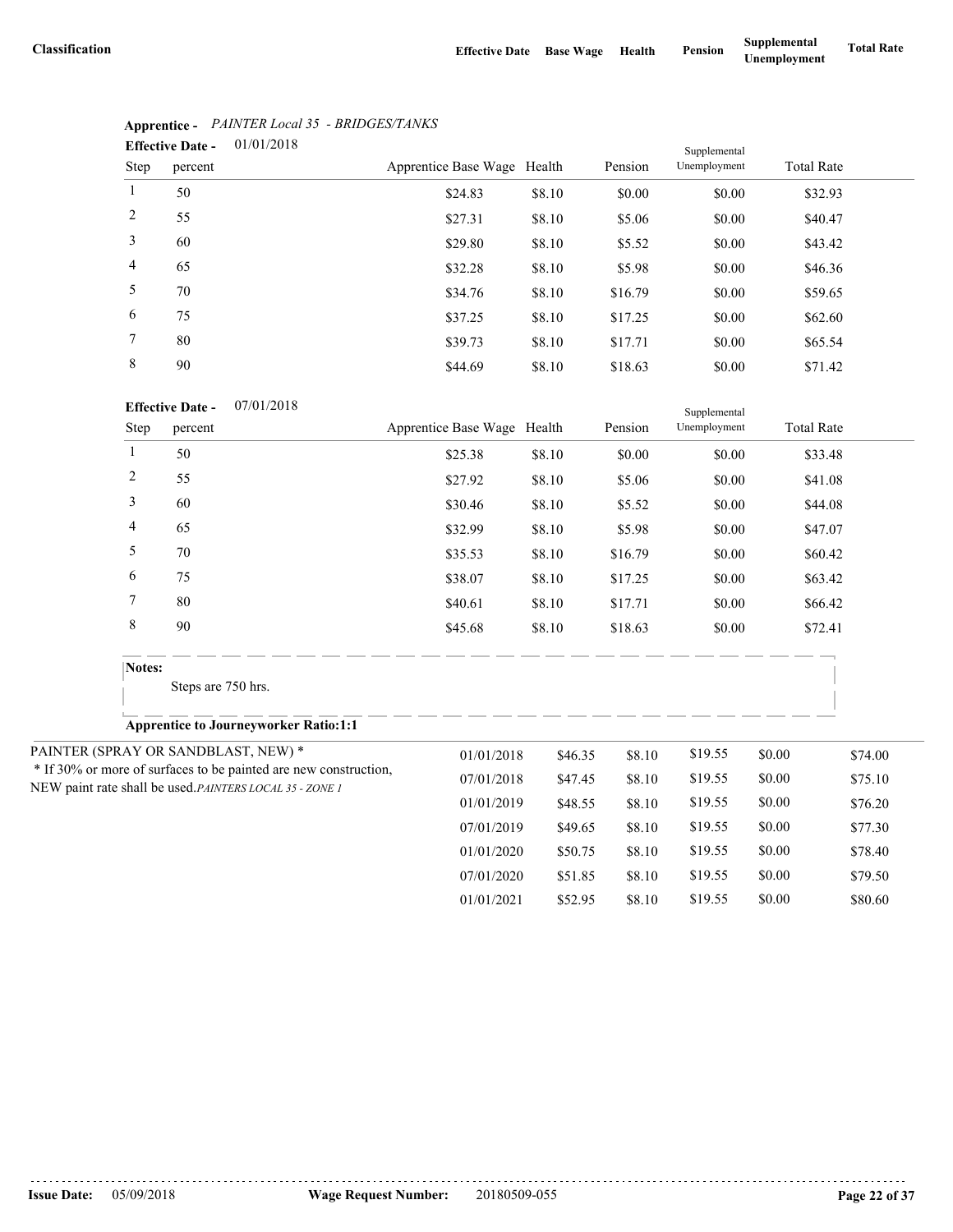07/01/2020 \$49.91 \$8.10 \$19.55 \$0.00 \$77.56 01/01/2021 \$51.01 \$8.10 \$19.55 \$0.00 \$78.66

|                | 01/01/2018<br><b>Effective Date -</b> |                             |        |         | Supplemental |                   |
|----------------|---------------------------------------|-----------------------------|--------|---------|--------------|-------------------|
| Step           | percent                               | Apprentice Base Wage Health |        | Pension | Unemployment | <b>Total Rate</b> |
|                | 50                                    | \$23.18                     | \$8.10 | \$0.00  | \$0.00       | \$31.28           |
| 2              | 55                                    | \$25.49                     | \$8.10 | \$5.06  | \$0.00       | \$38.65           |
| 3              | 60                                    | \$27.81                     | \$8.10 | \$5.52  | \$0.00       | \$41.43           |
| $\overline{4}$ | 65                                    | \$30.13                     | \$8.10 | \$5.98  | \$0.00       | \$44.21           |
| 5              | 70                                    | \$32.45                     | \$8.10 | \$16.79 | \$0.00       | \$57.34           |
| 6              | 75                                    | \$34.76                     | \$8.10 | \$17.25 | \$0.00       | \$60.11           |
| $\tau$         | 80                                    | \$37.08                     | \$8.10 | \$17.71 | \$0.00       | \$62.89           |
| 8              | 90                                    | \$41.72                     | \$8.10 | \$18.63 | \$0.00       | \$68.45           |

|                              | <b>Apprentice -</b> PAINTER Local 35 Zone 1 - Spray/Sandblast - New |
|------------------------------|---------------------------------------------------------------------|
| $\mathbf{r}$ as $\mathbf{r}$ | 01/01/0010                                                          |

### **Effective Date -** 07/01/2018

|                            | <b>Effective Date -</b><br>07/01/2018        |                             |         |         | Supplemental |                   |         |
|----------------------------|----------------------------------------------|-----------------------------|---------|---------|--------------|-------------------|---------|
| Step                       | percent                                      | Apprentice Base Wage Health |         | Pension | Unemployment | <b>Total Rate</b> |         |
| $\mathbf{1}$               | 50                                           | \$23.73                     | \$8.10  | \$0.00  | \$0.00       | \$31.83           |         |
| $\sqrt{2}$                 | 55                                           | \$26.10                     | \$8.10  | \$5.06  | \$0.00       | \$39.26           |         |
| $\mathfrak{Z}$             | 60                                           | \$28.47                     | \$8.10  | \$5.52  | \$0.00       | \$42.09           |         |
| $\overline{4}$             | 65                                           | \$30.84                     | \$8.10  | \$5.98  | \$0.00       | \$44.92           |         |
| 5                          | 70                                           | \$33.22                     | \$8.10  | \$16.79 | \$0.00       | \$58.11           |         |
| 6                          | 75                                           | \$35.59                     | \$8.10  | \$17.25 | \$0.00       | \$60.94           |         |
| 7                          | 80                                           | \$37.96                     | \$8.10  | \$17.71 | \$0.00       | \$63.77           |         |
| $\,8\,$                    | 90                                           | \$42.71                     | \$8.10  | \$18.63 | \$0.00       | \$69.44           |         |
| Notes:                     | Steps are 750 hrs.                           |                             |         |         |              |                   |         |
|                            | <b>Apprentice to Journeyworker Ratio:1:1</b> |                             |         |         |              |                   |         |
|                            | PAINTER (SPRAY OR SANDBLAST, REPAINT)        | 01/01/2018                  | \$44.41 | \$8.10  | \$19.55      | \$0.00            | \$72.06 |
| PAINTERS LOCAL 35 - ZONE 1 |                                              | 07/01/2018                  | \$45.51 | \$8.10  | \$19.55      | \$0.00            | \$73.16 |
|                            |                                              | 01/01/2019                  | \$46.61 | \$8.10  | \$19.55      | \$0.00            | \$74.26 |
|                            |                                              | 07/01/2019                  | \$47.71 | \$8.10  | \$19.55      | \$0.00            | \$75.36 |
|                            |                                              | 01/01/2020                  | \$48.81 | \$8.10  | \$19.55      | \$0.00            | \$76.46 |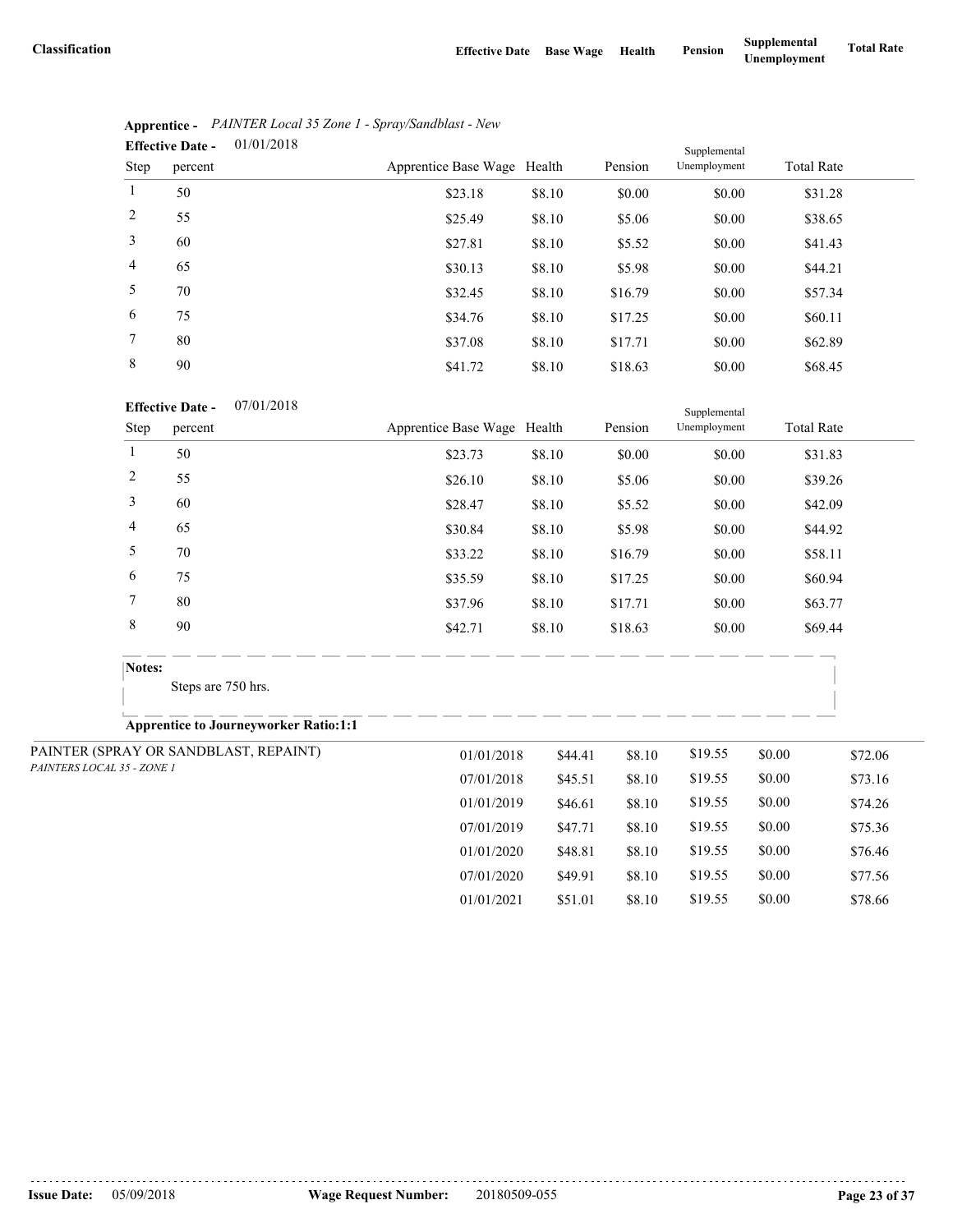|                 | 01/01/2018<br><b>Effective Date -</b> |                             |        |         | Supplemental |                   |  |
|-----------------|---------------------------------------|-----------------------------|--------|---------|--------------|-------------------|--|
| Step            | percent                               | Apprentice Base Wage Health |        | Pension | Unemployment | <b>Total Rate</b> |  |
| $\mathbf{1}$    | 50                                    | \$22.21                     | \$8.10 | \$0.00  | \$0.00       | \$30.31           |  |
| 2               | 55                                    | \$24.43                     | \$8.10 | \$5.06  | \$0.00       | \$37.59           |  |
| 3               | 60                                    | \$26.65                     | \$8.10 | \$5.52  | \$0.00       | \$40.27           |  |
| $\overline{4}$  | 65                                    | \$28.87                     | \$8.10 | \$5.98  | \$0.00       | \$42.95           |  |
| 5               | 70                                    | \$31.09                     | \$8.10 | \$16.79 | \$0.00       | \$55.98           |  |
| 6               | 75                                    | \$33.31                     | \$8.10 | \$17.25 | \$0.00       | \$58.66           |  |
| $7\phantom{.0}$ | 80                                    | \$35.53                     | \$8.10 | \$17.71 | \$0.00       | \$61.34           |  |
| 8               | 90                                    | \$39.97                     | \$8.10 | \$18.63 | \$0.00       | \$66.70           |  |

|                | Apprentice - PAINTER Local 35 Zone 1 - Spray/Sandblast - Repaint |  |
|----------------|------------------------------------------------------------------|--|
| Effective Date | 01/01/2018                                                       |  |

### **Effective Date -** 07/01/2018

| Step   | <b>Effective Date -</b><br>07/01/2018<br>percent | Apprentice Base Wage Health |        | Pension | Supplemental<br>Unemployment | <b>Total Rate</b> |
|--------|--------------------------------------------------|-----------------------------|--------|---------|------------------------------|-------------------|
|        | 50                                               | \$22.76                     | \$8.10 | \$0.00  | \$0.00                       | \$30.86           |
| 2      | 55                                               | \$25.03                     | \$8.10 | \$5.06  | \$0.00                       | \$38.19           |
| 3      | 60                                               | \$27.31                     | \$8.10 | \$5.52  | \$0.00                       | \$40.93           |
| 4      | 65                                               | \$29.58                     | \$8.10 | \$5.98  | \$0.00                       | \$43.66           |
| 5      | 70                                               | \$31.86                     | \$8.10 | \$16.79 | \$0.00                       | \$56.75           |
| 6      | 75                                               | \$34.13                     | \$8.10 | \$17.25 | \$0.00                       | \$59.48           |
| 7      | 80                                               | \$36.41                     | \$8.10 | \$17.71 | \$0.00                       | \$62.22           |
| 8      | 90                                               | \$40.96                     | \$8.10 | \$18.63 | \$0.00                       | \$67.69           |
| Notes: |                                                  |                             |        |         |                              |                   |
|        | Steps are 750 hrs.                               |                             |        |         |                              |                   |

| PAINTER (TRAFFIC MARKINGS)                                                                                                   | 12/01/2017 | \$37.50 | \$7.70 | \$14.75 | \$0.00 | \$59.95 |  |
|------------------------------------------------------------------------------------------------------------------------------|------------|---------|--------|---------|--------|---------|--|
| <b>LABORERS - ZONE 1</b>                                                                                                     | 06/01/2018 | \$38.45 | \$7.70 | \$14.75 | \$0.00 | \$60.90 |  |
|                                                                                                                              | 12/01/2018 | \$39.40 | \$7.70 | \$14.75 | \$0.00 | \$61.85 |  |
|                                                                                                                              | 06/01/2019 | \$40.40 | \$7.70 | \$14.75 | \$0.00 | \$62.85 |  |
|                                                                                                                              | 12/01/2019 | \$41.40 | \$7.70 | \$14.75 | \$0.00 | \$63.85 |  |
|                                                                                                                              | 06/01/2020 | \$42.39 | \$7.70 | \$14.75 | \$0.00 | \$64.84 |  |
|                                                                                                                              | 12/01/2020 | \$43.37 | \$7.70 | \$14.75 | \$0.00 | \$65.82 |  |
|                                                                                                                              | 06/01/2021 | \$44.39 | \$7.70 | \$14.75 | \$0.00 | \$66.84 |  |
|                                                                                                                              | 12/01/2021 | \$45.40 | \$7.70 | \$14.75 | \$0.00 | \$67.85 |  |
| For Apprentice rates see "Apprentice-LABORER"                                                                                |            |         |        |         |        |         |  |
| PAINTER / TAPER (BRUSH, NEW) *                                                                                               | 01/01/2018 | \$44.95 | \$8.10 | \$19.55 | \$0.00 | \$72.60 |  |
| * If 30% or more of surfaces to be painted are new construction,<br>NEW paint rate shall be used. PAINTERS LOCAL 35 - ZONE 1 | 07/01/2018 | \$46.05 | \$8.10 | \$19.55 | \$0.00 | \$73.70 |  |
|                                                                                                                              | 01/01/2019 | \$47.15 | \$8.10 | \$19.55 | \$0.00 | \$74.80 |  |
|                                                                                                                              | 07/01/2019 | \$48.25 | \$8.10 | \$19.55 | \$0.00 | \$75.90 |  |
|                                                                                                                              | 01/01/2020 | \$49.35 | \$8.10 | \$19.55 | \$0.00 | \$77.00 |  |
|                                                                                                                              | 07/01/2020 | \$50.45 | \$8.10 | \$19.55 | \$0.00 | \$78.10 |  |
|                                                                                                                              | 01/01/2021 | \$51.55 | \$8.10 | \$19.55 | \$0.00 | \$79.20 |  |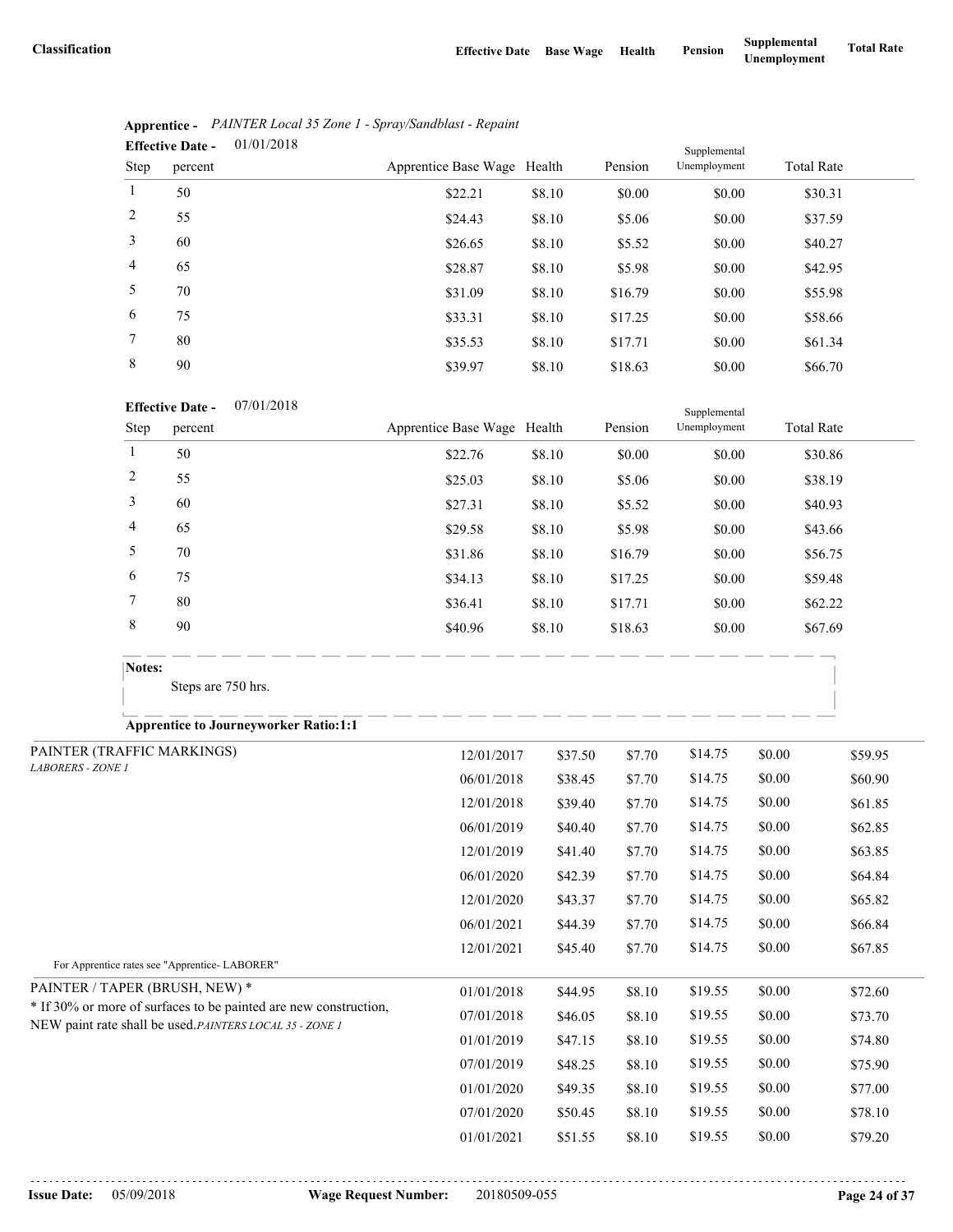07/01/2020 \$48.51 \$8.10 \$19.55 \$0.00 \$76.16 01/01/2021 \$49.61 \$8.10 \$19.55 \$0.00 \$77.26

|                | 01/01/2018<br><b>Effective Date -</b> |                             |        |         | Supplemental |                   |
|----------------|---------------------------------------|-----------------------------|--------|---------|--------------|-------------------|
| Step           | percent                               | Apprentice Base Wage Health |        | Pension | Unemployment | <b>Total Rate</b> |
| $\mathbf{1}$   | 50                                    | \$22.48                     | \$8.10 | \$0.00  | \$0.00       | \$30.58           |
| 2              | 55                                    | \$24.72                     | \$8.10 | \$5.06  | \$0.00       | \$37.88           |
| 3              | 60                                    | \$26.97                     | \$8.10 | \$5.52  | \$0.00       | \$40.59           |
| $\overline{4}$ | 65                                    | \$29.22                     | \$8.10 | \$5.98  | \$0.00       | \$43.30           |
| 5              | 70                                    | \$31.47                     | \$8.10 | \$16.79 | \$0.00       | \$56.36           |
| 6              | 75                                    | \$33.71                     | \$8.10 | \$17.25 | \$0.00       | \$59.06           |
| $\tau$         | 80                                    | \$35.96                     | \$8.10 | \$17.71 | \$0.00       | \$61.77           |
| 8              | 90                                    | \$40.46                     | \$8.10 | \$18.63 | \$0.00       | \$67.19           |

# **Apprentice -** *PAINTER - Local 35 Zone 1 - BRUSH NEW*

## **Effective Date -** 07/01/2018

|  |                            | <b>Effective Date -</b><br>07/01/2018        |                             |         | Supplemental |              |                   |         |
|--|----------------------------|----------------------------------------------|-----------------------------|---------|--------------|--------------|-------------------|---------|
|  | Step                       | percent                                      | Apprentice Base Wage Health |         | Pension      | Unemployment | <b>Total Rate</b> |         |
|  | $\mathbf{1}$               | 50                                           | \$23.03                     | \$8.10  | \$0.00       | \$0.00       | \$31.13           |         |
|  | $\sqrt{2}$                 | 55                                           | \$25.33                     | \$8.10  | \$5.06       | \$0.00       | \$38.49           |         |
|  | $\mathfrak{Z}$             | 60                                           | \$27.63                     | \$8.10  | \$5.52       | \$0.00       | \$41.25           |         |
|  | $\overline{4}$             | 65                                           | \$29.93                     | \$8.10  | \$5.98       | \$0.00       | \$44.01           |         |
|  | 5                          | 70                                           | \$32.24                     | \$8.10  | \$16.79      | \$0.00       | \$57.13           |         |
|  | 6                          | 75                                           | \$34.54                     | \$8.10  | \$17.25      | \$0.00       | \$59.89           |         |
|  | 7                          | 80                                           | \$36.84                     | \$8.10  | \$17.71      | \$0.00       | \$62.65           |         |
|  | $\,8\,$                    | 90                                           | \$41.45                     | \$8.10  | \$18.63      | \$0.00       | \$68.18           |         |
|  | Notes:                     | Steps are 750 hrs.                           |                             |         |              |              |                   |         |
|  |                            | <b>Apprentice to Journeyworker Ratio:1:1</b> |                             |         |              |              |                   |         |
|  |                            | PAINTER / TAPER (BRUSH, REPAINT)             | 01/01/2018                  | \$43.01 | \$8.10       | \$19.55      | \$0.00            | \$70.66 |
|  | PAINTERS LOCAL 35 - ZONE 1 |                                              | 07/01/2018                  | \$44.11 | \$8.10       | \$19.55      | \$0.00            | \$71.76 |
|  |                            |                                              | 01/01/2019                  | \$45.21 | \$8.10       | \$19.55      | \$0.00            | \$72.86 |
|  |                            |                                              | 07/01/2019                  | \$46.31 | \$8.10       | \$19.55      | \$0.00            | \$73.96 |
|  |                            |                                              | 01/01/2020                  | \$47.41 | \$8.10       | \$19.55      | \$0.00            | \$75.06 |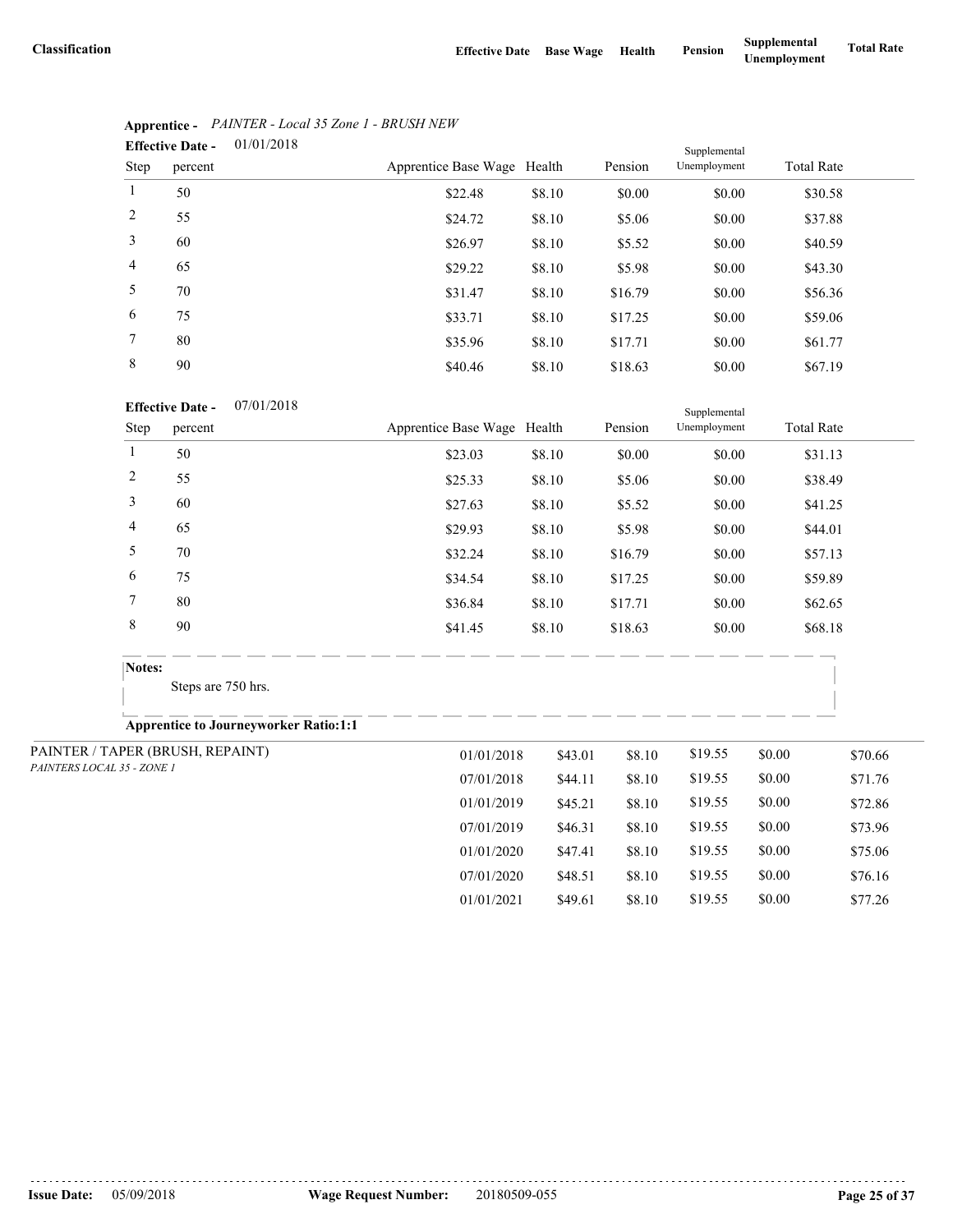|                 | 01/01/2018<br><b>Effective Date -</b> |                             |        |         | Supplemental |                   |
|-----------------|---------------------------------------|-----------------------------|--------|---------|--------------|-------------------|
| Step            | percent                               | Apprentice Base Wage Health |        | Pension | Unemployment | <b>Total Rate</b> |
| $\mathbf{1}$    | 50                                    | \$21.51                     | \$8.10 | \$0.00  | \$0.00       | \$29.61           |
| 2               | 55                                    | \$23.66                     | \$8.10 | \$5.06  | \$0.00       | \$36.82           |
| 3               | 60                                    | \$25.81                     | \$8.10 | \$5.52  | \$0.00       | \$39.43           |
| $\overline{4}$  | 65                                    | \$27.96                     | \$8.10 | \$5.98  | \$0.00       | \$42.04           |
| 5               | 70                                    | \$30.11                     | \$8.10 | \$16.79 | \$0.00       | \$55.00           |
| 6               | 75                                    | \$32.26                     | \$8.10 | \$17.25 | \$0.00       | \$57.61           |
| $7\phantom{.0}$ | 80                                    | \$34.41                     | \$8.10 | \$17.71 | \$0.00       | \$60.22           |
| 8               | 90                                    | \$38.71                     | \$8.10 | \$18.63 | \$0.00       | \$65.44           |

| <b>Apprentice -</b> PAINTER Local 35 Zone 1 - BRUSH REPAINT |  |
|-------------------------------------------------------------|--|
| .                                                           |  |

### **Effective Date -** 07/01/2018

|                                        |                               | <b>Effective Date -</b><br>07/01/2018                                 |                                 | Supplemental |         |              |                   |         |  |  |  |
|----------------------------------------|-------------------------------|-----------------------------------------------------------------------|---------------------------------|--------------|---------|--------------|-------------------|---------|--|--|--|
|                                        | <b>Step</b>                   | percent                                                               | Apprentice Base Wage Health     |              | Pension | Unemployment | <b>Total Rate</b> |         |  |  |  |
|                                        | $\mathbf{1}$                  | 50                                                                    | \$22.06                         | \$8.10       | \$0.00  | \$0.00       | \$30.16           |         |  |  |  |
|                                        | $\overline{2}$                | 55                                                                    | \$24.26                         | \$8.10       | \$5.06  | \$0.00       | \$37.42           |         |  |  |  |
|                                        | 3                             | 60                                                                    | \$26.47                         | \$8.10       | \$5.52  | \$0.00       | \$40.09           |         |  |  |  |
|                                        | 4                             | 65                                                                    | \$28.67                         | \$8.10       | \$5.98  | \$0.00       | \$42.75           |         |  |  |  |
|                                        | 5                             | 70                                                                    | \$30.88                         | \$8.10       | \$16.79 | \$0.00       | \$55.77           |         |  |  |  |
|                                        | 6                             | 75                                                                    | \$33.08                         | \$8.10       | \$17.25 | \$0.00       | \$58.43           |         |  |  |  |
|                                        | 7                             | 80                                                                    | \$35.29                         | \$8.10       | \$17.71 | \$0.00       | \$61.10           |         |  |  |  |
|                                        | $\,8\,$                       | 90                                                                    | \$39.70                         | \$8.10       | \$18.63 | \$0.00       | \$66.43           |         |  |  |  |
|                                        | Notes:                        |                                                                       |                                 |              |         |              |                   |         |  |  |  |
|                                        |                               | Steps are 750 hrs.                                                    |                                 |              |         |              |                   |         |  |  |  |
|                                        |                               | <b>Apprentice to Journeyworker Ratio:1:1</b>                          | . __ __ __ __ __ __ __ __ __ __ |              |         |              |                   |         |  |  |  |
|                                        |                               | PANEL & PICKUP TRUCKS DRIVER<br>TEAMSTERS JOINT COUNCIL NO. 10 ZONE A | 12/01/2016                      | \$33.08      | \$10.91 | \$10.89      | \$0.00            | \$54.88 |  |  |  |
|                                        |                               | PIER AND DOCK CONSTRUCTOR (UNDERPINNING AND                           | 08/01/2017                      | \$44.27      | \$9.90  | \$21.15      | \$0.00            | \$75.32 |  |  |  |
| DECK)<br>PILE DRIVER LOCAL 56 (ZONE 1) |                               |                                                                       | 08/01/2018                      | \$46.57      | \$9.90  | \$21.15      | \$0.00            | \$77.62 |  |  |  |
|                                        |                               | For apprentice rates see "Apprentice-PILE DRIVER"                     | 08/01/2019                      | \$48.94      | \$9.90  | \$21.15      | \$0.00            | \$79.99 |  |  |  |
| PILE DRIVER                            |                               |                                                                       | 08/01/2017                      | \$44.27      | \$9.90  | \$21.15      | \$0.00            | \$75.32 |  |  |  |
|                                        | PILE DRIVER LOCAL 56 (ZONE 1) |                                                                       | 08/01/2018                      | \$46.57      | \$9.90  | \$21.15      | \$0.00            | \$77.62 |  |  |  |
|                                        |                               |                                                                       | 08/01/2019                      | \$48.94      | \$9.90  | \$21.15      | \$0.00            | \$79.99 |  |  |  |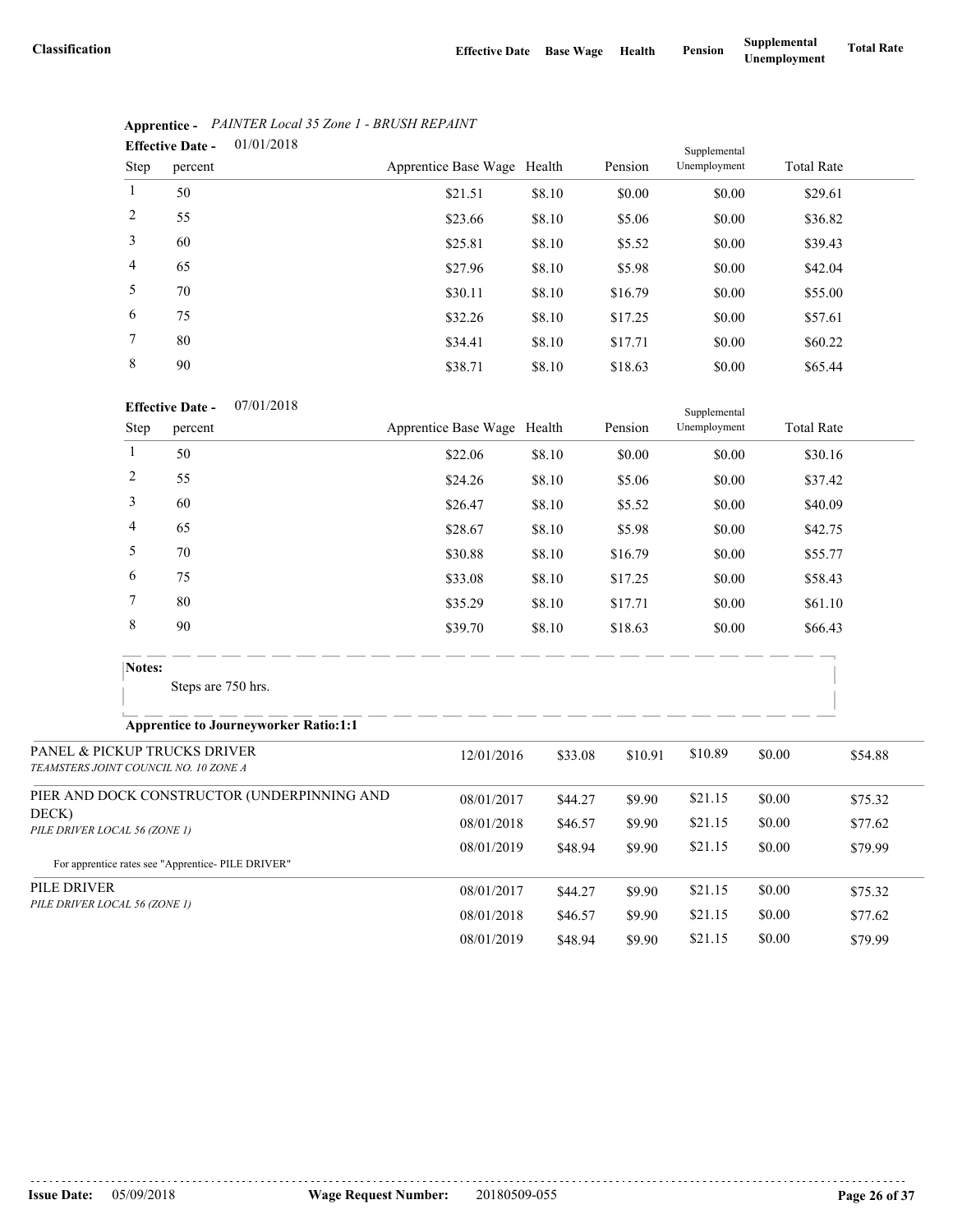| 08/01/2017<br><b>Effective Date -</b> |         |                             |        |         | Supplemental |                   |  |
|---------------------------------------|---------|-----------------------------|--------|---------|--------------|-------------------|--|
| Step                                  | percent | Apprentice Base Wage Health |        | Pension | Unemployment | <b>Total Rate</b> |  |
| $\mathbf{1}$                          | 50      | \$22.14                     | \$9.90 | \$21.15 | \$0.00       | \$53.19           |  |
| 2                                     | 60      | \$26.56                     | \$9.90 | \$21.15 | \$0.00       | \$57.61           |  |
| 3                                     | 70      | \$30.99                     | \$9.90 | \$21.15 | \$0.00       | \$62.04           |  |
| 4                                     | 75      | \$33.20                     | \$9.90 | \$21.15 | \$0.00       | \$64.25           |  |
| 5                                     | 80      | \$35.42                     | \$9.90 | \$21.15 | \$0.00       | \$66.47           |  |
| 6                                     | 80      | \$35.42                     | \$9.90 | \$21.15 | \$0.00       | \$66.47           |  |
| $7\phantom{.0}$                       | 90      | \$39.84                     | \$9.90 | \$21.15 | \$0.00       | \$70.89           |  |
| 8                                     | 90      | \$39.84                     | \$9.90 | \$21.15 | \$0.00       | \$70.89           |  |

# **Apprentice -** *PILE DRIVER - Local 56 Zone 1*

### **Effective Date -** 08/01/2018

|                                                   | <b>Effective Date -</b><br>08/01/2018        |                             |         |         | Supplemental |                   |  |  |
|---------------------------------------------------|----------------------------------------------|-----------------------------|---------|---------|--------------|-------------------|--|--|
| Step                                              | percent                                      | Apprentice Base Wage Health |         | Pension | Unemployment | <b>Total Rate</b> |  |  |
|                                                   | 50                                           | \$23.29                     | \$9.90  | \$21.15 | \$0.00       | \$54.34           |  |  |
| $\overline{2}$                                    | 60                                           | \$27.94                     | \$9.90  | \$21.15 | \$0.00       | \$58.99           |  |  |
| 3                                                 | 70                                           | \$32.60                     | \$9.90  | \$21.15 | \$0.00       | \$63.65           |  |  |
| $\overline{4}$                                    | 75                                           | \$34.93                     | \$9.90  | \$21.15 | \$0.00       | \$65.98           |  |  |
| 5                                                 | 80                                           | \$37.26                     | \$9.90  | \$21.15 | \$0.00       | \$68.31           |  |  |
| 6                                                 | 80                                           | \$37.26                     | \$9.90  | \$21.15 | \$0.00       | \$68.31           |  |  |
| 7                                                 | 90                                           | \$41.91                     | \$9.90  | \$21.15 | \$0.00       | \$72.96           |  |  |
| $\,8\,$                                           | 90                                           | \$41.91                     | \$9.90  | \$21.15 | \$0.00       | \$72.96           |  |  |
| Notes:                                            |                                              |                             |         |         |              |                   |  |  |
|                                                   | <b>Apprentice to Journeyworker Ratio:1:5</b> |                             |         |         |              |                   |  |  |
| PIPEFITTER & STEAMFITTER<br>PIPEFITTERS LOCAL 537 |                                              | 03/01/2017                  | \$51.19 | \$9.70  | \$18.14      | \$0.00<br>\$79.03 |  |  |

# **Apprentice -** *PIPEFITTER - Local 537*

|             | <b>Effective Date -</b> | 03/01/2017                                                                   |                             |        |         | Supplemental |                   |  |
|-------------|-------------------------|------------------------------------------------------------------------------|-----------------------------|--------|---------|--------------|-------------------|--|
| <b>Step</b> | percent                 |                                                                              | Apprentice Base Wage Health |        | Pension | Unemployment | <b>Total Rate</b> |  |
|             | 40                      |                                                                              | \$20.48                     | \$9.70 | \$7.50  | \$0.00       | \$37.68           |  |
|             | 45                      |                                                                              | \$23.04                     | \$9.70 | \$18.14 | \$0.00       | \$50.88           |  |
| 3           | 60                      |                                                                              | \$30.71                     | \$9.70 | \$18.14 | \$0.00       | \$58.55           |  |
| 4           | 70                      |                                                                              | \$35.83                     | \$9.70 | \$18.14 | \$0.00       | \$63.67           |  |
|             | 80                      |                                                                              | \$40.95                     | \$9.70 | \$18.14 | \$0.00       | \$68.79           |  |
| Notes:      |                         |                                                                              |                             |        |         |              |                   |  |
|             |                         | ** 1:3; 3:15; 1:10 thereafter / Steps are 1 yr.                              |                             |        |         |              |                   |  |
|             |                         | Refrig/AC Mechanic **1:1;1:2;2:4;3:6;4:8;5:10;6:12;7:14;8:17;9:20;10:23(Max) |                             |        |         |              |                   |  |

**Apprentice to Journeyworker Ratio:\*\***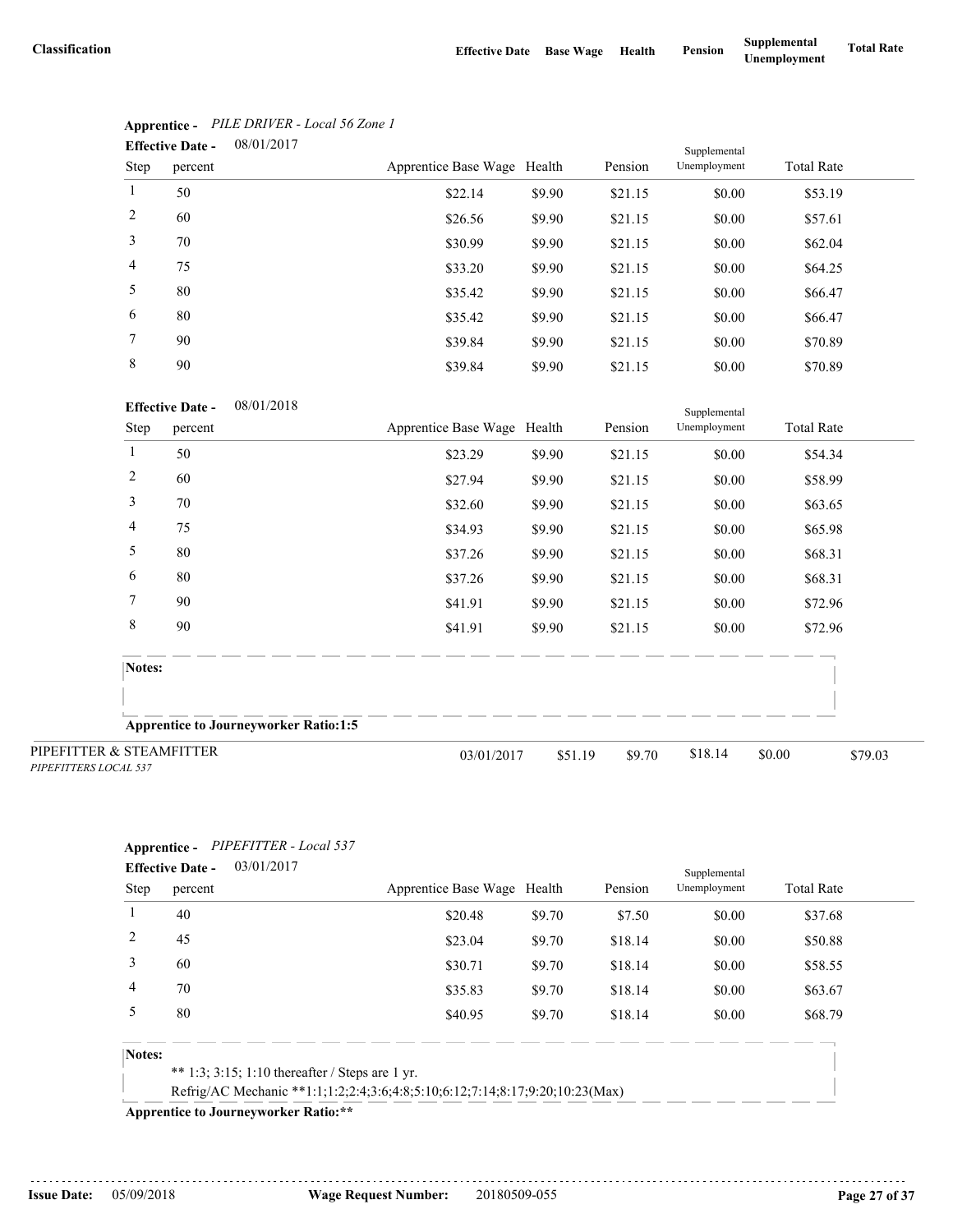| <b>Classification</b>                         | <b>Effective Date</b> | <b>Base Wage</b> | Health  | <b>Pension</b> | Supplemental<br><b>Unemployment</b> | <b>Total Rate</b> |
|-----------------------------------------------|-----------------------|------------------|---------|----------------|-------------------------------------|-------------------|
| <b>PIPELAYER</b>                              | 12/01/2017            | \$37.75          | \$7.70  | \$14.75        | \$0.00                              | \$60.20           |
| <b>LABORERS - ZONE 1</b>                      | 06/01/2018            | \$38.70          | \$7.70  | \$14.75        | \$0.00                              | \$61.15           |
|                                               | 12/01/2018            | \$39.65          | \$7.70  | \$14.75        | \$0.00                              | \$62.10           |
|                                               | 06/01/2019            | \$40.65          | \$7.70  | \$14.75        | \$0.00                              | \$63.10           |
|                                               | 12/01/2019            | \$41.65          | \$7.70  | \$14.75        | \$0.00                              | \$64.10           |
|                                               | 06/01/2020            | \$42.64          | \$7.70  | \$14.75        | \$0.00                              | \$65.09           |
|                                               | 12/01/2020            | \$43.62          | \$7.70  | \$14.75        | \$0.00                              | \$66.07           |
|                                               | 06/01/2021            | \$44.64          | \$7.70  | \$14.75        | \$0.00                              | \$67.09           |
|                                               | 12/01/2021            | \$45.65          | \$7.70  | \$14.75        | \$0.00                              | \$68.10           |
| For apprentice rates see "Apprentice-LABORER" |                       |                  |         |                |                                     |                   |
| PLUMBERS & GASFITTERS                         | 03/01/2018            | \$54.69          | \$11.57 | \$15.76        | \$0.00                              | \$82.02           |
| PLUMBERS & GASFITTERS LOCAL 12                | 09/01/2018            | \$56.19          | \$11.57 | \$15.76        | \$0.00                              | \$83.52           |
|                                               | 03/01/2019            | \$57.69          | \$11.57 | \$15.76        | \$0.00                              | \$85.02           |
|                                               | 09/01/2019            | \$59.19          | \$11.57 | \$15.76        | \$0.00                              | \$86.52           |
|                                               | 03/01/2020            | \$60.69          | \$11.57 | \$15.76        | \$0.00                              | \$88.02           |
|                                               | 09/01/2020            | \$62.19          | \$11.57 | \$15.76        | \$0.00                              | \$89.52           |
|                                               | 03/01/2021            | \$63.69          | \$11.57 | \$15.76        | \$0.00                              | \$91.02           |

# **Apprentice -** *PLUMBER/GASFITTER - Local 12*

| 03/01/2018<br><b>Effective Date -</b><br>Supplemental |         |  |                             |         |         |              |                   |  |
|-------------------------------------------------------|---------|--|-----------------------------|---------|---------|--------------|-------------------|--|
| Step                                                  | percent |  | Apprentice Base Wage Health |         | Pension | Unemployment | <b>Total Rate</b> |  |
|                                                       | 35      |  | \$19.14                     | \$11.57 | \$5.72  | \$0.00       | \$36.43           |  |
| 2                                                     | 40      |  | \$21.88                     | \$11.57 | \$6.49  | \$0.00       | \$39.94           |  |
| 3                                                     | 55      |  | \$30.08                     | \$11.57 | \$8.81  | \$0.00       | \$50.46           |  |
| $\overline{4}$                                        | 65      |  | \$35.55                     | \$11.57 | \$10.36 | \$0.00       | \$57.48           |  |
|                                                       | 75      |  | \$41.02                     | \$11.57 | \$11.90 | \$0.00       | \$64.49           |  |

|                       | 09/01/2018<br><b>Effective Date -</b>                                                        |                             |         |         | Supplemental |                   |
|-----------------------|----------------------------------------------------------------------------------------------|-----------------------------|---------|---------|--------------|-------------------|
| <b>Step</b>           | percent                                                                                      | Apprentice Base Wage Health |         | Pension | Unemployment | <b>Total Rate</b> |
|                       | 35                                                                                           | \$19.67                     | \$11.57 | \$5.72  | \$0.00       | \$36.96           |
| 2                     | 40                                                                                           | \$22.48                     | \$11.57 | \$6.49  | \$0.00       | \$40.54           |
| 3                     | 55                                                                                           | \$30.90                     | \$11.57 | \$8.82  | \$0.00       | \$51.29           |
| 4                     | 65                                                                                           | \$36.52                     | \$11.57 | \$10.36 | \$0.00       | \$58.45           |
| 5                     | 75                                                                                           | \$42.14                     | \$11.57 | \$11.90 | \$0.00       | \$65.61           |
| Notes:                |                                                                                              |                             |         |         |              |                   |
|                       | ** 1:2; 2:6; 3:10; 4:14; 5:19/Steps are 1 yr<br>Step4 with lic\$61.00, Step5 with lic\$67.99 |                             |         |         |              |                   |
|                       | <b>Apprentice to Journeyworker Ratio:**</b>                                                  |                             |         |         |              |                   |
| PIPEFITTERS LOCAL 537 | PNEUMATIC CONTROLS (TEMP.)                                                                   | 03/01/2017                  | \$51.19 | \$9.70  | \$18.14      | \$0.00<br>\$79.03 |

For apprentice rates see "Apprentice- PIPEFITTER" or "PLUMBER/PIPEFITTER"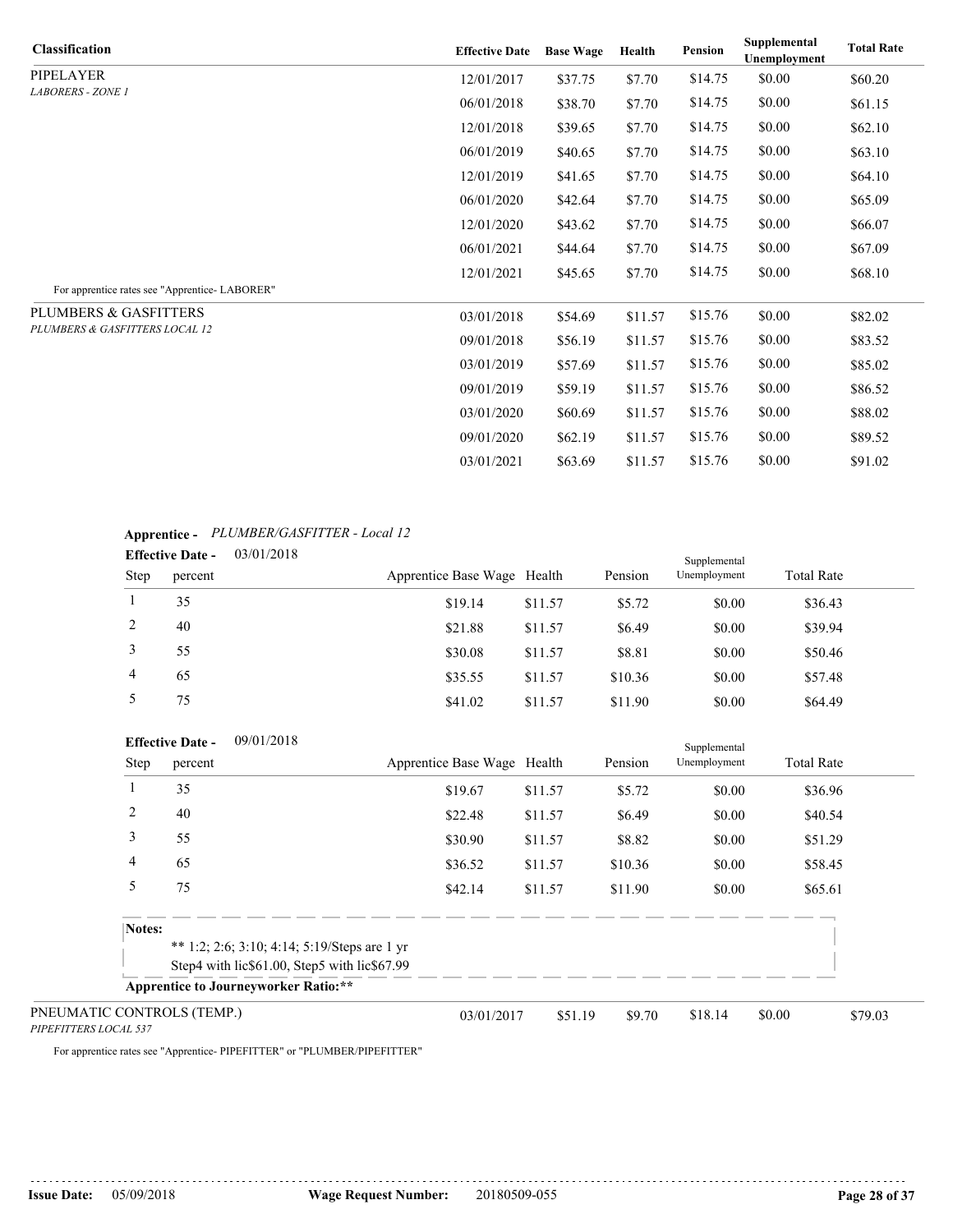| Classification                                                                                                         | <b>Effective Date</b> Base Wage |         | Health  | Pension | Supplemental<br>Unemployment | <b>Total Rate</b> |
|------------------------------------------------------------------------------------------------------------------------|---------------------------------|---------|---------|---------|------------------------------|-------------------|
| PNEUMATIC DRILL/TOOL OPERATOR                                                                                          | 12/01/2017                      | \$37.75 | \$7.70  | \$14.75 | \$0.00                       | \$60.20           |
| <b>LABORERS - ZONE 1</b>                                                                                               | 06/01/2018                      | \$38.70 | \$7.70  | \$14.75 | \$0.00                       | \$61.15           |
|                                                                                                                        | 12/01/2018                      | \$39.65 | \$7.70  | \$14.75 | \$0.00                       | \$62.10           |
|                                                                                                                        | 06/01/2019                      | \$40.65 | \$7.70  | \$14.75 | \$0.00                       | \$63.10           |
|                                                                                                                        | 12/01/2019                      | \$41.65 | \$7.70  | \$14.75 | \$0.00                       | \$64.10           |
|                                                                                                                        | 06/01/2020                      | \$42.64 | \$7.70  | \$14.75 | \$0.00                       | \$65.09           |
|                                                                                                                        | 12/01/2020                      | \$43.62 | \$7.70  | \$14.75 | \$0.00                       | \$66.07           |
|                                                                                                                        | 06/01/2021                      | \$44.64 | \$7.70  | \$14.75 | \$0.00                       | \$67.09           |
|                                                                                                                        | 12/01/2021                      | \$45.65 | \$7.70  | \$14.75 | \$0.00                       | \$68.10           |
| For apprentice rates see "Apprentice-LABORER"                                                                          |                                 |         |         |         |                              |                   |
| <b>POWDERMAN &amp; BLASTER</b><br><b>LABORERS - ZONE 1</b>                                                             | 12/01/2017                      | \$38.50 | \$7.70  | \$14.75 | \$0.00                       | \$60.95           |
|                                                                                                                        | 06/01/2018                      | \$39.45 | \$7.70  | \$14.75 | \$0.00                       | \$61.90           |
|                                                                                                                        | 12/01/2018                      | \$40.40 | \$7.70  | \$14.75 | \$0.00                       | \$62.85           |
|                                                                                                                        | 06/01/2019                      | \$41.40 | \$7.70  | \$14.75 | \$0.00                       | \$63.85           |
|                                                                                                                        | 12/01/2019                      | \$42.40 | \$7.70  | \$14.75 | \$0.00                       | \$64.85           |
|                                                                                                                        | 06/01/2020                      | \$43.39 | \$7.70  | \$14.75 | \$0.00                       | \$65.84           |
|                                                                                                                        | 12/01/2020                      | \$44.37 | \$7.70  | \$14.75 | \$0.00                       | \$66.82           |
|                                                                                                                        | 06/01/2021                      | \$45.39 | \$7.70  | \$14.75 | \$0.00                       | \$67.84           |
|                                                                                                                        | 12/01/2021                      | \$46.40 | \$7.70  | \$14.75 | \$0.00                       | \$68.85           |
| For apprentice rates see "Apprentice-LABORER"<br>POWER SHOVEL/DERRICK/TRENCHING MACHINE<br>OPERATING ENGINEERS LOCAL 4 | 12/01/2017                      | \$46.63 | \$10.50 | \$15.50 | \$0.00                       | \$72.63           |
| For apprentice rates see "Apprentice- OPERATING ENGINEERS"                                                             |                                 |         |         |         |                              |                   |
| PUMP OPERATOR (CONCRETE)<br>OPERATING ENGINEERS LOCAL 4                                                                | 12/01/2017                      | \$46.63 | \$10.50 | \$15.50 | \$0.00                       | \$72.63           |
| For apprentice rates see "Apprentice- OPERATING ENGINEERS"                                                             |                                 |         |         |         |                              |                   |
| PUMP OPERATOR (DEWATERING, OTHER)<br>OPERATING ENGINEERS LOCAL 4                                                       | 12/01/2017                      | \$31.80 | \$10.50 | \$15.50 | \$0.00                       | \$57.80           |
| For apprentice rates see "Apprentice- OPERATING ENGINEERS"                                                             |                                 |         |         |         |                              |                   |
| READY MIX CONCRETE DRIVERS after 4/30/10<br>(Drivers Hired After 4/30/2010) TEAMSTERS LOCAL 25a                        | 07/01/2017                      | \$28.18 | \$8.48  | \$9.72  | \$0.00                       | \$46.38           |
| READY-MIX CONCRETE DRIVER<br>TEAMSTERS LOCAL 25a                                                                       | 07/01/2017                      | \$31.44 | \$8.48  | \$9.72  | \$0.00                       | \$49.64           |
| <b>RECLAIMERS</b><br>OPERATING ENGINEERS LOCAL 4                                                                       | 12/01/2017                      | \$46.17 | \$10.50 | \$15.50 | \$0.00                       | \$72.17           |
| For apprentice rates see "Apprentice- OPERATING ENGINEERS"                                                             |                                 |         |         |         |                              |                   |
| RIDE-ON MOTORIZED BUGGY OPERATOR                                                                                       | 12/01/2017                      | \$37.75 | \$7.70  | \$14.75 | \$0.00                       | \$60.20           |
| LABORERS - ZONE 1                                                                                                      | 06/01/2018                      | \$38.70 | \$7.70  | \$14.75 | \$0.00                       | \$61.15           |
|                                                                                                                        | 12/01/2018                      | \$39.65 | \$7.70  | \$14.75 | \$0.00                       | \$62.10           |
|                                                                                                                        | 06/01/2019                      | \$40.65 | \$7.70  | \$14.75 | \$0.00                       | \$63.10           |
|                                                                                                                        | 12/01/2019                      | \$41.65 | \$7.70  | \$14.75 | \$0.00                       | \$64.10           |
|                                                                                                                        | 06/01/2020                      | \$42.64 | \$7.70  | \$14.75 | \$0.00                       | \$65.09           |
|                                                                                                                        | 12/01/2020                      | \$43.62 | \$7.70  | \$14.75 | \$0.00                       | \$66.07           |
|                                                                                                                        | 06/01/2021                      | \$44.64 | \$7.70  | \$14.75 | \$0.00                       | \$67.09           |
|                                                                                                                        | 12/01/2021                      | \$45.65 | \$7.70  | \$14.75 | \$0.00                       | \$68.10           |
| For apprentice rates see "Apprentice-LABORER"                                                                          |                                 |         |         |         |                              |                   |
| ROLLER/SPREADER/MULCHING MACHINE<br>OPERATING ENGINEERS LOCAL 4                                                        | 12/01/2017                      | \$46.17 | \$10.50 | \$15.50 | \$0.00                       | \$72.17           |
| For apprentice rates see "Apprentice- OPERATING ENGINEERS"                                                             |                                 |         |         |         |                              |                   |
| <b>Issue Date:</b><br>05/09/2018<br><b>Wage Request Number:</b>                                                        | 20180509-055                    |         |         |         |                              | Page 29 of 37     |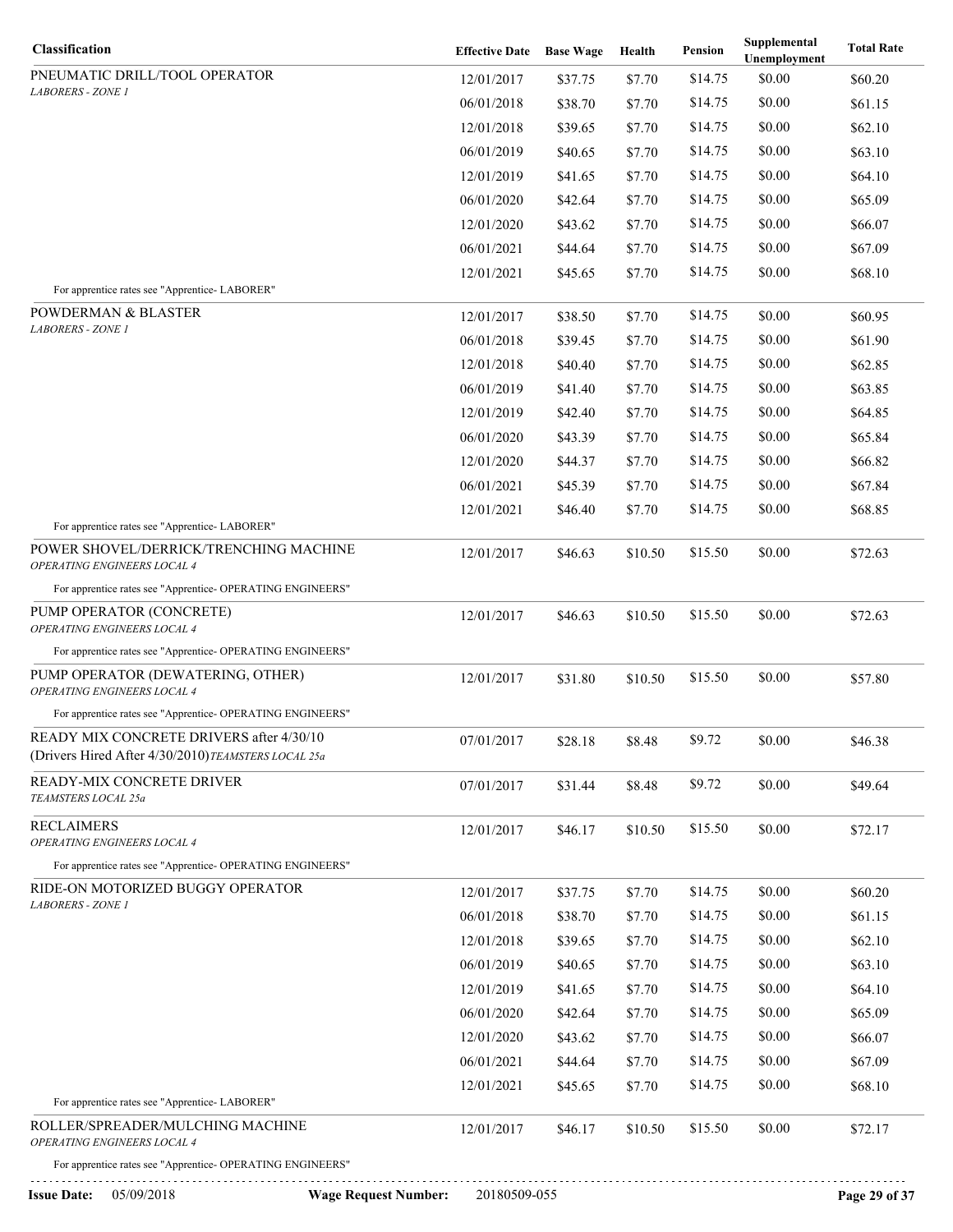| <b>Classification</b>                              | <b>Effective Date</b> Base Wage |         | Health  | Pension | Supplemental<br>Unemplovment | <b>Total Rate</b> |
|----------------------------------------------------|---------------------------------|---------|---------|---------|------------------------------|-------------------|
| ROOFER (Inc.Roofer Waterproofng &Roofer Damproofg) | 02/01/2018                      | \$42.36 | \$11.35 | \$14.80 | \$0.00                       | \$68.51           |
| <i>ROOFERS LOCAL 33</i>                            | 08/01/2018                      | \$43.46 | \$11.35 | \$14.80 | \$0.00                       | \$69.61           |
|                                                    | 02/01/2019                      | \$44.61 | \$11.35 | \$14.80 | \$0.00                       | \$70.76           |

|                                                      | <b>Effective Date -</b> | Apprentice - ROOFER - Local 33<br>02/01/2018                                                          |                             |         |         |                              |                   |         |
|------------------------------------------------------|-------------------------|-------------------------------------------------------------------------------------------------------|-----------------------------|---------|---------|------------------------------|-------------------|---------|
|                                                      | Step<br>percent         |                                                                                                       | Apprentice Base Wage Health |         | Pension | Supplemental<br>Unemployment | <b>Total Rate</b> |         |
| $\mathbf{1}$                                         | 50                      |                                                                                                       | \$21.18                     | \$11.35 | \$3.44  | \$0.00                       | \$35.97           |         |
| 2                                                    | 60                      |                                                                                                       | \$25.42                     | \$11.35 | \$14.80 | \$0.00                       | \$51.57           |         |
| $\mathfrak{Z}$                                       | 65                      |                                                                                                       | \$27.53                     | \$11.35 | \$14.80 | \$0.00                       | \$53.68           |         |
| 4                                                    | 75                      |                                                                                                       | \$31.77                     | \$11.35 | \$14.80 | \$0.00                       | \$57.92           |         |
| $\sqrt{5}$                                           | 85                      |                                                                                                       | \$36.01                     | \$11.35 | \$14.80 | \$0.00                       | \$62.16           |         |
|                                                      | <b>Effective Date -</b> | 08/01/2018                                                                                            |                             |         |         | Supplemental                 |                   |         |
|                                                      | <b>Step</b><br>percent  |                                                                                                       | Apprentice Base Wage Health |         | Pension | Unemployment                 | <b>Total Rate</b> |         |
| $\mathbf{1}$                                         | 50                      |                                                                                                       | \$21.73                     | \$11.35 | \$3.44  | \$0.00                       | \$36.52           |         |
| 2                                                    | 60                      |                                                                                                       | \$26.08                     | \$11.35 | \$14.80 | \$0.00                       | \$52.23           |         |
| 3                                                    | 65                      |                                                                                                       | \$28.25                     | \$11.35 | \$14.80 | \$0.00                       | \$54.40           |         |
| 4                                                    | 75                      |                                                                                                       | \$32.60                     | \$11.35 | \$14.80 | \$0.00                       | \$58.75           |         |
| $\sqrt{5}$                                           | 85                      |                                                                                                       | \$36.94                     | \$11.35 | \$14.80 | \$0.00                       | \$63.09           |         |
|                                                      |                         | <b>Notes:</b> ** 1:5, 2:6-10, the 1:10; Reroofing: 1:4, then 1:1                                      |                             |         |         |                              |                   |         |
|                                                      |                         | Step 1 is 2000 hrs.; Steps 2-5 are 1000 hrs.                                                          |                             |         |         |                              |                   |         |
|                                                      |                         | (Hot Pitch Mechanics' receive \$1.00 hr. above ROOFER)<br><b>Apprentice to Journeyworker Ratio:**</b> |                             |         |         |                              |                   |         |
|                                                      |                         | ROOFER SLATE / TILE / PRECAST CONCRETE                                                                |                             |         |         |                              |                   |         |
| ROOFERS LOCAL 33                                     |                         |                                                                                                       | 02/01/2018                  | \$42.61 | \$11.35 | \$14.80                      | \$0.00            | \$68.76 |
|                                                      |                         |                                                                                                       | 08/01/2018                  | \$43.71 | \$11.35 | \$14.80                      | \$0.00            | \$69.86 |
| For apprentice rates see "Apprentice-ROOFER"         |                         |                                                                                                       | 02/01/2019                  | \$44.86 | \$11.35 | \$14.80                      | \$0.00            | \$71.01 |
| SHEETMETAL WORKER<br>SHEETMETAL WORKERS LOCAL 17 - A |                         |                                                                                                       | 02/01/2018                  | \$44.11 | \$12.20 | \$24.12                      | \$2.41            | \$82.84 |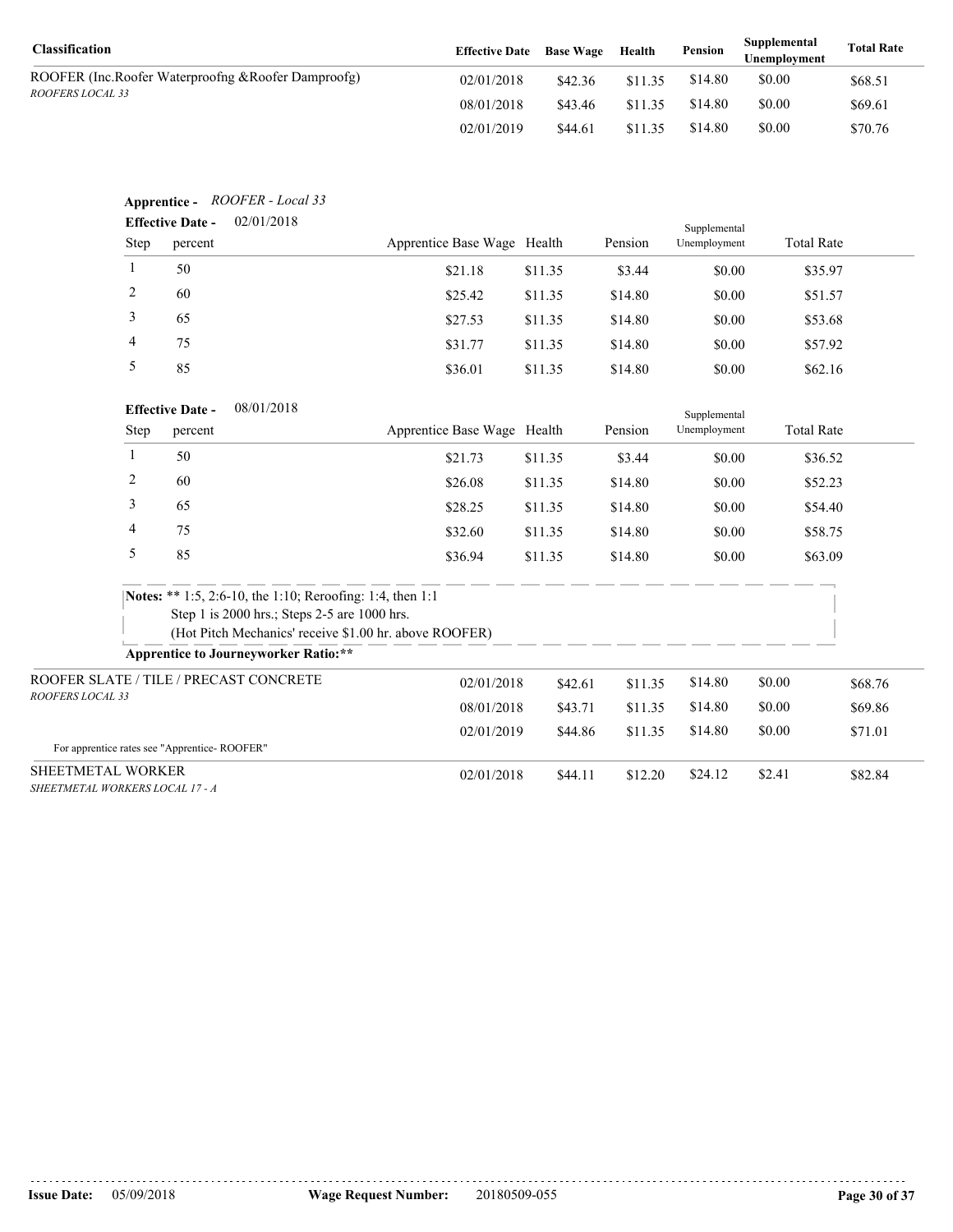|                                                   | 02/01/2018<br><b>Effective Date -</b>        |                             |         | Supplemental |              |                   |
|---------------------------------------------------|----------------------------------------------|-----------------------------|---------|--------------|--------------|-------------------|
| <b>Step</b>                                       | percent                                      | Apprentice Base Wage Health |         | Pension      | Unemployment | <b>Total Rate</b> |
| 1                                                 | 40                                           | \$17.64                     | \$12.20 | \$5.61       | \$0.00       | \$35.45           |
| $\overline{2}$                                    | 40                                           | \$17.64                     | \$12.20 | \$5.61       | \$0.00       | \$35.45           |
| 3                                                 | 45                                           | \$19.85                     | \$12.20 | \$10.85      | \$1.29       | \$44.19           |
| $\overline{4}$                                    | 45                                           | \$19.85                     | \$12.20 | \$10.85      | \$1.29       | \$44.19           |
| 5                                                 | 50                                           | \$22.06                     | \$12.20 | \$11.80      | \$1.38       | \$47.44           |
| 6                                                 | 50                                           | \$22.06                     | \$12.20 | \$12.05      | \$1.39       | \$47.70           |
| $\tau$                                            | 60                                           | \$26.47                     | \$12.20 | \$13.70      | \$1.57       | \$53.94           |
| $\,8\,$                                           | 65                                           | \$28.67                     | \$12.20 | \$14.65      | \$1.67       | \$57.19           |
| $\mathbf{9}$                                      | 75                                           | \$33.08                     | \$12.20 | \$16.56      | \$1.86       | \$63.70           |
| 10                                                | 85                                           | \$37.49                     | \$12.20 | \$17.96      | \$2.03       | \$69.68           |
| Notes:                                            |                                              |                             |         |              |              |                   |
|                                                   | Steps are 6 mos.                             |                             |         |              |              |                   |
|                                                   | <b>Apprentice to Journeyworker Ratio:1:4</b> |                             |         |              |              |                   |
| <b>SIGN ERECTOR</b><br>PAINTERS LOCAL 35 - ZONE 1 |                                              | 06/01/2013                  | \$25.81 | \$7.07       | \$7.05       | \$0.00<br>\$39.93 |

# **Apprentice -** *SHEET METAL WORKER - Local 17-A*

|  | <b>Apprentice -</b> SIGN ERECTOR - Local 35 Zone 1 |  |
|--|----------------------------------------------------|--|
|--|----------------------------------------------------|--|

|                                        | 06/01/2013<br><b>Effective Date -</b>        |                             |         |         | Supplemental |                   |         |
|----------------------------------------|----------------------------------------------|-----------------------------|---------|---------|--------------|-------------------|---------|
| <b>Step</b>                            | percent                                      | Apprentice Base Wage Health |         | Pension | Unemployment | <b>Total Rate</b> |         |
| 1                                      | 50                                           | \$12.91                     | \$7.07  | \$0.00  | \$0.00       | \$19.98           |         |
| $\overline{2}$                         | 55                                           | \$14.20                     | \$7.07  | \$2.45  | \$0.00       | \$23.72           |         |
| 3                                      | 60                                           | \$15.49                     | \$7.07  | \$2.45  | \$0.00       | \$25.01           |         |
| 4                                      | 65                                           | \$16.78                     | \$7.07  | \$2.45  | \$0.00       | \$26.30           |         |
| 5                                      | 70                                           | \$18.07                     | \$7.07  | \$7.05  | \$0.00       | \$32.19           |         |
| 6                                      | 75                                           | \$19.36                     | \$7.07  | \$7.05  | \$0.00       | \$33.48           |         |
| 7                                      | 80                                           | \$20.65                     | \$7.07  | \$7.05  | \$0.00       | \$34.77           |         |
| $\,8\,$                                | 85                                           | \$21.94                     | \$7.07  | \$7.05  | \$0.00       | \$36.06           |         |
| 9                                      | 90                                           | \$23.23                     | \$7.07  | \$7.05  | \$0.00       | \$37.35           |         |
| Notes:                                 | Steps are 4 mos.                             |                             |         |         |              |                   |         |
|                                        | <b>Apprentice to Journeyworker Ratio:1:1</b> |                             |         |         |              |                   |         |
| TEAMSTERS JOINT COUNCIL NO. 10 ZONE A  | SPECIALIZED EARTH MOVING EQUIP < 35 TONS     | 12/01/2016                  | \$33.54 | \$10.91 | \$10.89      | \$0.00            | \$55.34 |
| TE AMSTERS IOINT COUNCIL NO. IN ZONE A | SPECIALIZED EARTH MOVING EQUIP > 35 TONS     | 12/01/2016                  | \$33.83 | \$10.91 | \$10.89      | \$0.00            | \$55.63 |

SPECIALIZE *TEAMSTERS JOINT COUNCIL NO. 10 ZONE A*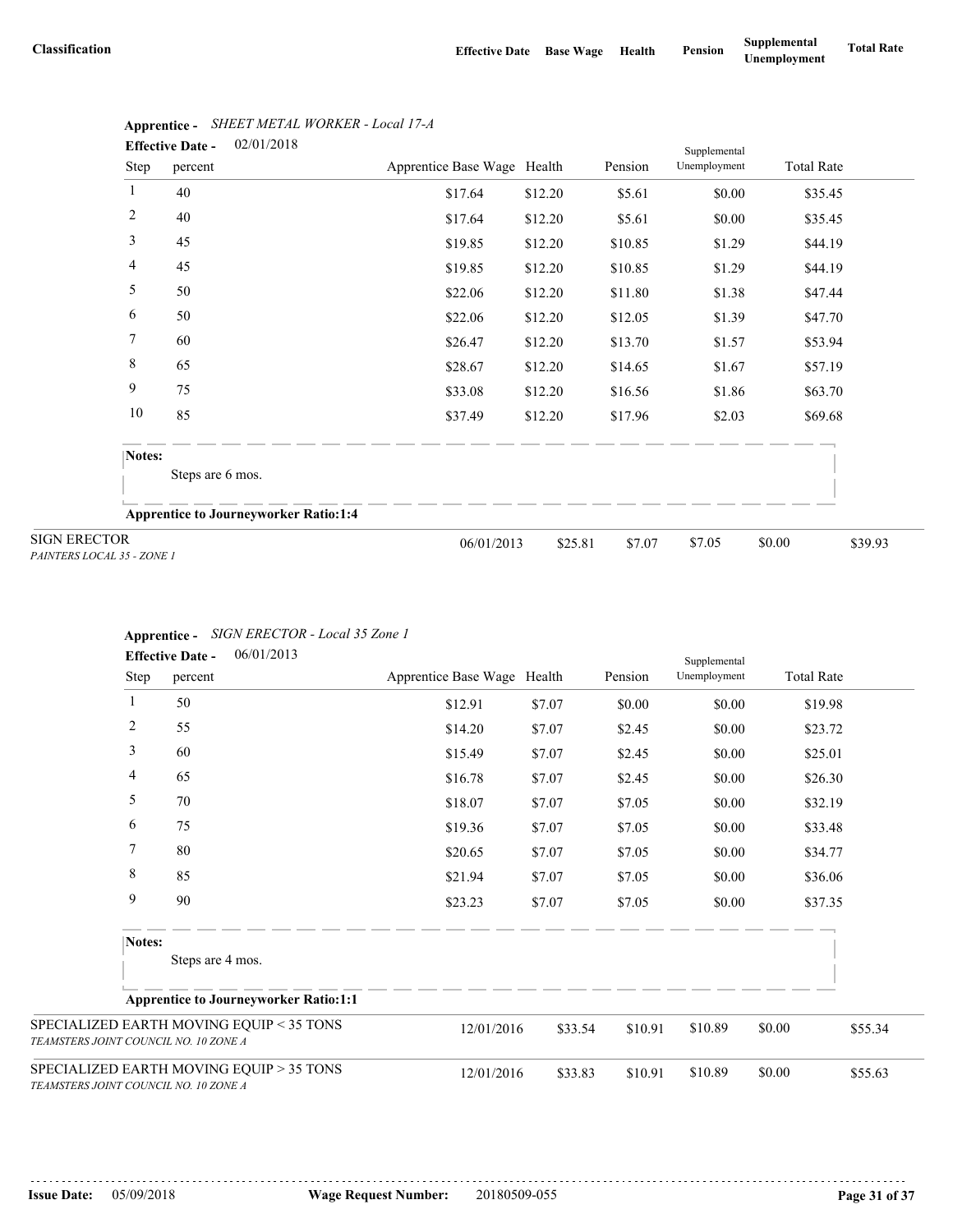| <b>Classification</b>                            | <b>Effective Date</b> | <b>Base Wage</b> | Health | Pension | Supplemental<br>Unemployment | <b>Total Rate</b> |
|--------------------------------------------------|-----------------------|------------------|--------|---------|------------------------------|-------------------|
| SPRINKLER FITTER                                 | 03/01/2018            | \$57.78          | \$9.12 | \$18.15 | \$0.00                       | \$85.05           |
| SPRINKLER FITTERS LOCAL 550 - (Section A) Zone 1 | 10/01/2018            | \$59.28          | \$9.12 | \$18.15 | \$0.00                       | \$86.55           |
|                                                  | 01/01/2019            | \$59.28          | \$9.47 | \$18.35 | \$0.00                       | \$87.10           |
|                                                  | 03/01/2019            | \$60.78          | \$9.47 | \$18.35 | \$0.00                       | \$88.60           |
|                                                  | 10/01/2019            | \$62.28          | \$9.47 | \$18.35 | \$0.00                       | \$90.10           |
|                                                  | 03/01/2020            | \$63.78          | \$9.47 | \$18.35 | \$0.00                       | \$91.60           |
|                                                  | 10/01/2020            | \$65.28          | \$9.47 | \$18.35 | \$0.00                       | \$93.10           |
|                                                  | 03/01/2021            | \$66.78          | \$9.47 | \$18.35 | \$0.00                       | \$94.60           |
|                                                  |                       |                  |        |         |                              |                   |

## **Apprentice -** *SPRINKLER FITTER - Local 550 (Section A) Zone 1* 03/01/2018

| . .            |                                       |                             |        |         |              |                   |  |
|----------------|---------------------------------------|-----------------------------|--------|---------|--------------|-------------------|--|
|                | 03/01/2018<br><b>Effective Date -</b> |                             |        |         | Supplemental |                   |  |
| Step           | percent                               | Apprentice Base Wage Health |        | Pension | Unemployment | <b>Total Rate</b> |  |
| 1              | 35                                    | \$20.22                     | \$9.12 | \$8.90  | \$0.00       | \$38.24           |  |
| 2              | 40                                    | \$23.11                     | \$9.12 | \$8.90  | \$0.00       | \$41.13           |  |
| 3              | 45                                    | \$26.00                     | \$9.12 | \$8.90  | \$0.00       | \$44.02           |  |
| $\overline{4}$ | 50                                    | \$28.89                     | \$9.12 | \$8.90  | \$0.00       | \$46.91           |  |
| 5              | 55                                    | \$31.78                     | \$9.12 | \$8.90  | \$0.00       | \$49.80           |  |
| 6              | 60                                    | \$34.67                     | \$9.12 | \$10.40 | \$0.00       | \$54.19           |  |
| $7^{\circ}$    | 65                                    | \$37.56                     | \$9.12 | \$10.40 | \$0.00       | \$57.08           |  |
| 8              | 70                                    | \$40.45                     | \$9.12 | \$10.40 | \$0.00       | \$59.97           |  |
| 9              | 75                                    | \$43.34                     | \$9.12 | \$10.40 | \$0.00       | \$62.86           |  |
| 10             | 80                                    | \$46.22                     | \$9.12 | \$10.40 | \$0.00       | \$65.74           |  |

|                                                      |                | 10/01/2018<br><b>Effective Date -</b>                                                            |                             |         |         | Supplemental |                   |         |
|------------------------------------------------------|----------------|--------------------------------------------------------------------------------------------------|-----------------------------|---------|---------|--------------|-------------------|---------|
|                                                      | <b>Step</b>    | percent                                                                                          | Apprentice Base Wage Health |         | Pension | Unemployment | <b>Total Rate</b> |         |
|                                                      | 1              | 35                                                                                               | \$20.75                     | \$9.12  | \$8.90  | \$0.00       | \$38.77           |         |
|                                                      | $\overline{2}$ | 40                                                                                               | \$23.71                     | \$9.12  | \$8.90  | \$0.00       | \$41.73           |         |
|                                                      | 3              | 45                                                                                               | \$26.68                     | \$9.12  | \$8.90  | \$0.00       | \$44.70           |         |
|                                                      | $\overline{4}$ | 50                                                                                               | \$29.64                     | \$9.12  | \$8.90  | \$0.00       | \$47.66           |         |
|                                                      | 5              | 55                                                                                               | \$32.60                     | \$9.12  | \$8.90  | \$0.00       | \$50.62           |         |
|                                                      | 6              | 60                                                                                               | \$35.57                     | \$9.12  | \$10.40 | \$0.00       | \$55.09           |         |
|                                                      | $\overline{7}$ | 65                                                                                               | \$38.53                     | \$9.12  | \$10.40 | \$0.00       | \$58.05           |         |
|                                                      | 8              | 70                                                                                               | \$41.50                     | \$9.12  | \$10.40 | \$0.00       | \$61.02           |         |
|                                                      | 9              | 75                                                                                               | \$44.46                     | \$9.12  | \$10.40 | \$0.00       | \$63.98           |         |
|                                                      | 10             | 80                                                                                               | \$47.42                     | \$9.12  | \$10.40 | \$0.00       | \$66.94           |         |
|                                                      |                | Notes: Apprentice entered prior 9/30/10:<br>40/45/50/55/60/65/70/75/80/85<br>Steps are 850 hours | ___________                 |         |         |              |                   |         |
|                                                      |                | <b>Apprentice to Journeyworker Ratio:1:3</b>                                                     |                             |         |         |              |                   |         |
| STEAM BOILER OPERATOR<br>OPERATING ENGINEERS LOCAL 4 |                |                                                                                                  | 12/01/2017                  | \$46.17 | \$10.50 | \$15.50      | \$0.00            | \$72.17 |
|                                                      |                | For apprentice rates see "Apprentice- OPERATING ENGINEERS"                                       |                             |         |         |              |                   |         |
| OPERATING ENGINEERS LOCAL 4                          |                | TAMPERS, SELF-PROPELLED OR TRACTOR DRAWN                                                         | 12/01/2017                  | \$46.17 | \$10.50 | \$15.50      | \$0.00            | \$72.17 |
|                                                      |                | For apprentice rates see "Apprentice- OPERATING ENGINEERS"                                       |                             |         |         |              |                   |         |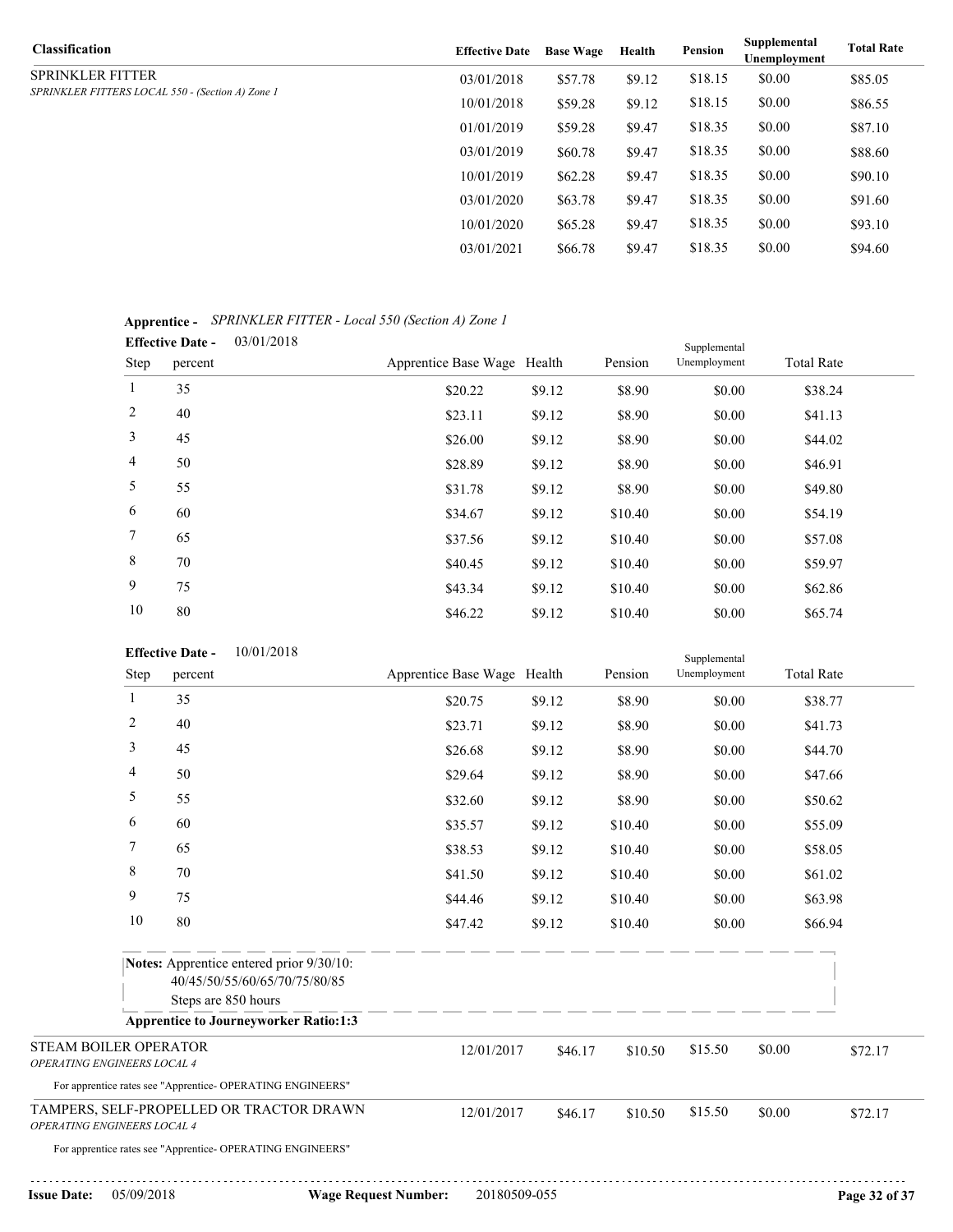| <b>Classification</b>         | <b>Effective Date</b> Base Wage |         | Health  | Pension | Supplemental<br>Unemployment | <b>Total Rate</b> |
|-------------------------------|---------------------------------|---------|---------|---------|------------------------------|-------------------|
| TELECOMMUNICATION TECHNICIAN  | 03/01/2018                      | \$37.61 | \$13.00 | \$15.93 | \$0.00                       | \$66.54           |
| <i>ELECTRICIANS LOCAL 103</i> | 09/01/2018                      | \$38.51 | \$13.00 | \$15.96 | \$0.00                       | \$67.47           |
|                               | 03/01/2019                      | \$39.40 | \$13.00 | \$15.98 | \$0.00                       | \$68.38           |

|                | <b>Effective Date -</b> | 03/01/2018 |                             |         | Supplemental |              |                   |  |
|----------------|-------------------------|------------|-----------------------------|---------|--------------|--------------|-------------------|--|
| Step           | percent                 |            | Apprentice Base Wage Health |         | Pension      | Unemployment | <b>Total Rate</b> |  |
| $\mathbf{1}$   | 40                      |            | \$15.04                     | \$13.00 | \$0.45       | \$0.00       | \$28.49           |  |
| 2              | 40                      |            | \$15.04                     | \$13.00 | \$0.45       | \$0.00       | \$28.49           |  |
| $\mathfrak{Z}$ | 45                      |            | \$16.92                     | \$13.00 | \$12.74      | \$0.00       | \$42.66           |  |
| $\overline{4}$ | 45                      |            | \$16.92                     | \$13.00 | \$12.74      | \$0.00       | \$42.66           |  |
| 5              | 50                      |            | \$18.81                     | \$13.00 | \$13.03      | \$0.00       | \$44.84           |  |
| 6              | 55                      |            | \$20.69                     | \$13.00 | \$13.32      | \$0.00       | \$47.01           |  |
| $7^{\circ}$    | 60                      |            | \$22.57                     | \$13.00 | \$13.61      | \$0.00       | \$49.18           |  |
| 8              | 65                      |            | \$24.45                     | \$13.00 | \$13.90      | \$0.00       | \$51.35           |  |
| 9              | 70                      |            | \$26.33                     | \$13.00 | \$14.19      | \$0.00       | \$53.52           |  |
| 10             | 75                      |            | \$28.21                     | \$13.00 | \$14.48      | \$0.00       | \$55.69           |  |

# **Apprentice -** *TELECOMMUNICATION TECHNICIAN - Local 103*

|                           |                                     | 09/01/2018<br><b>Effective Date -</b>        |                             |         |         | Supplemental |                   |         |
|---------------------------|-------------------------------------|----------------------------------------------|-----------------------------|---------|---------|--------------|-------------------|---------|
|                           | <b>Step</b>                         | percent                                      | Apprentice Base Wage Health |         | Pension | Unemployment | <b>Total Rate</b> |         |
|                           | 1                                   | 40                                           | \$15.40                     | \$13.00 | \$0.46  | \$0.00       | \$28.86           |         |
|                           | $\overline{2}$                      | 40                                           | \$15.40                     | \$13.00 | \$0.46  | \$0.00       | \$28.86           |         |
|                           | $\mathfrak{Z}$                      | 45                                           | \$17.33                     | \$13.00 | \$12.75 | \$0.00       | \$43.08           |         |
|                           | $\overline{4}$                      | 45                                           | \$17.33                     | \$13.00 | \$12.75 | \$0.00       | \$43.08           |         |
|                           | 5                                   | 50                                           | \$19.26                     | \$13.00 | \$13.05 | \$0.00       | \$45.31           |         |
|                           | 6                                   | 55                                           | \$21.18                     | \$13.00 | \$13.34 | \$0.00       | \$47.52           |         |
|                           | 7                                   | 60                                           | \$23.11                     | \$13.00 | \$13.62 | \$0.00       | \$49.73           |         |
|                           | $\,$ $\,$                           | 65                                           | \$25.03                     | \$13.00 | \$13.92 | \$0.00       | \$51.95           |         |
|                           | 9                                   | 70                                           | \$26.96                     | \$13.00 | \$14.21 | \$0.00       | \$54.17           |         |
|                           | 10                                  | 75                                           | \$28.88                     | \$13.00 | \$14.50 | \$0.00       | \$56.38           |         |
|                           | Notes:                              |                                              |                             |         |         |              |                   |         |
|                           |                                     | <b>Apprentice to Journeyworker Ratio:1:1</b> |                             |         |         |              |                   |         |
| <b>TERRAZZO FINISHERS</b> |                                     |                                              | 02/01/2018                  | \$51.00 | \$10.75 | \$20.03      | \$0.00            | \$81.78 |
|                           | BRICKLAYERS LOCAL 3 - MARBLE & TILE |                                              | 08/01/2018                  | \$52.35 | \$10.75 | \$20.16      | \$0.00            | \$83.26 |
|                           |                                     |                                              | 02/01/2019                  | \$52.99 | \$10.75 | \$20.16      | \$0.00            | \$83.90 |
|                           |                                     |                                              | 08/01/2019                  | \$54.34 | \$10.75 | \$20.30      | \$0.00            | \$85.39 |
|                           |                                     |                                              | 02/01/2020                  | \$54.98 | \$10.75 | \$20.30      | \$0.00            | \$86.03 |
|                           |                                     |                                              | 08/01/2020                  | \$56.33 | \$10.75 | \$20.45      | \$0.00            | \$87.53 |

02/01/2021 \$56.97 \$10.75 \$20.45 \$0.00 \$88.17 08/01/2021 \$58.37 \$10.75 \$20.61 \$0.00 \$89.73 02/01/2022 \$58.96 \$10.75 \$20.61 \$0.00 \$90.32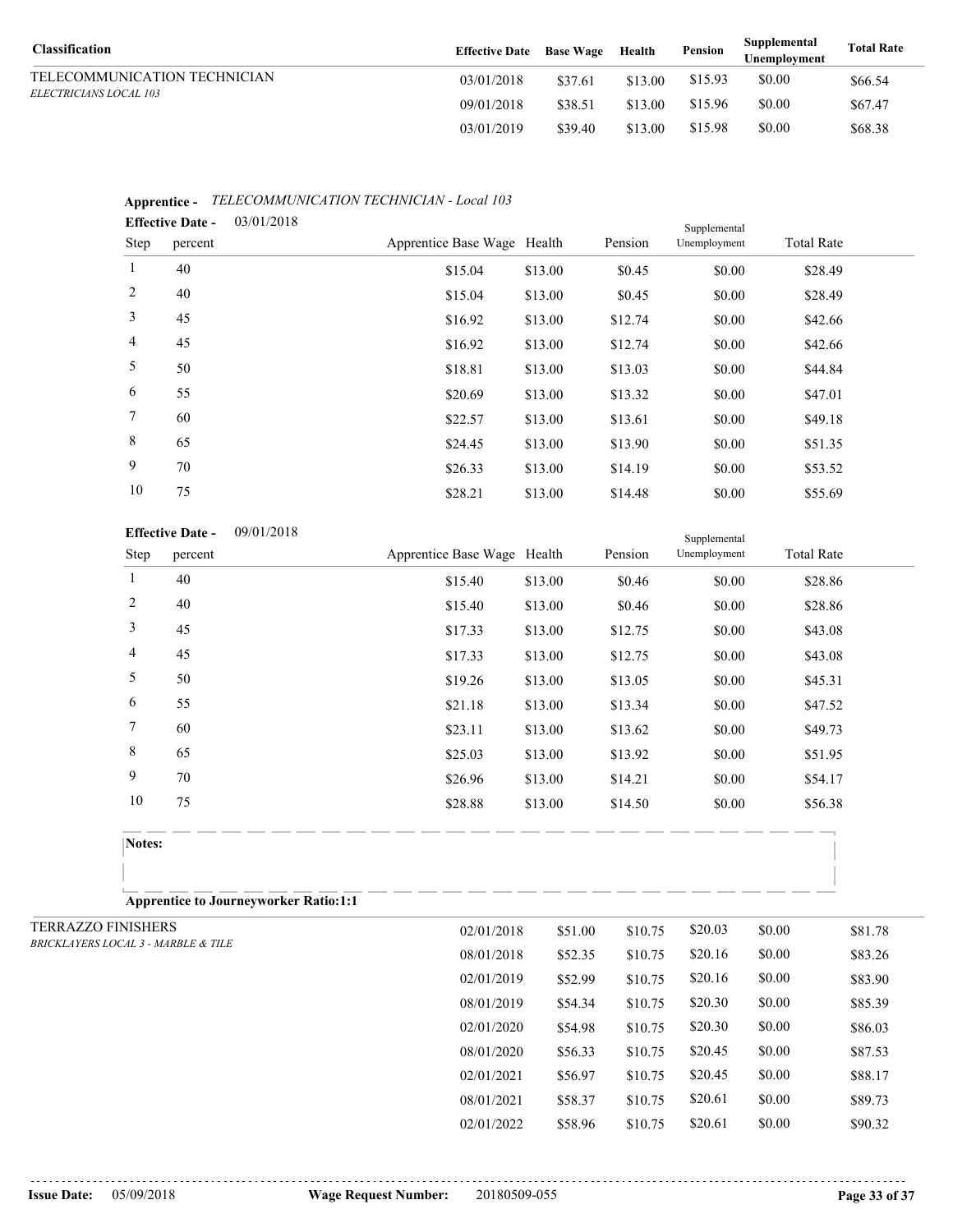|                                  |                | 02/01/2018<br><b>Effective Date -</b>         |                             |                    |                  | Supplemental       |                   |                    |
|----------------------------------|----------------|-----------------------------------------------|-----------------------------|--------------------|------------------|--------------------|-------------------|--------------------|
|                                  | Step           | percent                                       | Apprentice Base Wage Health |                    | Pension          | Unemployment       | <b>Total Rate</b> |                    |
|                                  | $\mathbf{1}$   | 50                                            | \$25.50                     | \$10.75            | \$20.03          | \$0.00             | \$56.28           |                    |
|                                  | $\overline{2}$ | 60                                            | \$30.60                     | \$10.75            | \$20.03          | \$0.00             | \$61.38           |                    |
|                                  | $\mathfrak{Z}$ | 70                                            | \$35.70                     | \$10.75            | \$20.03          | \$0.00             | \$66.48           |                    |
|                                  | $\overline{4}$ | 80                                            | \$40.80                     | \$10.75            | \$20.03          | \$0.00             | \$71.58           |                    |
|                                  | $\sqrt{5}$     | 90                                            | \$45.90                     | \$10.75            | \$20.03          | \$0.00             | \$76.68           |                    |
|                                  | Notes:         |                                               |                             |                    |                  |                    |                   |                    |
|                                  |                | <b>Apprentice to Journeyworker Ratio:1:3</b>  |                             |                    |                  |                    |                   |                    |
| TEST BORING DRILLER              |                |                                               | 12/01/2017                  | \$38.85            | \$7.70           | \$14.95            | \$0.00            | \$61.50            |
| LABORERS - FOUNDATION AND MARINE |                |                                               | 06/01/2018                  | \$39.80            | \$7.70           | \$14.95            | \$0.00            | \$62.45            |
|                                  |                |                                               | 12/01/2018                  | \$40.75            | \$7.70           | \$14.95            | \$0.00            | \$63.40            |
|                                  |                |                                               | 06/01/2019                  | \$41.75            | \$7.70           | \$14.95            | \$0.00            | \$64.40            |
|                                  |                |                                               | 12/01/2019                  | \$42.75            | \$7.70           | \$14.95            | \$0.00            | \$65.40            |
|                                  |                |                                               | 06/01/2020                  | \$43.74            | \$7.70           | \$14.95            | \$0.00            | \$66.39            |
|                                  |                |                                               | 12/01/2020                  | \$44.72            | \$7.70           | \$14.95            | \$0.00            | \$67.37            |
|                                  |                |                                               | 06/01/2021                  | \$45.74            | \$7.70           | \$14.95            | \$0.00            | \$68.39            |
|                                  |                |                                               | 12/01/2021                  | \$46.75            | \$7.70           | \$14.95            | \$0.00            | \$69.40            |
| TEST BORING DRILLER HELPER       |                | For apprentice rates see "Apprentice-LABORER" |                             |                    |                  |                    |                   |                    |
| LABORERS - FOUNDATION AND MARINE |                |                                               | 12/01/2017                  | \$37.57            | \$7.70           | \$14.95            | \$0.00            | \$60.22            |
|                                  |                |                                               | 06/01/2018                  | \$38.52            | \$7.70           | \$14.95            | \$0.00            | \$61.17            |
|                                  |                |                                               | 12/01/2018                  | \$39.47            | \$7.70           | \$14.95            | \$0.00            | \$62.12            |
|                                  |                |                                               | 06/01/2019                  | \$40.47            | \$7.70           | \$14.95            | \$0.00            | \$63.12            |
|                                  |                |                                               | 12/01/2019                  | \$41.47            | \$7.70           | \$14.95            | \$0.00            | \$64.12            |
|                                  |                |                                               | 06/01/2020                  | \$42.46            | \$7.70           | \$14.95<br>\$14.95 | \$0.00<br>\$0.00  | \$65.11            |
|                                  |                |                                               | 12/01/2020<br>06/01/2021    | \$43.44<br>\$44.46 | \$7.70<br>\$7.70 | \$14.95            | \$0.00            | \$66.09<br>\$67.11 |
|                                  |                |                                               | 12/01/2021                  | \$45.47            |                  | \$14.95            | \$0.00            | \$68.12            |
|                                  |                | For apprentice rates see "Apprentice-LABORER" |                             |                    | \$7.70           |                    |                   |                    |
| TEST BORING LABORER              |                |                                               | 12/01/2017                  | \$37.45            | \$7.70           | \$14.95            | \$0.00            | \$60.10            |
| LABORERS - FOUNDATION AND MARINE |                |                                               | 06/01/2018                  | \$38.40            | \$7.70           | \$14.95            | \$0.00            | \$61.05            |
|                                  |                |                                               | 12/01/2018                  | \$39.35            | \$7.70           | \$14.95            | \$0.00            | \$62.00            |
|                                  |                |                                               | 06/01/2019                  | \$40.35            | \$7.70           | \$14.95            | \$0.00            | \$63.00            |
|                                  |                |                                               | 12/01/2019                  | \$41.35            | \$7.70           | \$14.95            | \$0.00            | \$64.00            |
|                                  |                |                                               | 06/01/2020                  | \$42.34            | \$7.70           | \$14.95            | \$0.00            | \$64.99            |
|                                  |                |                                               | 12/01/2020                  | \$43.32            | \$7.70           | \$14.95            | \$0.00            | \$65.97            |
|                                  |                |                                               | 06/01/2021                  | \$44.34            | \$7.70           | \$14.95            | \$0.00            | \$66.99            |
|                                  |                | For apprentice rates see "Apprentice-LABORER" | 12/01/2021                  | \$45.35            | \$7.70           | \$14.95            | \$0.00            | \$68.00            |
|                                  |                | TRACTORS/PORTABLE STEAM GENERATORS            | 12/01/2017                  | \$46.17            | \$10.50          | \$15.50            | \$0.00            | \$72.17            |
| OPERATING ENGINEERS LOCAL 4      |                |                                               |                             |                    |                  |                    |                   |                    |

|  | <b>Apprentice -</b> TERRAZZO FINISHER - Local 3 Marble & Tile |  |
|--|---------------------------------------------------------------|--|
|--|---------------------------------------------------------------|--|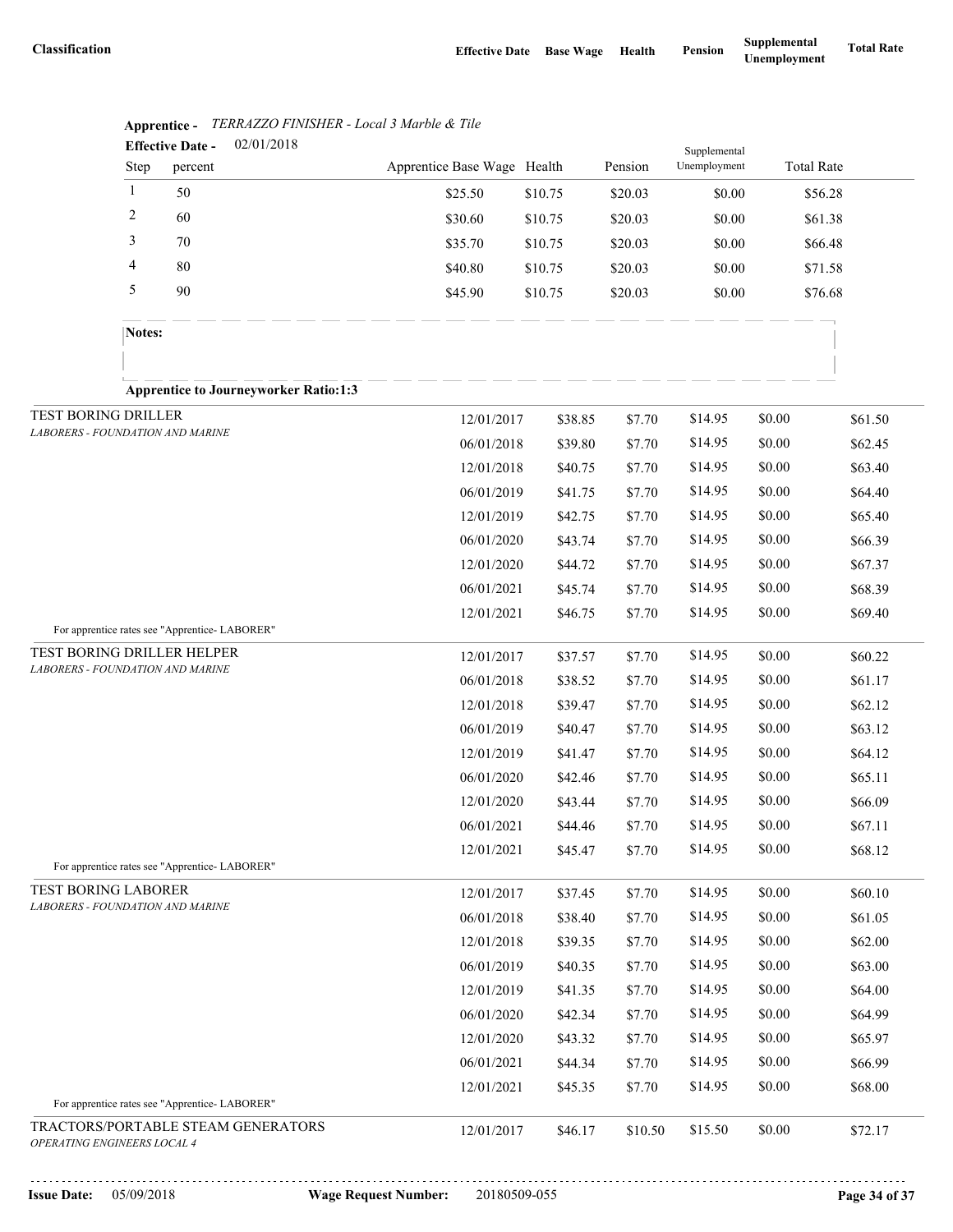| Classification                                                                             | <b>Effective Date</b> Base Wage |         | Health  | <b>Pension</b> | Supplemental<br>Unemployment | <b>Total Rate</b> |
|--------------------------------------------------------------------------------------------|---------------------------------|---------|---------|----------------|------------------------------|-------------------|
| For apprentice rates see "Apprentice- OPERATING ENGINEERS"                                 |                                 |         |         |                |                              |                   |
| TRAILERS FOR EARTH MOVING EQUIPMENT<br>TEAMSTERS JOINT COUNCIL NO. 10 ZONE A               | 12/01/2016                      | \$34.12 | \$10.91 | \$10.89        | \$0.00                       | \$55.92           |
| TUNNEL WORK - COMPRESSED AIR                                                               | 12/01/2017                      | \$49.73 | \$7.70  | \$15.35        | \$0.00                       | \$72.78           |
| LABORERS (COMPRESSED AIR)                                                                  | 06/01/2018                      | \$50.68 | \$7.70  | \$15.35        | \$0.00                       | \$73.73           |
|                                                                                            | 12/01/2018                      | \$51.63 | \$7.70  | \$15.35        | \$0.00                       | \$74.68           |
|                                                                                            | 06/01/2019                      | \$52.63 | \$7.70  | \$15.35        | \$0.00                       | \$75.68           |
|                                                                                            | 12/01/2019                      | \$53.63 | \$7.70  | \$15.35        | \$0.00                       | \$76.68           |
|                                                                                            | 06/01/2020                      | \$54.62 | \$7.70  | \$15.35        | \$0.00                       | \$77.67           |
|                                                                                            | 12/01/2020                      | \$55.60 | \$7.70  | \$15.35        | \$0.00                       | \$78.65           |
|                                                                                            | 06/01/2021                      | \$56.62 | \$7.70  | \$15.35        | \$0.00                       | \$79.67           |
|                                                                                            | 12/01/2021                      | \$57.63 | \$7.70  | \$15.35        | \$0.00                       | \$80.68           |
| For apprentice rates see "Apprentice-LABORER"<br>TUNNEL WORK - COMPRESSED AIR (HAZ. WASTE) |                                 |         |         |                |                              |                   |
| LABORERS (COMPRESSED AIR)                                                                  | 12/01/2017                      | \$51.73 | \$7.70  | \$15.35        | \$0.00                       | \$74.78           |
|                                                                                            | 06/01/2018                      | \$52.68 | \$7.70  | \$15.35        | \$0.00                       | \$75.73           |
|                                                                                            | 12/01/2018                      | \$53.63 | \$7.70  | \$15.35        | \$0.00                       | \$76.68           |
|                                                                                            | 06/01/2019                      | \$54.63 | \$7.70  | \$15.35        | \$0.00                       | \$77.68           |
|                                                                                            | 12/01/2019                      | \$55.63 | \$7.70  | \$15.35        | \$0.00                       | \$78.68           |
|                                                                                            | 06/01/2020                      | \$56.62 | \$7.70  | \$15.35        | \$0.00                       | \$79.67           |
|                                                                                            | 12/01/2020                      | \$57.60 | \$7.70  | \$15.35        | \$0.00                       | \$80.65           |
|                                                                                            | 06/01/2021                      | \$58.62 | \$7.70  | \$15.35        | \$0.00                       | \$81.67           |
| For apprentice rates see "Apprentice-LABORER"                                              | 12/01/2021                      | \$59.63 | \$7.70  | \$15.35        | \$0.00                       | \$82.68           |
| TUNNEL WORK - FREE AIR                                                                     | 12/01/2017                      | \$41.80 | \$7.70  | \$15.35        | \$0.00                       | \$64.85           |
| <b>LABORERS (FREE AIR TUNNEL)</b>                                                          | 06/01/2018                      | \$42.75 | \$7.70  | \$15.35        | \$0.00                       | \$65.80           |
|                                                                                            | 12/01/2018                      | \$43.70 | \$7.70  | \$15.35        | \$0.00                       | \$66.75           |
|                                                                                            | 06/01/2019                      | \$44.70 | \$7.70  | \$15.35        | \$0.00                       | \$67.75           |
|                                                                                            | 12/01/2019                      | \$45.70 | \$7.70  | \$15.35        | \$0.00                       | \$68.75           |
|                                                                                            | 06/01/2020                      | \$46.69 | \$7.70  | \$15.35        | \$0.00                       | \$69.74           |
|                                                                                            | 12/01/2020                      | \$47.67 | \$7.70  | \$15.35        | \$0.00                       | \$70.72           |
|                                                                                            | 06/01/2021                      | \$48.69 | \$7.70  | \$15.35        | \$0.00                       | \$71.74           |
|                                                                                            | 12/01/2021                      | \$49.70 | \$7.70  | \$15.35        | \$0.00                       | \$72.75           |
| For apprentice rates see "Apprentice-LABORER"                                              |                                 |         |         |                |                              |                   |
| TUNNEL WORK - FREE AIR (HAZ. WASTE)<br>LABORERS (FREE AIR TUNNEL)                          | 12/01/2017                      | \$43.80 | \$7.70  | \$15.35        | \$0.00                       | \$66.85           |
|                                                                                            | 06/01/2018                      | \$44.75 | \$7.70  | \$15.35        | \$0.00                       | \$67.80           |
|                                                                                            | 12/01/2018                      | \$45.70 | \$7.70  | \$15.35        | \$0.00                       | \$68.75           |
|                                                                                            | 06/01/2019                      | \$46.70 | \$7.70  | \$15.35        | \$0.00                       | \$69.75           |
|                                                                                            | 12/01/2019                      | \$47.70 | \$7.70  | \$15.35        | \$0.00                       | \$70.75           |
|                                                                                            | 06/01/2020                      | \$48.69 | \$7.70  | \$15.35        | \$0.00                       | \$71.74           |
|                                                                                            | 12/01/2020                      | \$49.67 | \$7.70  | \$15.35        | \$0.00                       | \$72.72           |
|                                                                                            | 06/01/2021                      | \$50.69 | \$7.70  | \$15.35        | \$0.00                       | \$73.74           |
|                                                                                            | 12/01/2021                      | \$51.70 | \$7.70  | \$15.35        | \$0.00                       | \$74.75           |
| For apprentice rates see "Apprentice-LABORER"                                              |                                 |         |         |                |                              |                   |
| VAC-HAUL<br>TEAMSTERS JOINT COUNCIL NO. 10 ZONE A                                          | 12/01/2016                      | \$33.54 | \$10.91 | \$10.89        | \$0.00                       | \$55.34           |
|                                                                                            |                                 |         |         |                |                              |                   |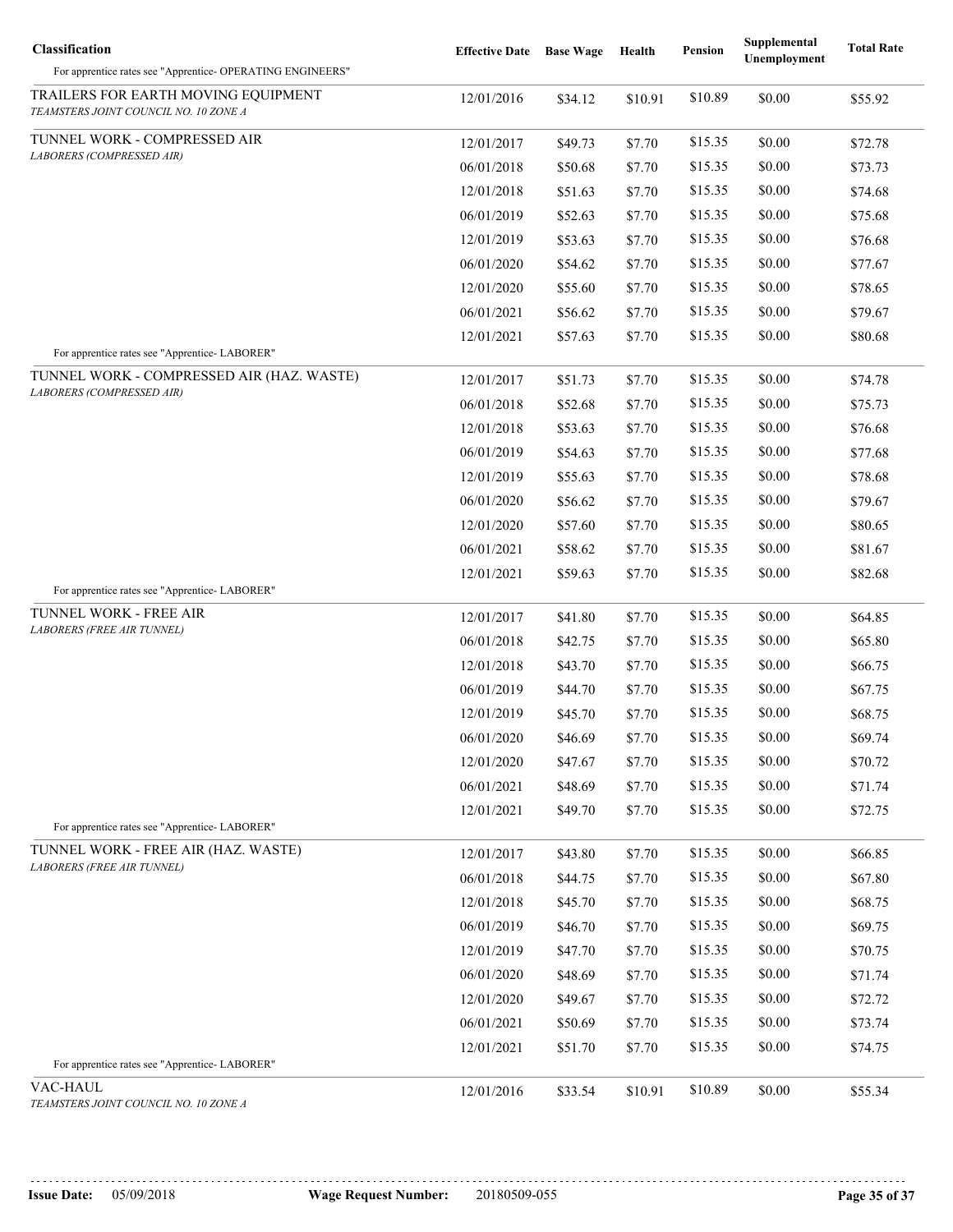| Classification                                                                                | <b>Effective Date</b> | <b>Base Wage</b> | Health  | Pension | Supplemental<br>Unemployment | <b>Total Rate</b> |
|-----------------------------------------------------------------------------------------------|-----------------------|------------------|---------|---------|------------------------------|-------------------|
| WAGON DRILL OPERATOR                                                                          | 12/01/2017            | \$37.75          | \$7.70  | \$14.75 | \$0.00                       | \$60.20           |
| <b>LABORERS - ZONE 1</b>                                                                      | 06/01/2018            | \$38.70          | \$7.70  | \$14.75 | \$0.00                       | \$61.15           |
|                                                                                               | 12/01/2018            | \$39.65          | \$7.70  | \$14.75 | \$0.00                       | \$62.10           |
|                                                                                               | 06/01/2019            | \$40.65          | \$7.70  | \$14.75 | \$0.00                       | \$63.10           |
|                                                                                               | 12/01/2019            | \$41.65          | \$7.70  | \$14.75 | \$0.00                       | \$64.10           |
|                                                                                               | 06/01/2020            | \$42.64          | \$7.70  | \$14.75 | \$0.00                       | \$65.09           |
|                                                                                               | 12/01/2020            | \$43.62          | \$7.70  | \$14.75 | \$0.00                       | \$66.07           |
|                                                                                               | 06/01/2021            | \$44.64          | \$7.70  | \$14.75 | \$0.00                       | \$67.09           |
|                                                                                               | 12/01/2021            | \$45.65          | \$7.70  | \$14.75 | \$0.00                       | \$68.10           |
| For apprentice rates see "Apprentice-LABORER"                                                 |                       |                  |         |         |                              |                   |
| <b>WASTE WATER PUMP OPERATOR</b><br>OPERATING ENGINEERS LOCAL 4                               | 12/01/2017            | \$46.63          | \$10.50 | \$15.50 | \$0.00                       | \$72.63           |
| For apprentice rates see "Apprentice- OPERATING ENGINEERS"                                    |                       |                  |         |         |                              |                   |
| WATER METER INSTALLER                                                                         | 03/01/2018            | \$54.69          | \$11.57 | \$15.76 | \$0.00                       | \$82.02           |
| PLUMBERS & GASFITTERS LOCAL 12                                                                | 09/01/2018            | \$56.19          | \$11.57 | \$15.76 | \$0.00                       | \$83.52           |
|                                                                                               | 03/01/2019            | \$57.69          | \$11.57 | \$15.76 | \$0.00                       | \$85.02           |
|                                                                                               | 09/01/2019            | \$59.19          | \$11.57 | \$15.76 | \$0.00                       | \$86.52           |
|                                                                                               | 03/01/2020            | \$60.69          | \$11.57 | \$15.76 | \$0.00                       | \$88.02           |
|                                                                                               | 09/01/2020            | \$62.19          | \$11.57 | \$15.76 | \$0.00                       | \$89.52           |
|                                                                                               | 03/01/2021            | \$63.69          | \$11.57 | \$15.76 | \$0.00                       | \$91.02           |
| For apprentice rates see "Apprentice-PLUMBER/PIPEFITTER" or "PLUMBER/GASFITTER"               |                       |                  |         |         |                              |                   |
| <b>Outside Electrical - East</b>                                                              |                       |                  |         |         |                              |                   |
| <b>CABLE TECHNICIAN (Power Zone)</b><br>OUTSIDE ELECTRICAL WORKERS - EAST LOCAL 104           | 09/03/2017            | \$27.14          | \$7.75  | \$1.81  | \$0.00                       | \$36.70           |
| For apprentice rates see "Apprentice-LINEMAN"                                                 |                       |                  |         |         |                              |                   |
| CABLEMAN (Underground Ducts & Cables)<br>OUTSIDE ELECTRICAL WORKERS - EAST LOCAL 104          | 09/03/2017            | \$38.45          | \$7.75  | \$9.53  | \$0.00                       | \$55.73           |
| For apprentice rates see "Apprentice-LINEMAN"                                                 |                       |                  |         |         |                              |                   |
| <b>DRIVER / GROUNDMAN CDL</b><br>OUTSIDE ELECTRICAL WORKERS - EAST LOCAL 104                  | 09/03/2017            | \$31.66          | \$7.75  | \$9.44  | \$0.00                       | \$48.85           |
| For apprentice rates see "Apprentice-LINEMAN"                                                 |                       |                  |         |         |                              |                   |
| DRIVER / GROUNDMAN - Inexperienced (<2000 Hrs)<br>OUTSIDE ELECTRICAL WORKERS - EAST LOCAL 104 | 09/03/2017            | \$24.88          | \$7.75  | \$1.75  | \$0.00                       | \$34.38           |
| For apprentice rates see "Apprentice-LINEMAN"                                                 |                       |                  |         |         |                              |                   |
| EQUIPMENT OPERATOR (Class A CDL)<br>OUTSIDE ELECTRICAL WORKERS - EAST LOCAL 104               | 09/03/2017            | \$38.45          | \$7.75  | \$13.61 | \$0.00                       | \$59.81           |
| For apprentice rates see "Apprentice-LINEMAN"                                                 |                       |                  |         |         |                              |                   |
| EQUIPMENT OPERATOR (Class B CDL)<br>OUTSIDE ELECTRICAL WORKERS - EAST LOCAL 104               | 09/03/2017            | \$33.92          | \$7.75  | \$10.21 | \$0.00                       | \$51.88           |
| For apprentice rates see "Apprentice-LINEMAN"                                                 |                       |                  |         |         |                              |                   |
| <b>GROUNDMAN</b><br>OUTSIDE ELECTRICAL WORKERS - EAST LOCAL 104                               | 09/03/2017            | \$24.88          | \$7.75  | \$1.75  | \$0.00                       | \$34.38           |
| For apprentice rates see "Apprentice-LINEMAN"                                                 |                       |                  |         |         |                              |                   |
| GROUNDMAN - Inexperienced (<2000 Hrs.)<br>OUTSIDE ELECTRICAL WORKERS - EAST LOCAL 104         | 09/03/2017            | \$20.35          | \$7.75  | \$1.61  | \$0.00                       | \$29.71           |
| For apprentice rates see "Apprentice- LINEMAN"                                                |                       |                  |         |         |                              |                   |
| JOURNEYMAN LINEMAN<br>OUTSIDE ELECTRICAL WORKERS - EAST LOCAL 104                             | 09/03/2017            | \$45.23          | \$7.75  | \$16.61 | \$0.00                       | \$69.59           |
|                                                                                               |                       |                  |         |         |                              |                   |